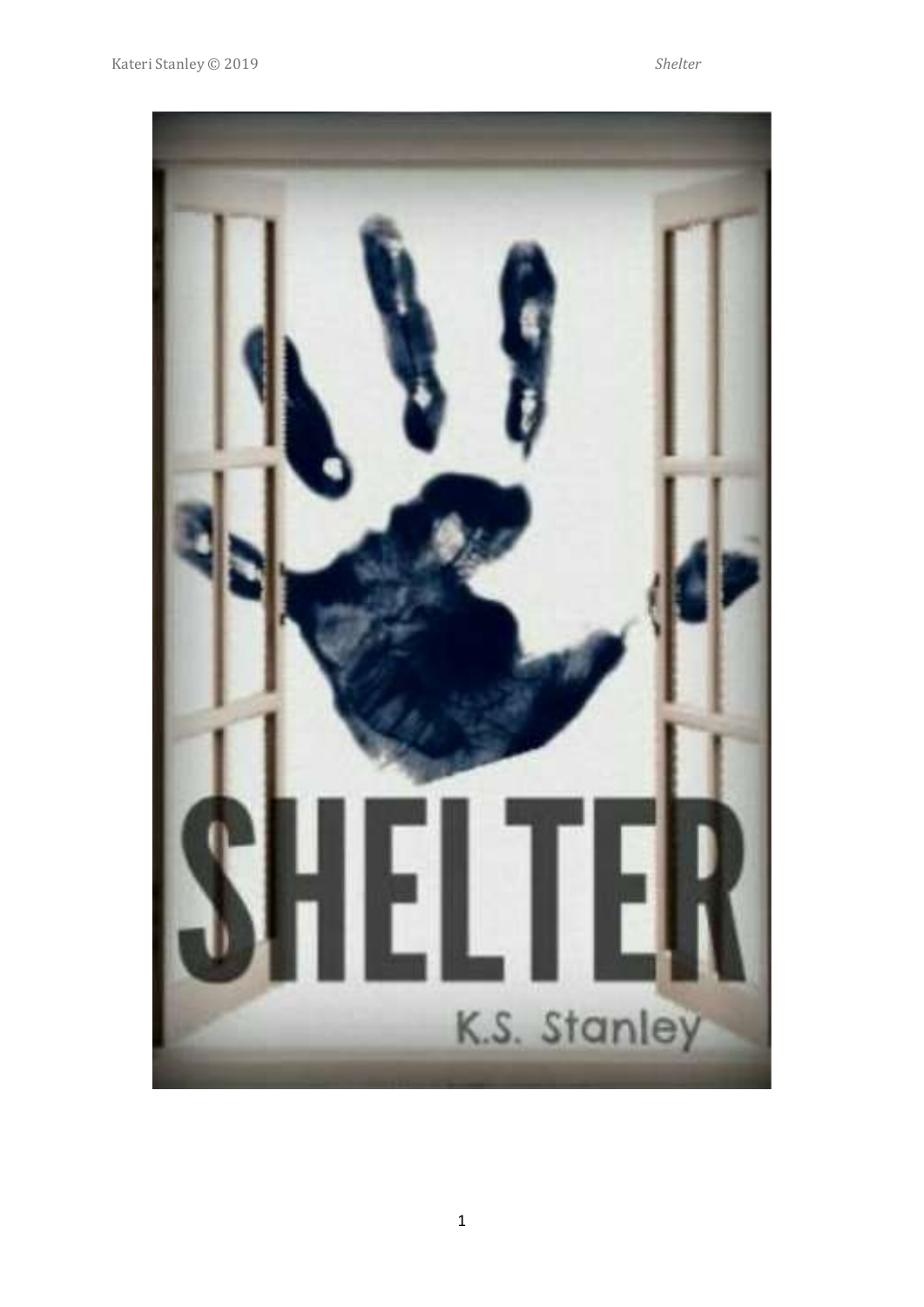# **SHELTER** By K.S. Stanley

When you hear the siren, you have to run. When you hear the siren, you have to hide.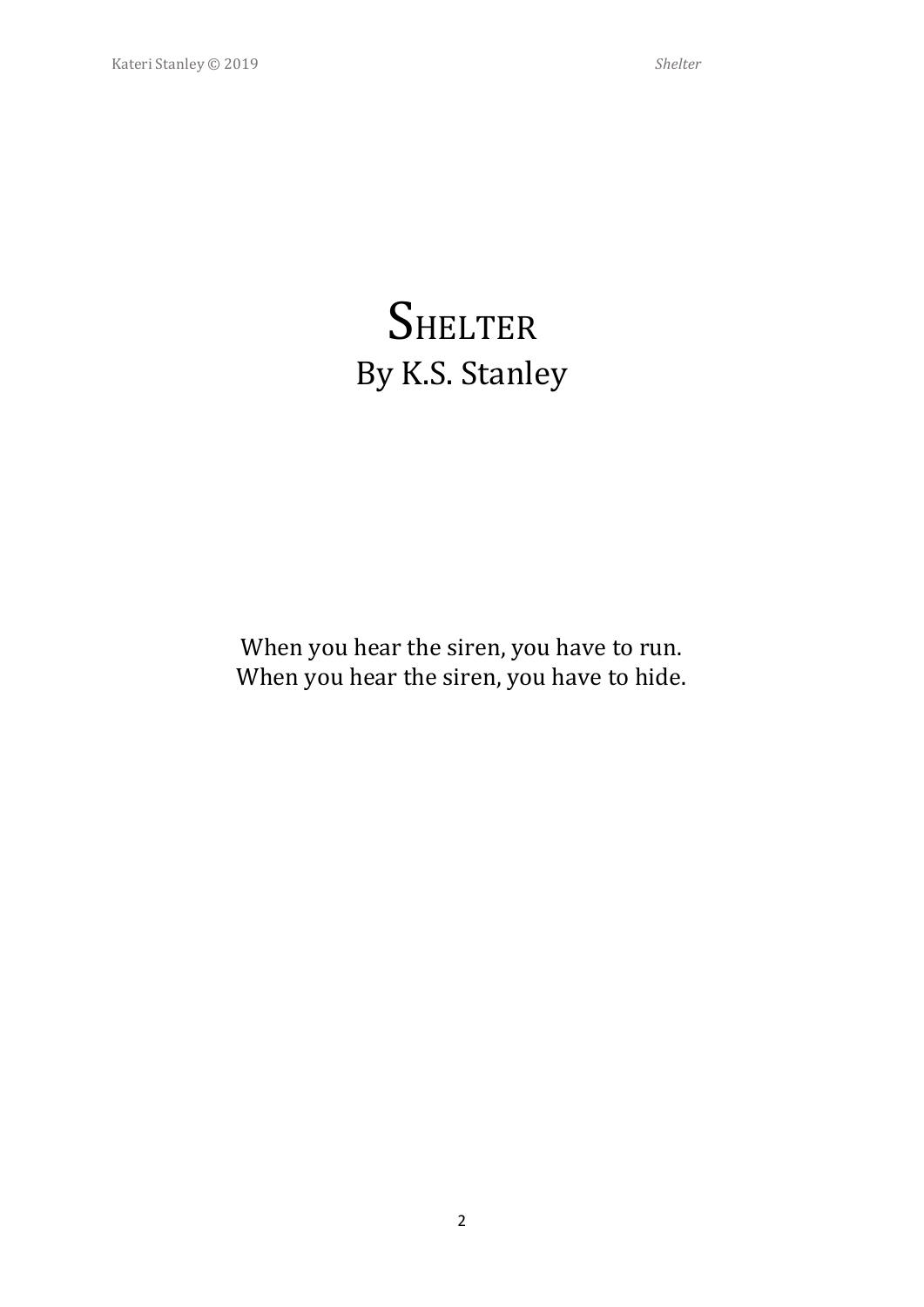### TABLE OF CONTENTS

COPYRIGHT

DEDICATION

QUOTE

PROLOGUE

CHAPTER ONE

CHAPTER TWO

CHAPTER THREE

CHAPTER FOUR

CHAPTER FIVE

CHAPTER SIX

CHAPTER SEVEN

CHAPTER EIGHT

CHAPTER NINE

CHAPTER TEN

CHAPTER ELEVEN

CHAPTER TWELVE

CHAPTER THIRTEEN

CHAPTER FOURTEEN

A NOTE FROM THE WRITER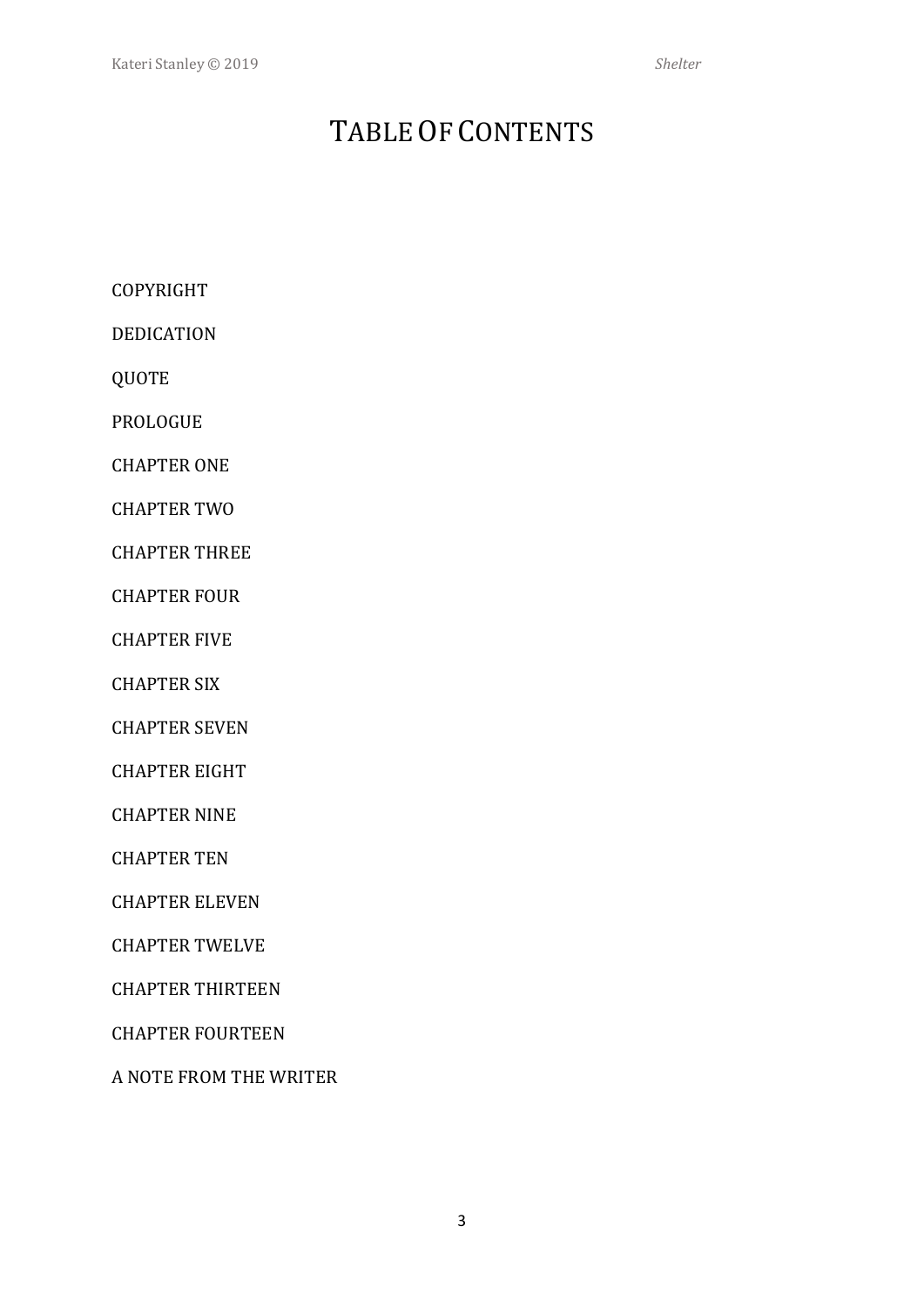### COPYRIGHT

#### Shelter

Copyright © 2019 by K.S. Stanley

All rights reserved.

This is a work of fiction.

Names, characters, businesses, places, events and incidents are the products of the author's imagination. Any resemblance to actual persons, living or dead, or actual events is purely coincidental.

This e-book is licensed for your personal enjoyment only. This e-book may not be sold or re-published on any other platform.

Thank you for respecting and supporting the hard work of this writer.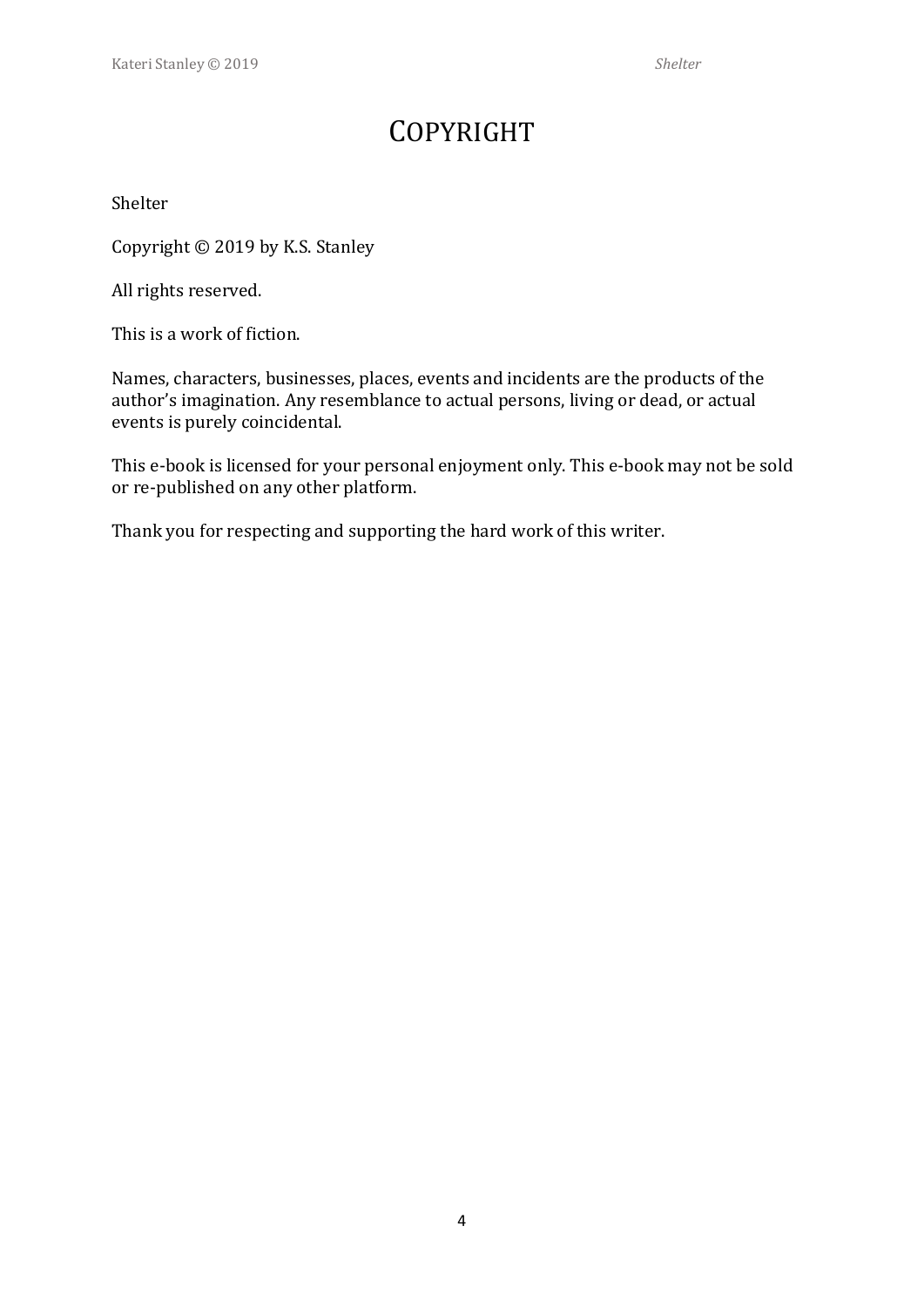## DEDICATION

For the young adults, the hares and rottweilers...

This story is for you.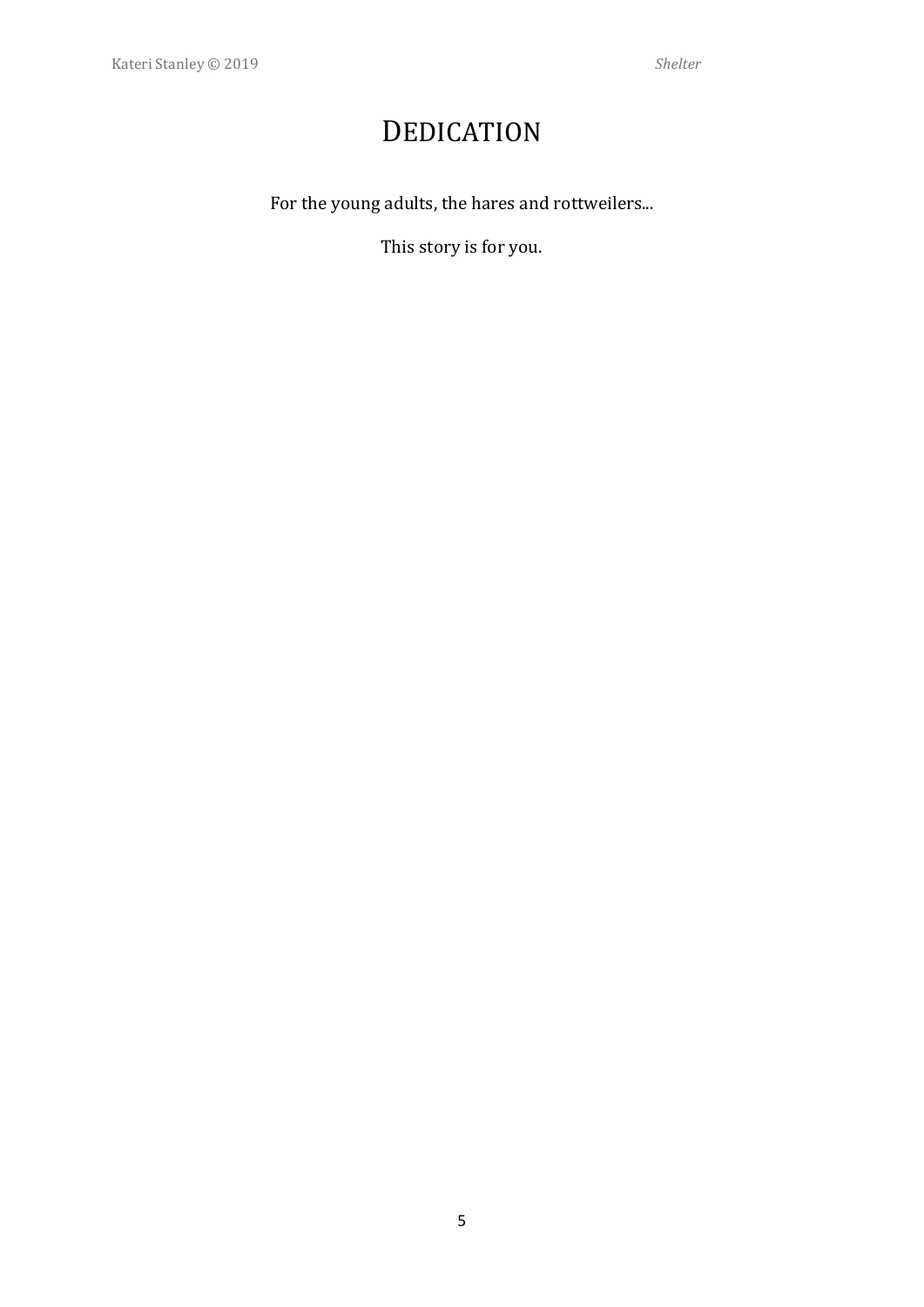# QUOTE

*There is a fine line between love and hate.*

*-Anonymous*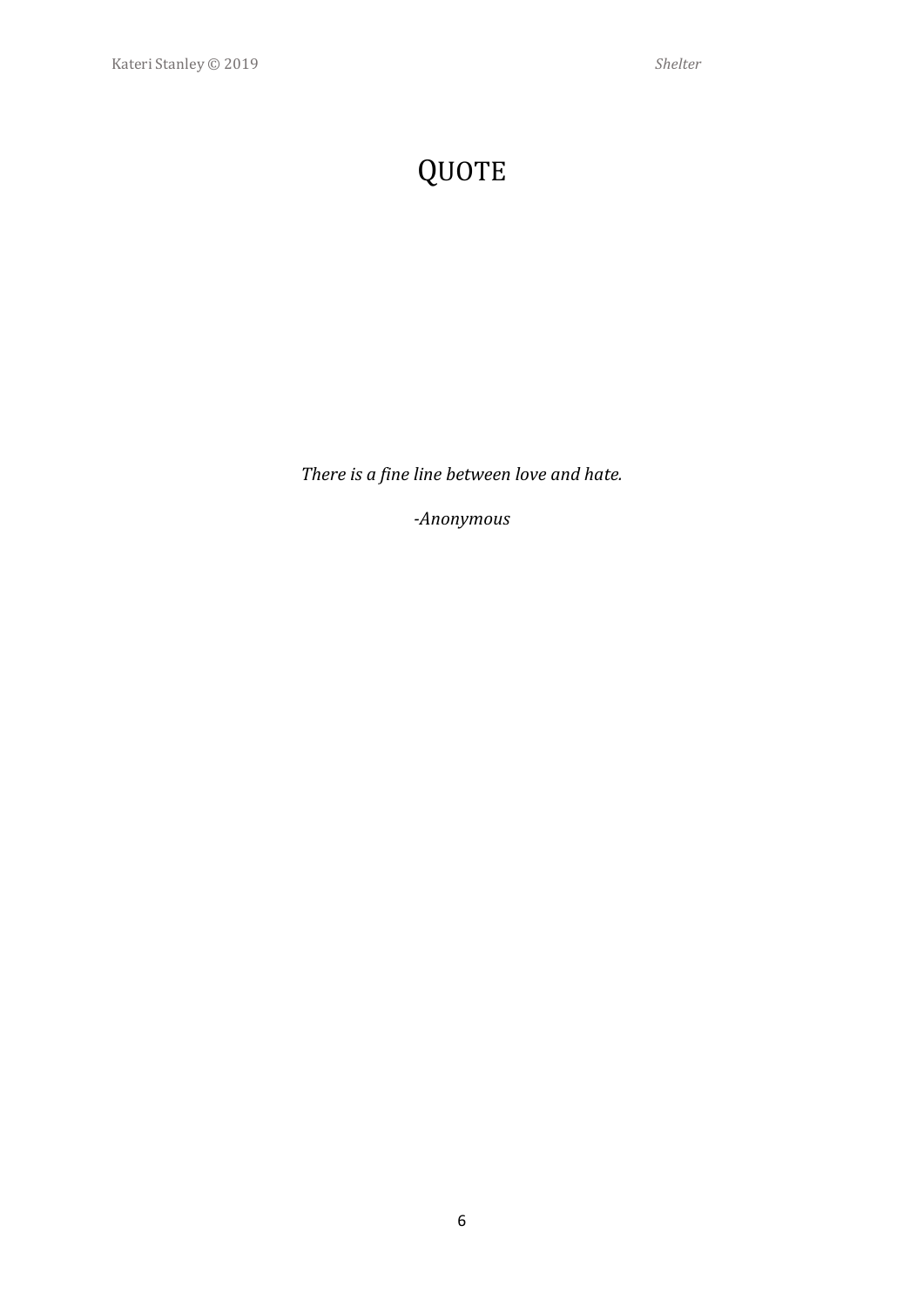#### PROLOGUE

#### AWARNING

From pollution and critical damage, Mother Nature has been sending out storms accompanied with high winds and a poisonous purple toxin which is fatal to anyone or anything. If caught in the crossfire, the repercussions can be catastrophic.

For your protection, the Government have implemented the Lock Down procedure.

At the slightest toxic reading to the weather, a siren will ring out:

- *It is imperative that you stay indoors at all times.*
- *Do not go outside until you hear the second siren.*
- *Measures have been made to homes, schools, public buildings and transport to prevent the loss of life.*
- *When the Lock Down procedure goes into effect, just remember to breathe, relax and wait for the second siren. Once the second siren rings out, you will be released from your Lock Down area.*

Thank you for your patience during this time. Remember, we are all in this together. If you require any additional information, please contact your local government officials.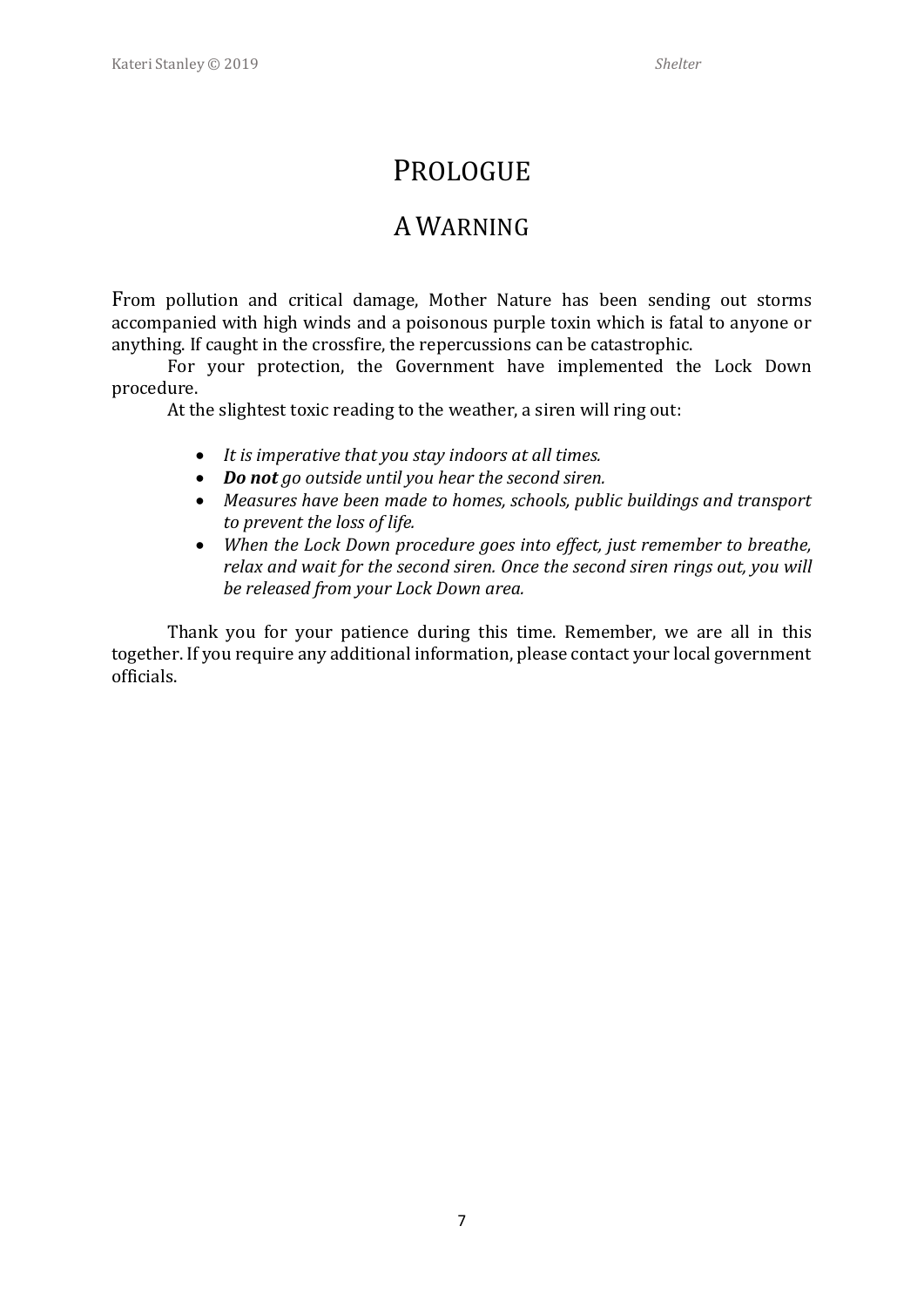#### CHAPTERONE

The heart of Kinterton College was swarming with life. The receptionist ran around the office, answering the telephone and flying messages through the veins of the communication system. She'd been working on a switchboard for the past ten years and the amount of times she had to relearn the skeletons of transferring the calls. That was the hasty change of technology.

A tap rapped against the window and the receptionist opened the panel, switching on a smile.

"Can I help you?" she asked politely.

"Remind Carl about this," the teacher said, pushing the note into the well.

The receptionist retrieved the message and she glanced at the tiny piece of paper.

It was a prompt for the caretaker to keep the sports hall open until five o'clock. It was all for the sake of three students doing something they shouldn't have done in the first place. They were old enough to know better in her eyes. This place wasn't a primary school.

"No worries. I'll make sure he gets the message," the receptionist said.

The teacher disappeared as soon as a call filtered through to her desk. Her name was shouted frantically from the maze of rooms behind the office and she decided the caller had to wait. It probably wasn't the most professional decision to make but she had other urgent duties to attend to.

As soon as she exited the office, a chain reaction took place.

The second the door closed, a wind swept across her desk, bouncing the critical note off and it met the carpet face down.

When the secretary walked into the office, she noticed the paper lying on the ground. It looked nothing special, probably rubbish or a shopping receipt left by the receptionist which must have fallen out of her bag. On instinct she ripped it up and discarded it into the bin.

If only they'd known there was a storm on the way...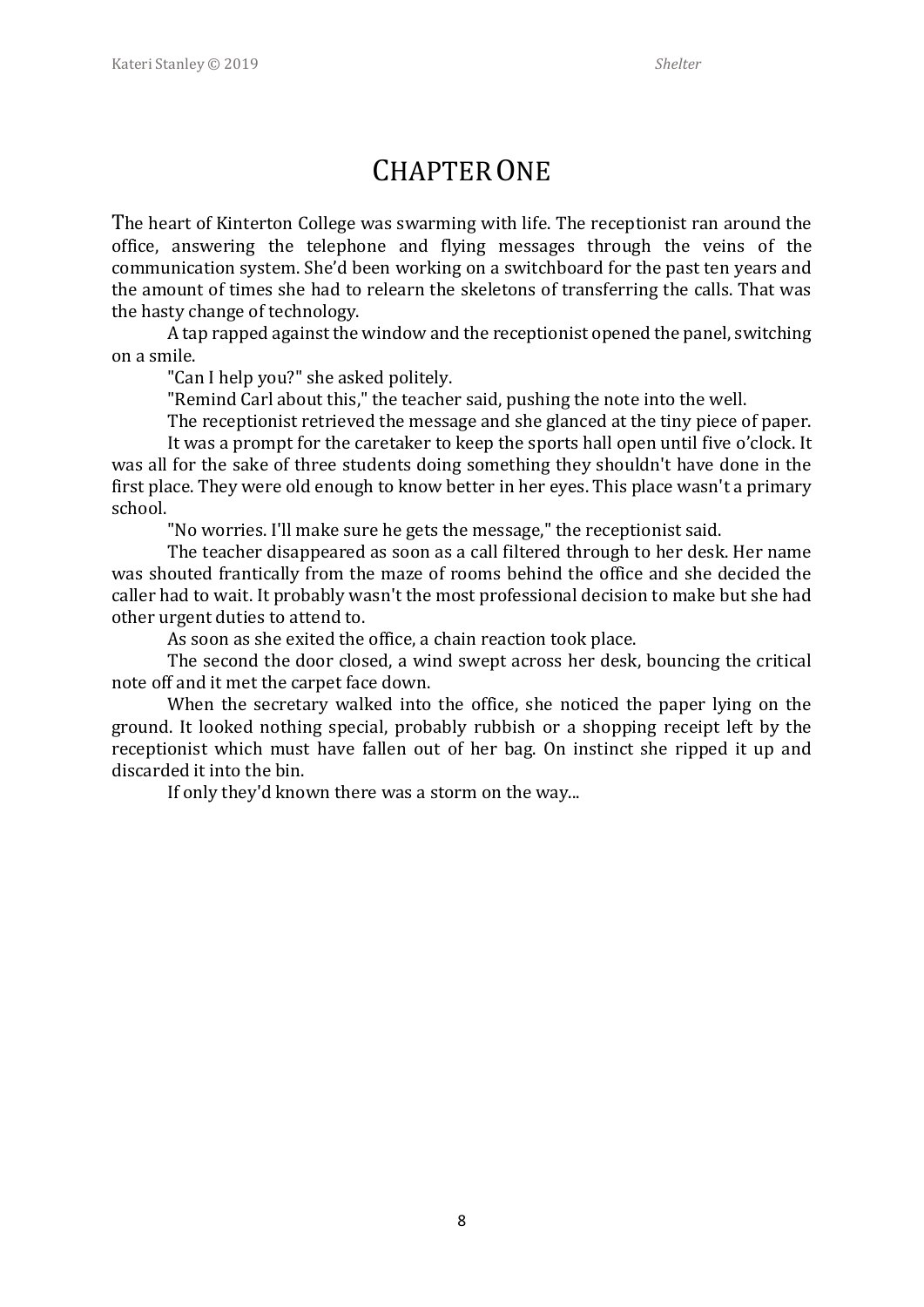#### CHAPTER TWO

If Sadie Richardson had known that jumping her consolidation period was going to result in wasting two hours of her life in a freezing cold sports hall, she'd have changed her mind in a heartbeat and vowed that it would never happen to her again.

Usually, in her previous detentions, she'd be stuck in a room by herself writing out the mind numbing *I must not* essays or clipping together pamphlets for a teacher's class. Except, when she entered the sports hall as everyone else was making their way home for the weekend - there were two further souls already there.

Nobody uttered a word when she entered.

The first soul she recognised all too clearly was Jack Keeling. This guy had served more detentions and suspensions than any rerun of *Friends.* Sadie had endured a rough couple of years with him, being in his friendship circle wasn't exactly the cherry on top in social terms. Ever since he fell and broke his leg in secondary school, his temper and taunts had ripened severely.

He lay against the shiny floor, his feet crossed over and he stared up at the ceiling of the sports hall. It was ridiculous how relaxed and comfortable he was.

Jack's hair had changed since she knew him; before it was thick and messy and now he'd shaved it close to the scalp. They used to call him Casper after the American cartoon because of his pale skin and white blonde hair. He still wore his black doc martin boots and languished in his menacing blood red sweater, outlining the build of his arms and broad back.

The second soul, she'd never conversed with but heard several peculiar stories about was the mysterious and voiceless Reese Talley. She walked around Kinterton without a flicker of attention from anyone, but this was college, everybody got talked about.

The rumours were venomous - that she was deaf and dumb, she'd been admitted to a psychiatric facility, that she locked herself in the toilets and left looking ashen and shaking from heroin or cocaine consumption.

Reese had shoved herself right at the top of the tiers where the school would gather for photographs and congregate for the Annual Netball Championships. Reese stared intensely out of the window, her long black hair hung over her eyes and it reached past the valley of her shoulder blades. She reminded Sadie of a cross between a female gothic vampire and Morticia Addams from *The Addams Family*. Though, they were virtually the same.

Now, Sadie wasn't a snob, Reese could have added an accessory to her hair, or applied some warm concealer, maybe even a dab of lip gloss, just to add some peachy life to her skin. Also, what was her obsession with black?

She didn't get it. Reese was constantly married to the shade with her painted nails and jumpers. Her hair wasn't genuine charcoal either; Sadie could see the faint sight of auburn peeking from her roots.

The lights flashed over their heads, flickering on and off. Then suddenly it all went dark. Sadie hated this. She figured it was just a glitch or a drain from the electricity but as minutes trickled past, she began to grow concerned.

"What's going on?" Sadie asked aloud.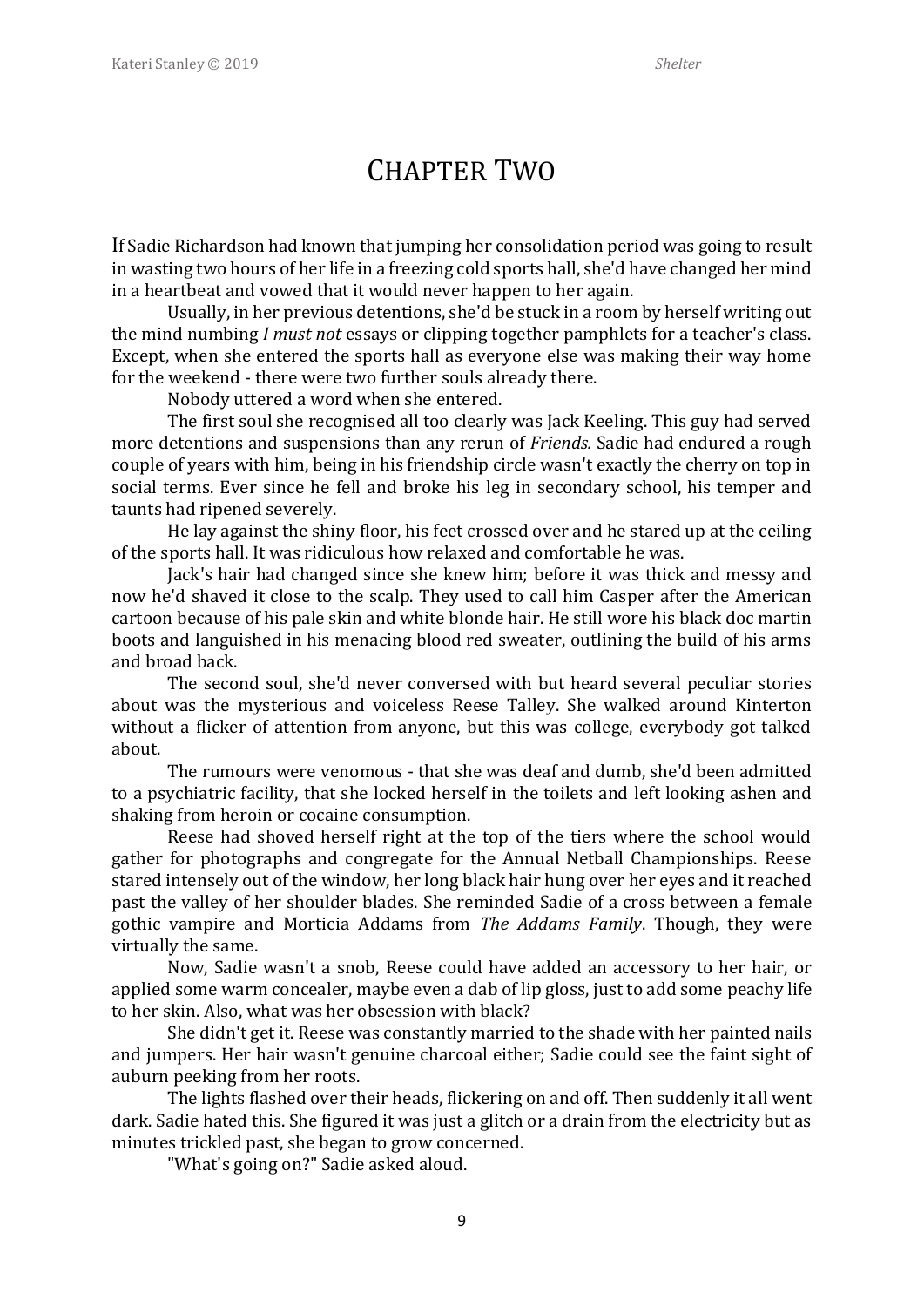No answer came. Jack and Reese didn't respond to her.

"Hello!" she yelled.

"Be quiet," Jack shot back poisonously.

"Well, sorry to bother you but the lights might be down."

Then she felt the penny drop.

*Oh, shit,* Sadie thought*. Not now. Why does it have to hit here? In all places, why now?* "Is that *the* Sadie Richardson I hear?" Jack asked sarcastically.

Sadie rolled her eyes. "Cut it out with the bollocks, Jack."

"You're rude! I'm going to tell teacher on you."

She wasn't prepared to listen to his pointless one liners so she pulled out her mobile phone. The brightness of the screen hurt her eyes. She jabbed at the buttons, trying to call her mother but she couldn't hear the dialling tone. "Bugger," she whispered.

"Watch your mouth, simpletons are present," Jack replied.

"Well I'm not staying here all night," Sadie spat and gathered her things. She looked over her shoulder and glanced over to the other soul. "Come with me, Reese."

Sadie heard the snap of something.

Reese's blue eyes shot to hers. She looked confused and anxious. Sadie didn't hold it against her. Reese clearly didn't trust her and it was then when Sadie heard it.

Instead of having her eyes stung with the beauty of daylight, all she could see was darkness and then the sound of that dreaded siren filling her eardrums. The sound was deafening and Sadie watched Reese grab her head, wincing from the loudness.

"Ah fuck-ing Hell!" Jack yelled angrily over the racket.

Metallic shutters came thundering down along the windows from the roof like a band of snakes. The shadows dripped down the walls making Sadie feel claustrophobic.

After the barriers clicked and locked, a booming robot but powerful voice jetted out. It explained the Lock Down procedure, why the government had implemented it, and that they couldn't leave their new burrow until the next siren was heard.

The rain and purple mist rushed over the sports hall like a plane in descent. The shards from the storm hit and bounced off the windows.

Sadie wanted to scream. "Oh-kay this isn't funny anymore. Why aren't the lights coming on?"

Jack laughed at her. "What is it? Scared of the dark?"

Sadie ignored him and marched up the steps of the tiers where Reese stood watching. She wanted to swear at the Lock Down procedure. She knew the message off by heart. It was almost mocking her saying that she had to stay calm and relaxed.

*I can't stay shitting relaxed being stuck in a room with Jack fucking Keeling!*

Sadie stared outside at the storm between the metal shutters; she was worried about her green mini cooper, her beloved car which meant the world to her. It had been fitted for withstanding the storms, cars, buses and trains looked like metal cocoons or snakes when Lock Down was in full throttle. Sadie pressed her hand against the cold window pane, knowing they wouldn't be budging.

*This has got to be the worst day of my life.*

"What the fuck are you doing?" Jack barked.

"Nothing." Sadie turned from the window and stared across the sports hall. "We can't be the only ones in detention, there's got to be other people locked in."

"Do it the easy way," Jack said.

"And what's that?"

Jack grinned primitively. "*HELLOOOO!*"

Reese covered her ears and Sadie closed her eyes. Everything was a joke to him.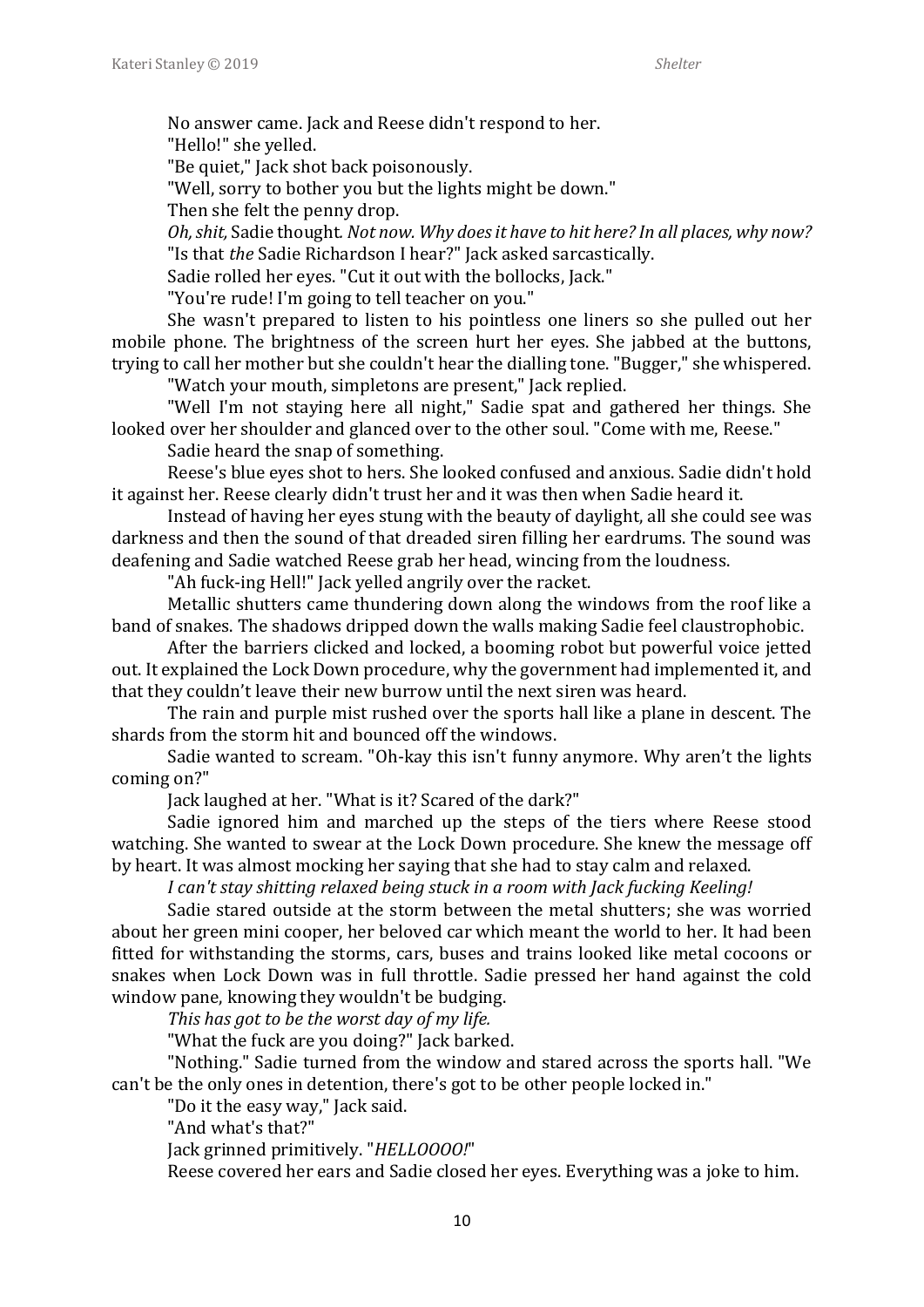"Great," Sadie huffed. "So, what are we going to do?"

"We could call the Reception," Reese said quietly, her voice swirling out from the tension.

"Oh my God," Jack said astonishingly, looking at Reese. "*It* speaks."

Sadie crossed her arms and tapped her foot against the tier step. "That's not a bad idea, actually."

Jack stared at her grudgingly, she'd broken one rule already from the bully handbook. Never agree with the non-entities.

"I mean, they might have better phone reception up there," Sadie continued and made her way down the steps to the wall where the phone was. It was attached to the wall by the main door. "Good thinking, Reese." She managed to get a line and rang the Main Reception. "Shit."

Jack slowly got to his feet. "What's happening?"

"It's gone to answer phone," Sadie replied and she left a message that they were stuck in the sports hall. Sadie hung up the phone and leant up against the wall. "Just think, my car is out there!"

"Which one is it?" Reese asked.

"The green mini."

Reese peered out of the window. "Does it have a name?"

Jack laughed. "Why the hell would you name a car?"

"Actually, yes I do. She's called Esmeralda."

"That's pretty," Reese said. "

Sadie grinned at her.

"Where did you get the name from?" Reese asked.

"My Mum originally, it was the name of her first car. She had a vintage green mini. When she used to go shopping, she'd put me in the back seat and pack the shopping around me. She said I used to hug the toilet rolls like a teddy bear."

Reese smiled quietly.

"*Hey!*" Jack said angrily. "What are we doing then?"

Sadie looked at him. "There's nothing we can do, we just have to wait." She glanced up towards Reese, who looked really pale, her skin glittered and her faint blue eyes shined. "Are you okay?"

Reese smiled nervously. "I'm fine. You don't need to worry about me."

Sadie sat down by the sports hall door listening to the sound of the rain. It was like heavy metal falling. Her phone buzzed in her pocket and she replied to her boyfriend.

Joe was luckily at home with the television, food, access to Facebook, Instagram and everything else. When she mentioned she was stuck in a freezing sweaty smelly sports hall with the Jack the Albino*,* he sent her a laughing emoji with a droplet of sweat looming on its head.

**It's not funny!** She sent back.

*Sorry, babe. I feel sorry for Reese. Keep an eye on her especially around that*  dickhead, Joe replied.

**I will, she seems a nice girl**, Sadie typed. **Gotta go hun, better keep my battery low. Putting it on airplane mode. Don't know how long this is gonna go on for. See you later, love you. Xxx**

She stared out of the window until she realised that an hour had past and she hadn't heard the siren.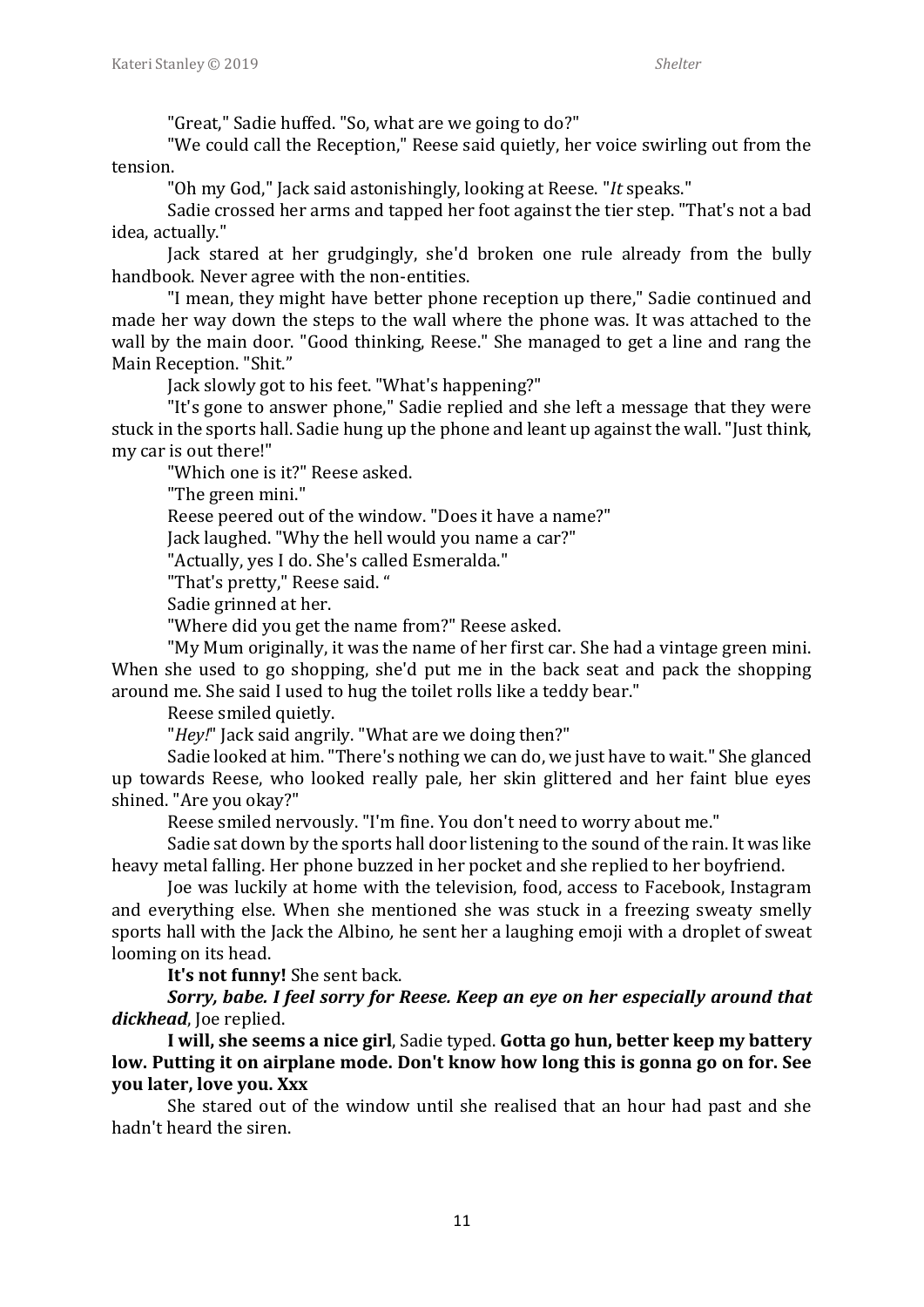Reese was sketching in a black and purple A4 pad and Jack was busy texting on his phone. Sadie got up, feeling the stiffness in her legs and she went up the steps of the tier and sat next to Reese. "Got anything interesting planned for the weekend?"

"No, not really..." the girl murmured.

Jack snickered, Sadie scowled at him and she turned back to Reese. "Ignore him." "What about you?" Reese whispered, she sounded scared.

"Meant to be going to a wedding with my boyfriend."

"Who's your boyfriend?"

"Joe Curtis."

Reese smiled quietly. "I know him. He's in my Art class."

"Yeah, he's mentioned that your paintings are really good."

Reese looked genuinely surprised. "Really?"

"You're one of the best artists in the class apparently."

Reese was sketching a spikey tree on a hill with a full moon in the distance, mist was curling around the hills. It looked eerie.

"I never knew he liked my work." Reese glanced out of the window and fiddled nervously with her sleeve. "Are your family at home?"

Sadie shrugged. "Yeah, they'll be fine. They would've heard the siren so they know I'm locked in here. I always go out on Friday evenings and I sleep over at my mate's house on the weekend usually. Are you worried about your parents?"

Reese didn't respond. Sadie frowned and she peered over to Jack, his eyes glowed with an obvious annoyance - Reese had only directed her questions towards her.

Something buzzed from Reese's bag and the shy girl fished her phone out. She looked like a timid wilder beast going out into the open fields when she answered the call.

"Hi Mum," Reese said into the speaker. "I'm okay. Yes, I haven't forgotten. I will. I promise. Don't worry. I'm locked in the sports hall. Mum, don't panic. I'm fine. We're just gonna stay put till the second siren goes off. We've rang the school but nobody was answering so we've left a message. Mum, please don't worry about me." She yanked her head away from the speaker and blanched.

"What happened?" Sadie asked.

"The signal's gone."

"Well at least she knows where you are..." She glanced up to the clock on the wall, feeling like she could scream.

*Fuck, this is gonna be a long night. Come on, Mother Nature. Give me a break.*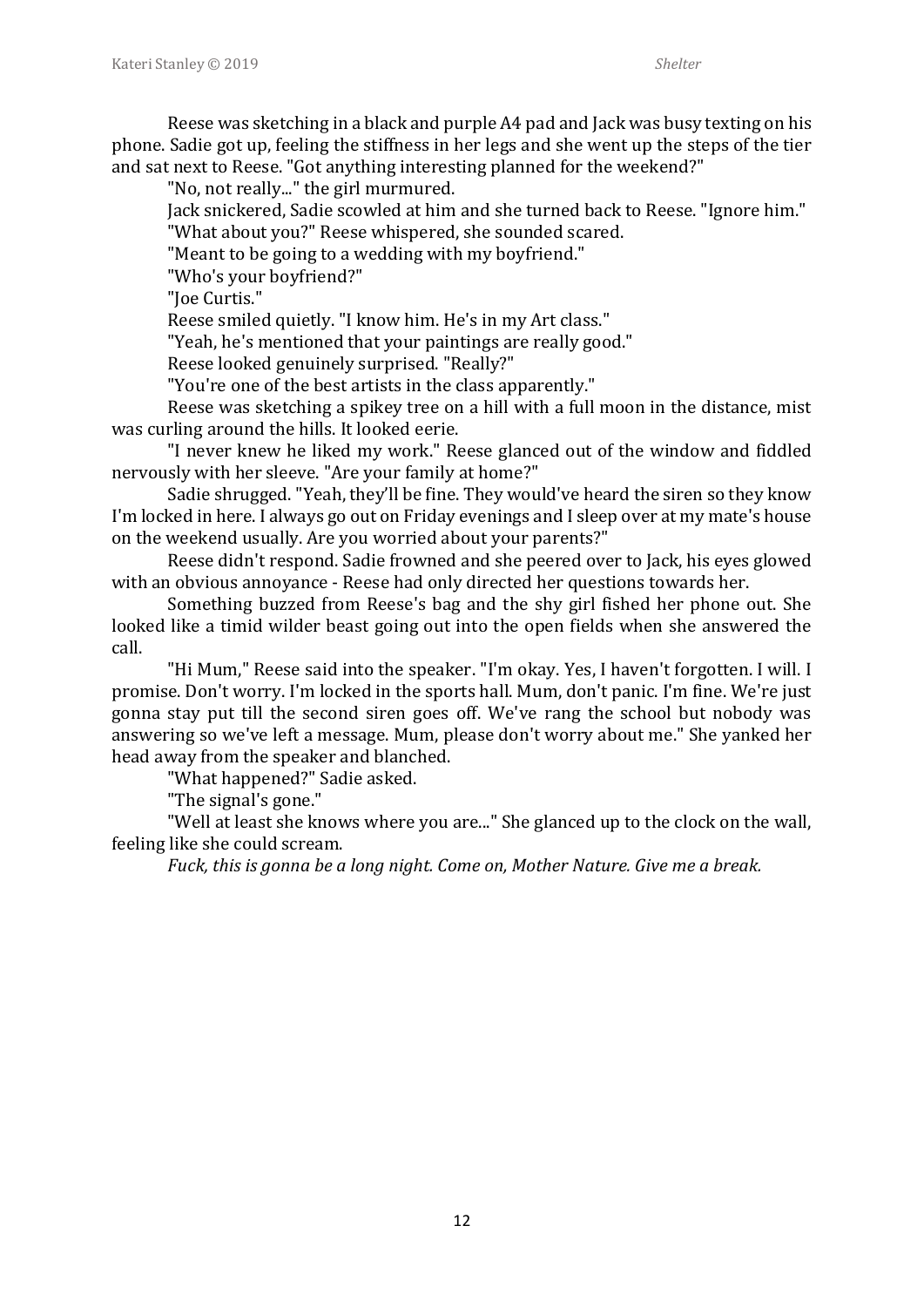#### CHAPTER THREE

*She noticed the classroom seemed more distant than normal; they were all in the class before the teacher. That wasn't normal. Then everyone stood to attention like army sergeants when the Head Teacher suddenly walked in. This only happened if a student was in trouble and inside, she wanted to roll her eyes. What was the point in misbehaving?* 

*It just messed everything up for everyone else.* 

*She wasn't expecting the announcement, at all. She wanted to collapse when she heard it.* 

*One of them wasn't coming back to school, ever again. The classroom fell into silence, the students all stared at each other helplessly, they didn't know how to react. She knew how.*

*She stared at the group of people in the corner, she felt like lifting up the table and hurling it at them. They were responsible for it; they were the reason Sam wasn't coming back.* 

\*\*\*

Reese Talley looked over at the clock and her heart plummeted. It was six o'clock in the evening, she'd been in the sports hall for over two hours.

She stared out of the window, feeling sick to her stomach. It was always the same; it was happening all over again. She must've been born on an unlucky day or something. It was too much of a coincidence that the black dog always interfered in her life, showing its ugly face, growling and sinking its teeth to the bone. Did a gloomy rain cloud constantly follow her? Maybe she'd been a homicidal murderer in a previous life?

Reese didn't know.

There was a pain in her wrist, tightening around her ribcage. Her breathing was becoming shallower by the second and she knew why. Reese tugged at the rubber band, she breathed in through her nose, then she let it go and exhaled through her mouth. The snapping sound soon bounced off the walls.

*Solution one: Get out of your head. Find a distraction,* someone had told her.

Her eyes raced to her sketch pad as she shaded in the texture on the trees. Sometimes art couldn't keep all of the little pesky demons away. Bad thoughts managed to slither through like insects.

Back when Physical Education was mandatory for everyone, the girls would pick and cross out members for their teams. In netball, she was always the goalie. A position nobody ever wanted. So she was constantly retained the bad luck of getting her back jumped on or a mindless hand smacking her right in the mouth. Maybe if she'd dressed and acted more like Sadie Richardson, her experience would have been different. She wouldn't hate her life so much.

Sadie had golden hair pristinely kept, she always remembered to keep her makeup stored like a life ring and she had a car that matched the same colour of her eyes. Maybe if Reese had copied her, she wouldn't be so much of a burden to annoy people. She wouldn't piss people off with her existence.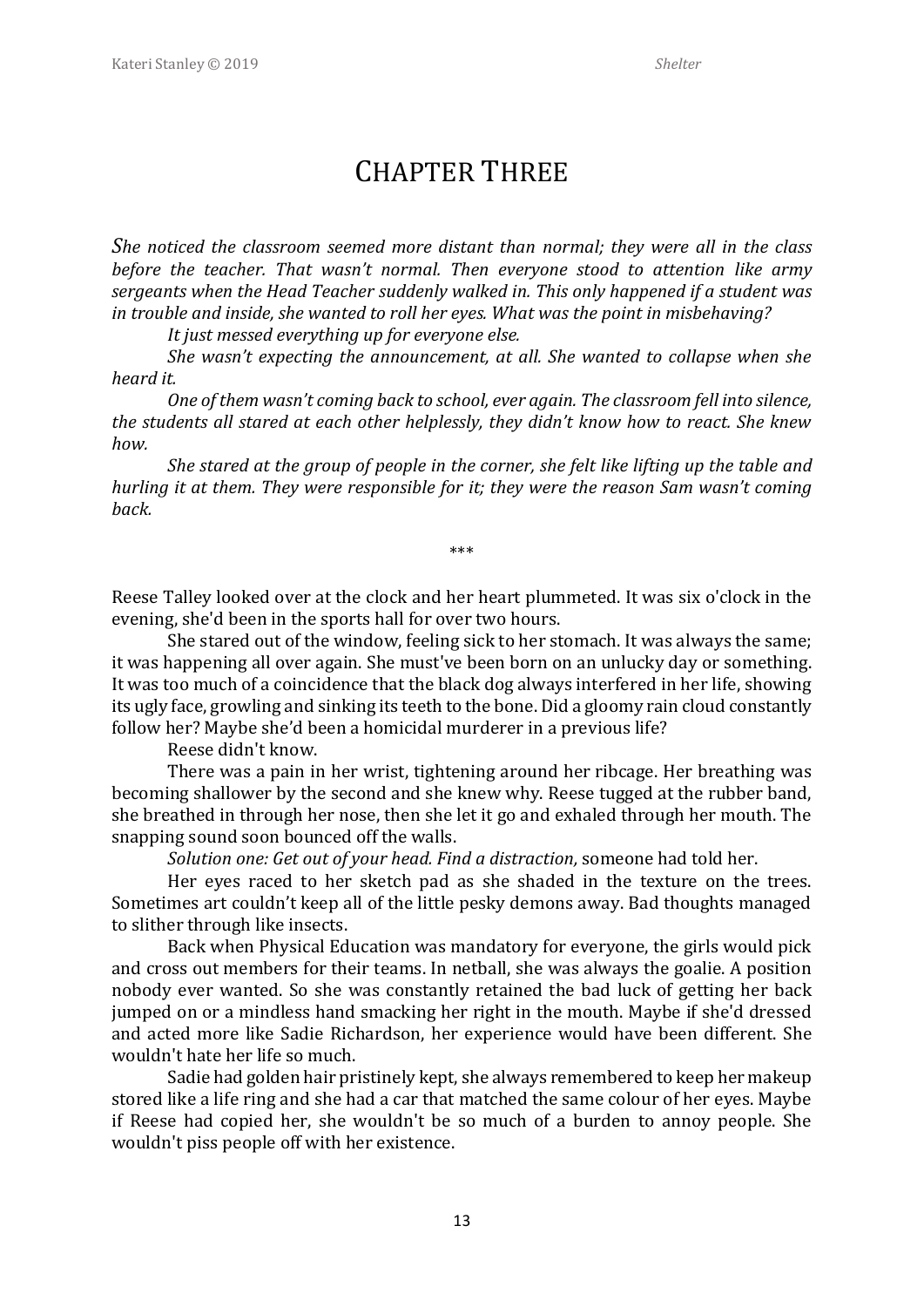Reese wanted to die when she saw Jack Keeling walk into the sports hall and it was the same when she'd heard he was staying on for college. He was never any good at school; he always acted like it was a personal burden to him. If he hated school so much, why stay on?

She heard Sadie's stomach rumble and in turn, so did hers. "Are you hungry?" Sadie nodded. "Starving."

Reese rummaged in her bag and pulled out her stabilisers. "Want one?"

"Thanks," she said, taking one of the mints from the pack. Sadie's eyes twitched over her shoulder and Reese found Jack's pissed off expression.

"Would you like one?" Reese asked worryingly.

"What are they?" Jack said.

"Mints."

"Fuck off."

Reese put them back in her bag and turned to the window.

"I know this isn't really the right time, but how on earth did you get into detention in the first place?" Sadie whispered. "I mean, you're never in trouble."

Reese shook her head.

"I won't tell anyone," Sadie replied.

Reese believed her, but she was worried about the repercussions.

"I won't tell anybody. Honestly."

Reese was scared but she noticed an honesty in Sadie's voice that she was warming. "Okay, I was meant to be going into my Media class when Miss Blair didn't arrive. So the rest of us decided to go to the field. Miss Blair arrived eventually, saw the classroom empty and they were hunting around looking for us. Eventually, she saw us and that was it."

"Why didn't you go to the common room?"

"Because we'd get caught. The teachers would have seen us."

Sadie frowned. "You all got caught in the end anyway, right?"

"*I.*.. got caught."

Sadie laughed, not getting it. "I'm sorry Reese, how did that even happen?"

"They all collaborated on a story behind my back, because I was supposedly the eldest of the class. I had the most responsibility apparently and like a magic charm, Miss Blair believed them."

"That's nasty. Was it even your idea to go for a walk around the field?" "No, it was Tina Gibbs."

Sadie scowled. "The one with the really deep man voice and badly dyed roots?" "Yeah, her."

Sadie frowned. "Did you have a go at her? Or tell the teacher it wasn't your idea?" "No."

Sadie frowned. "How come? If it had been me, I would have given that cow a right slap and told Miss Blair the truth and ratted the whole lot of them out. "

"I didn't want to..."

"Reese, you can't let anyone treat you like that."

Reese sighed, shaking her head. She didn't want to talk about it anymore. It would be going onto a subject that she couldn't handle and she didn't want to give Jack Keeling fuel to burn her with.

Her stomach growled and her heart raced. If she didn't eat soon, she'd be sick and much worse. The mints weren't going to tide and sustain her appetite. Reese pulled and snapped the band on her wrist again in agitation.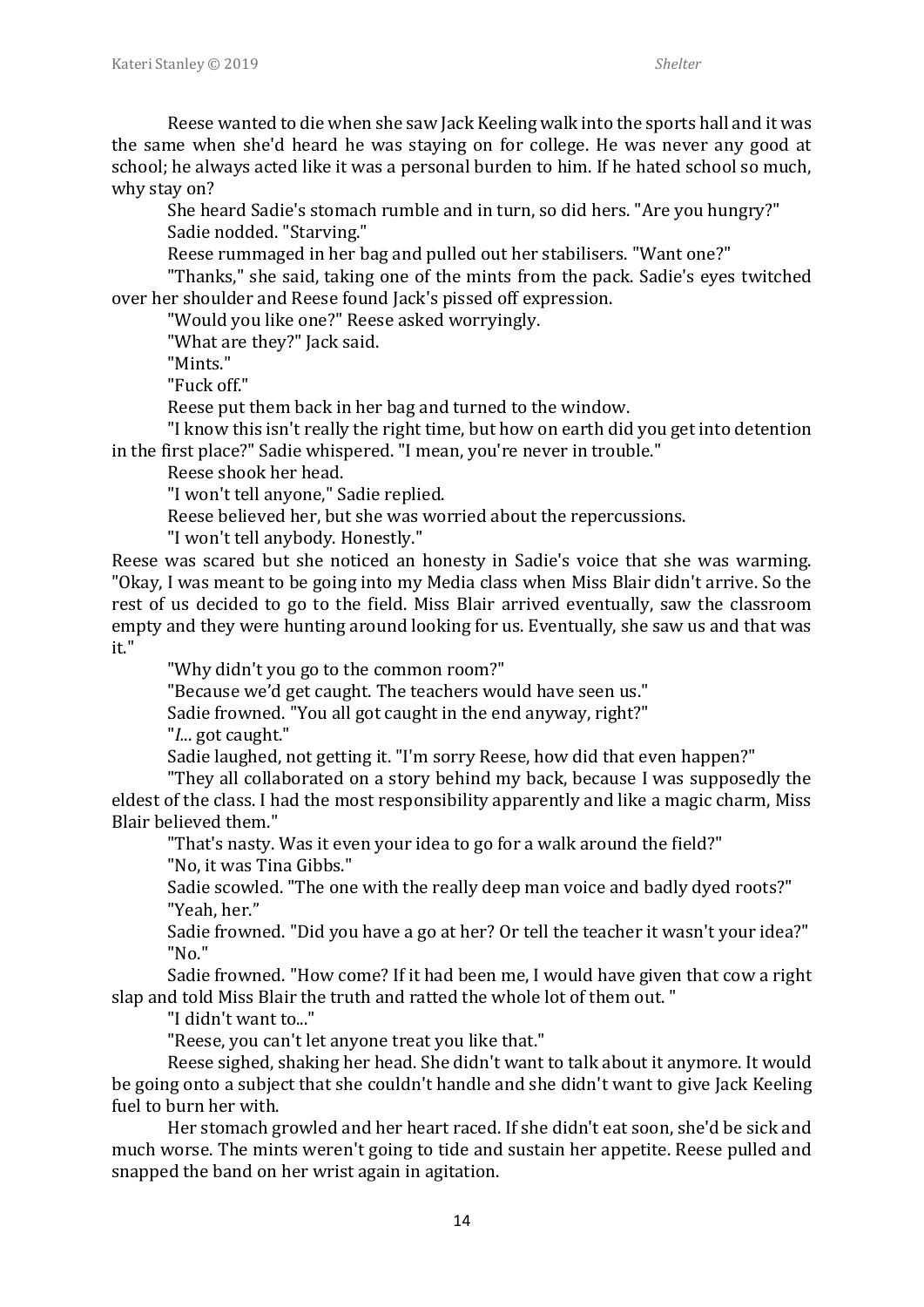#### *Solution two: Calm your mind. Breathe easy.*

With that instruction, Reese got up and walked to the Physical Education office. It was set high above on the next floor and it looked out into the sports hall. The huge office window was mirrored so you couldn't look inside. The office appearance was slightly disturbing.

Reese jangled the door handle but it didn't budge. It was locked from the inside. "What the fuck are you doing?" Jack said.

"Trying to open the door, there might be food in there," Reese replied.

Sadie appeared by her side watching. "Why? I mean, we'll get in trouble if we break

in."

Reese knew that and she didn't care for the time being. If she didn't eat something, she'd receive attention she didn't want. If they got in, Reese was perfectly fine with being blamed for it. It was her idea in the first place. The teachers would understand her situation.

Jack pushed Reese out of the way, something inside her glowed like a flame and she watched him rattled the handle.

"Nah," he murmured. "It's fucked."

Sadie prised a grip from her hair and handed it over to him. "Try this."

Jack played with it, stabbing and swirled it into the key hole. He shoved the door with his weight, there was a distinct click and it gave way.

They all entered the dark office and began searching. The cabinets were locked but Reese opened up one of the drawers in the desk. Her heart calmed as she stared at the glorious sight of the party bags of crisps, biscuits and bottles of water. It was like she'd won the lottery.

"Oh my God Mr Douglas and Mrs Grey must have had this stored in case they were locked in!" Sadie squealed. "Good thinking, Reese." She patted her on the shoulder and picked up a packet of crisps.

Reese felt good about telling her story to Sadie, a few years back she wouldn't have. The old Sadie Richardson wouldn't have been trusted, but she possessed those eyes which seemed read her like an open book. Sadie didn't need to ask why Reese didn't defend herself to Tina Gibbs, she already knew and respected her privacy not to pry.

Reese heard a muffled titter escape from the room, and she could feel *him* behind her.

"Boo," Jack whispered. Reese jumped a little and she stared at him. "*Move*, freak." Reese looked up at him and sucked in a heated breath. "Get out of my fucking way!" He nudged Reese quite forcefully and she staggered to the side. He glared at her the whole time as he helped himself to the drawer of goodies like a rich spoilt kid.

Reese noticed he was still walking with that limp to his stride. Then she saw something glitter across his neck.

*Solution three: Find a project. Keep out of your own way.*

Her heart beat slowed and she felt something pull at her lips. Her fists momentarily balled up at her side.

*Mother Nature,* Reese prayed, staring at the pale faced demon from Hell. *Get me out of here before he gets me...*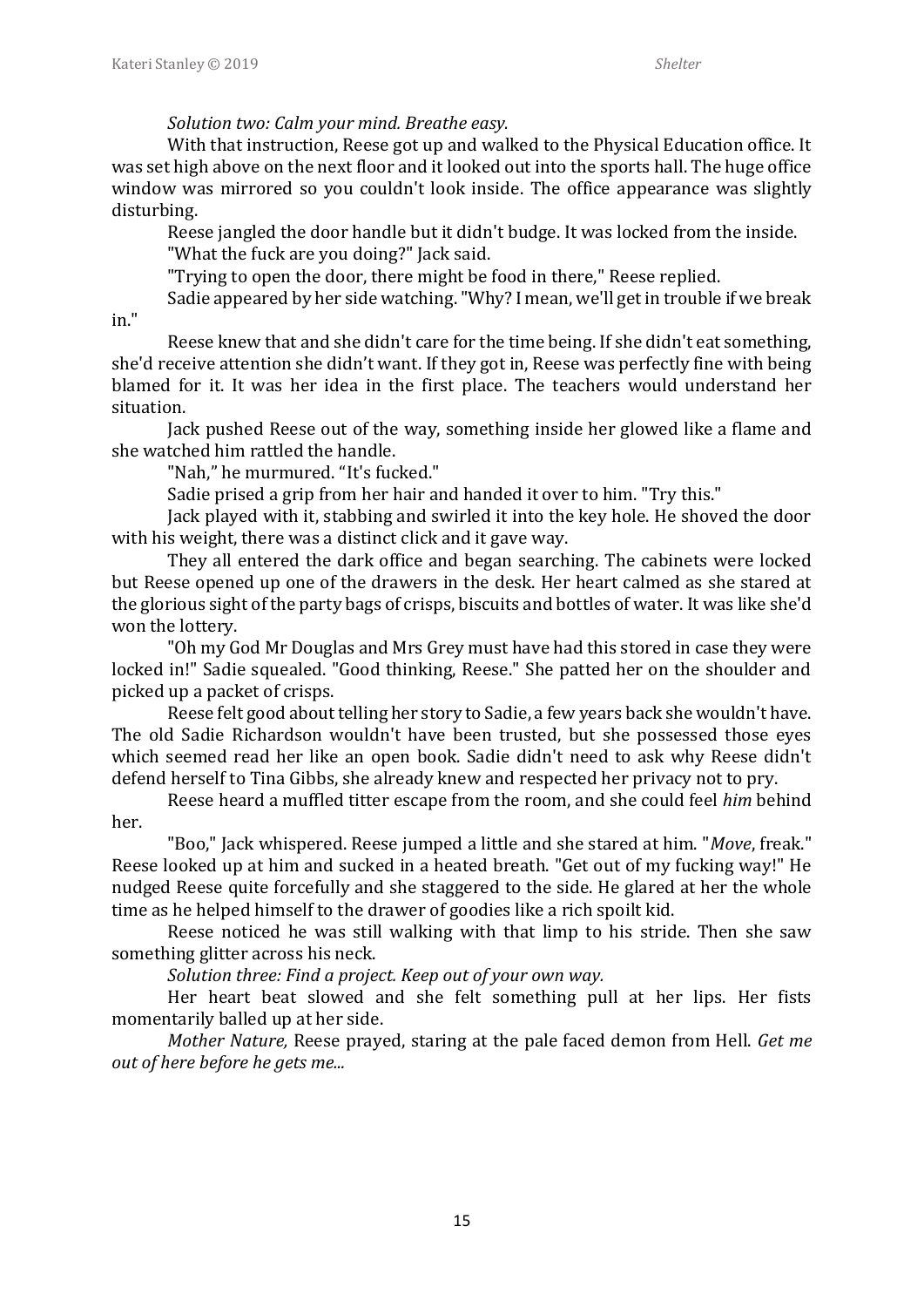#### CHAPTER FOUR

*Trampolining was always something he could do. He was the best in the class and he made sure he was at the front of the line.* 

*He climbed up on the trampoline, he noticed a slight shake but he didn't think anything of it. He was a heavy muscle set guy.* 

*He started off with some tuck jumps to get some distance in the air. After a while, he did some tuck front somersaults and was able to slide into tuck back somersaults. He didn't hear their shouts of alarm until it was too late. The trampoline buckled underneath him and he careened towards the hardened floor. His knee hit the floor. He heard a snap and a sheering blinding burning pain.* 

\*\*\*

The notifications were coming through thick and fast. He couldn't keep up with every single message that was blinking on his phone screen. That was the crazy hectic life of Jack Keeling. Instagram, Tik Tok, Facebook, WhatsApp, Instagram, his name plugged to each one. He wasn't going anywhere in real life but he could still live in another.

His phone screen popped every couple of seconds and his heart raced as he noticed the alarming red line in the top right-hand corner. His battery wasn't going to last long.

*You still on 4 later?* one of his friends said.

**Yeh. Deffo. I'm not bailing,** Jack replied. **Not even with this fucking lock down. The 2nd siren better ring soon.** 

*Rough. Where are you?* **College. Detention.** *Again! XD Sux m8. You doing a loner?* Jack smiled. **Nah, got Sadie R wiv me. And that goth bitch, Talley.** *That's new. What's that freak doing there?* **Ain't got a clue mate. Probs detention 4 havin no friends.** 

*XD* 

*If you're not there 2 nite with the gear. Dennis will lose his shit.*

He wasn't stupid, he knew the risks. But being stuck in detention wasn't his fault. **I've got it wiv me. Keep fucking cool mate. I don't control the weather, so Den will just have to put it up wiv it.** 

*What if ur not there?*

Jack was getting annoyed and the dull ache in his started, he had to give it a rub whenever he could feel it flaring up. **We're not meeting till 10pm! I doubt this storm will last that long! I'll break a fucking window if I have 2. Nothing is stopping me.**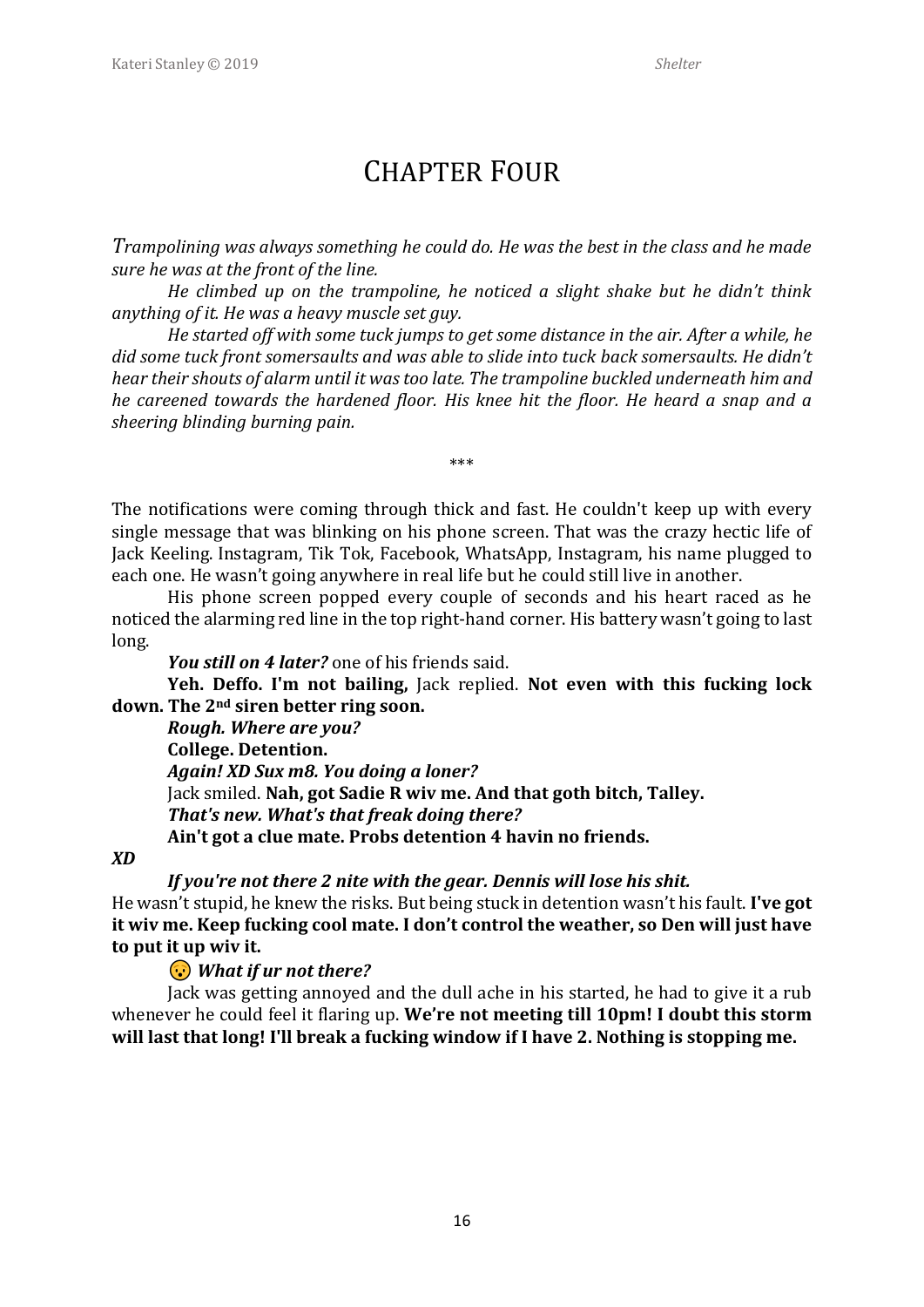#### CHAPTER FIVE

Pros and cons had arisen from the Lock Down procedure. It kept people safe from the toxins, risk of human life had been substantiality lowered and properties were safe too. However, Lock Down had also became a symbol for modern martyrdom and a keen tool to manipulate.

For example, Mrs Lorna Callisto of Albany in Massachusetts had threatened the American government that she'd walk out into a storm if they did not release her husband from prison. He had been arrested for murder, whether he was guilty or not was still being debated. Her story was constantly broadcasted in the news. The British press picked it up immediately.

The guilty and the evil also used the storms to their advantage. Back in the day, prisoners used to go on hunger strikes to voice their opinion or fight their cause. Once Lock Down was in effect, a bunch of inmates began pulling at the bars and smashing the windows. This was due to their resentment of their cell size. They wanted a comfortable quarantine, regardless of the crimes they had committed.

Even pop culture was banking in on it. Ed Sheeran wrote a hit song called Toxic Love and a drama series called Confinement on Channel Four had just started about four office workers who are locked in during the storms. Reese and Sadie were fans of the show.

The storms and Lock Down were popular device to accompany or strengthen arguments. But if people walked out into the chaos on their own accord, wouldn't it be their responsibility of their fate?

There was only one case of martyrdom that caught the eye of the governments from all countries.

His name was Kenneth Kravitz.

He was known for being an eccentric veteran who'd devised a suit to withstand the storms. It happened many years ago when Lock Down was being globally piloted. At the sound of the siren, Kenny suited up and walked out into his garden. Unfortunately, he did not survive. His death was not seen as a suicide or action of intolerance, but an idea for the future.

His determination and passion inspired an Australian engineer to recreate his idea and work on a suit people could use once Lock Down had begun. The Kenneth Kravitz Foundation was set up after his death and there were frequent donations made to the cause, Kinterton College was one of them.

It had inspired a worldwide debate on safety and the governments were getting involved. People did not want to be cooped up like chickens; a durable suit masking them from the storms was a principle solution.

These were the topics Sadie and Reese discussed as they ate while Jack stuffed his face with crisps texting like crazy on his phone.

"If his suit had worked, I bet we wouldn't be stuck in here you know," Sadie said.

Reese agreed. If the idea had gone right, the three of them could have headed home. But how would that have come into fruition? Hauling a suit around all day? What would it be like to walk out into a frenzied storm?

"I think the Reception staff must have gone home," Reese said.

"Do you think?" Sadie asked.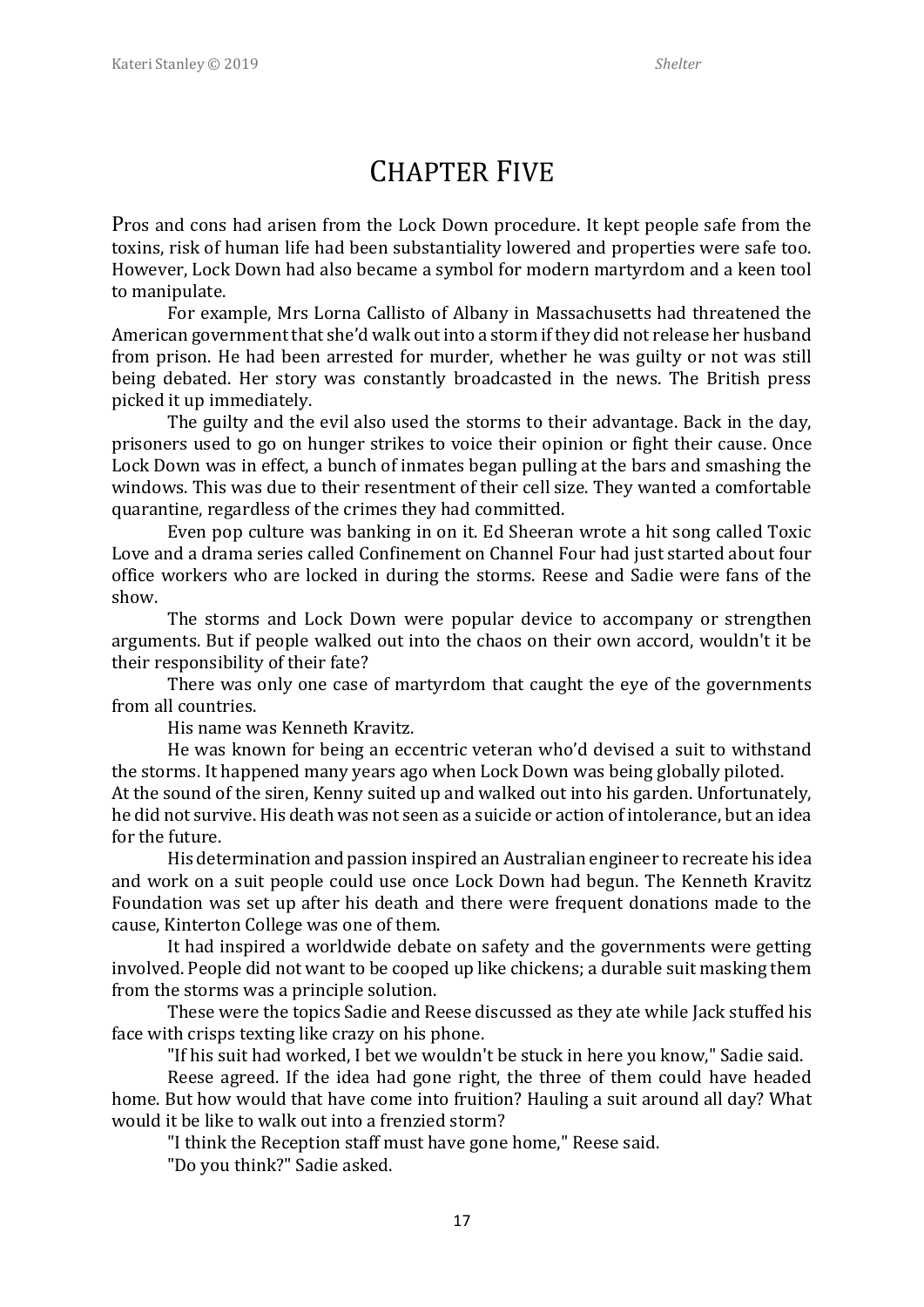"Well, if I was working in there I'd return the message to put the person's mind at rest. Especially if it was under Lock Down."

"Should we ring again?"

"There's no harm in it," Reese said.

Sadie wiped herself clean and stepped down from the tier. She trudged past Jack who glared at her from his phone and she rang the extension. Reese followed and Sadie sighed as she heard the replay of the answer phone message. "Well, that's it. This has got to be the longest Lock Down ever."

"Just think about the people who are on the train...or the ones who are stuck in traffic," Reese said.

"It does suck for them." Sadie looked out of the window, the purple mist was still thick and harrowing and the heavy rain had not seized. "Well, if we have to stay here all night. I want to get some sleep."

Reese pointed to the cupboard. "There's mats in there. The keys are in the office." She went back up to the tier and fished out her keys whilst Sadie retrieved the keys from the office. Sadie unlocked the cupboard door but she could not see anything. The torch blinked on and she let the beam of light scan the floor. It fell on the heap of apparatus.

"Fuck, fuck!" Jack shouted.

Sadie looked over at him. "What's the matter?"

"My phone, the battery! It's died! *Shit!* I'm meant to be going clubbing tonight!"

"Well you should have thought about that before," Sadie said curtly.

Jack glared. "What are you two doing?"

"We want to get the mats out in case we have to pull an all nighter. Can you get them out for us?" Sadie asked.

"Fucking weaklings." Jack rolled his eyes and marched over, navigating himself inside.

Reese kept her tread quiet and she edged towards the Jack's backpack. He'd left it unprotected. Her heart was thumping through her chest as she plunged her hand delicately inside. There were not any books or folders. Instead, she found a box of cigarettes, a lighter, his house keys and something else. She heaped it into her palm and examined it.

It was a necklace, it looked old from the scratches on the metal work. It had been broken somehow and the heart had been crushed. She knew that because she had spied on him, taking it off and putting it away. Also, whenever he had gotten close to her, she had seen something shimmer in the crevice of his shirt. It was always there and it intrigued her.

Her hand dived into the bag a second time and something sharp hit her finger. Carefully, as she could, she fished it out.

It was a flick knife.

She'd heard about people who carried these things and she'd read about what would happen if they were caught. It was an immediate expulsion from college and a heavy prison sentence to go with it.

*Why would he need to carry a knife around with him? He's scary enough all on his own.*

Reese put the knife back and felt her fingers brush against something soft. She pinched it between her fingers and uncovered it. It was a bag of white powder and she was not naive enough to not know what the content was. *What on earth is he doing with this on him? Is he a criminal?*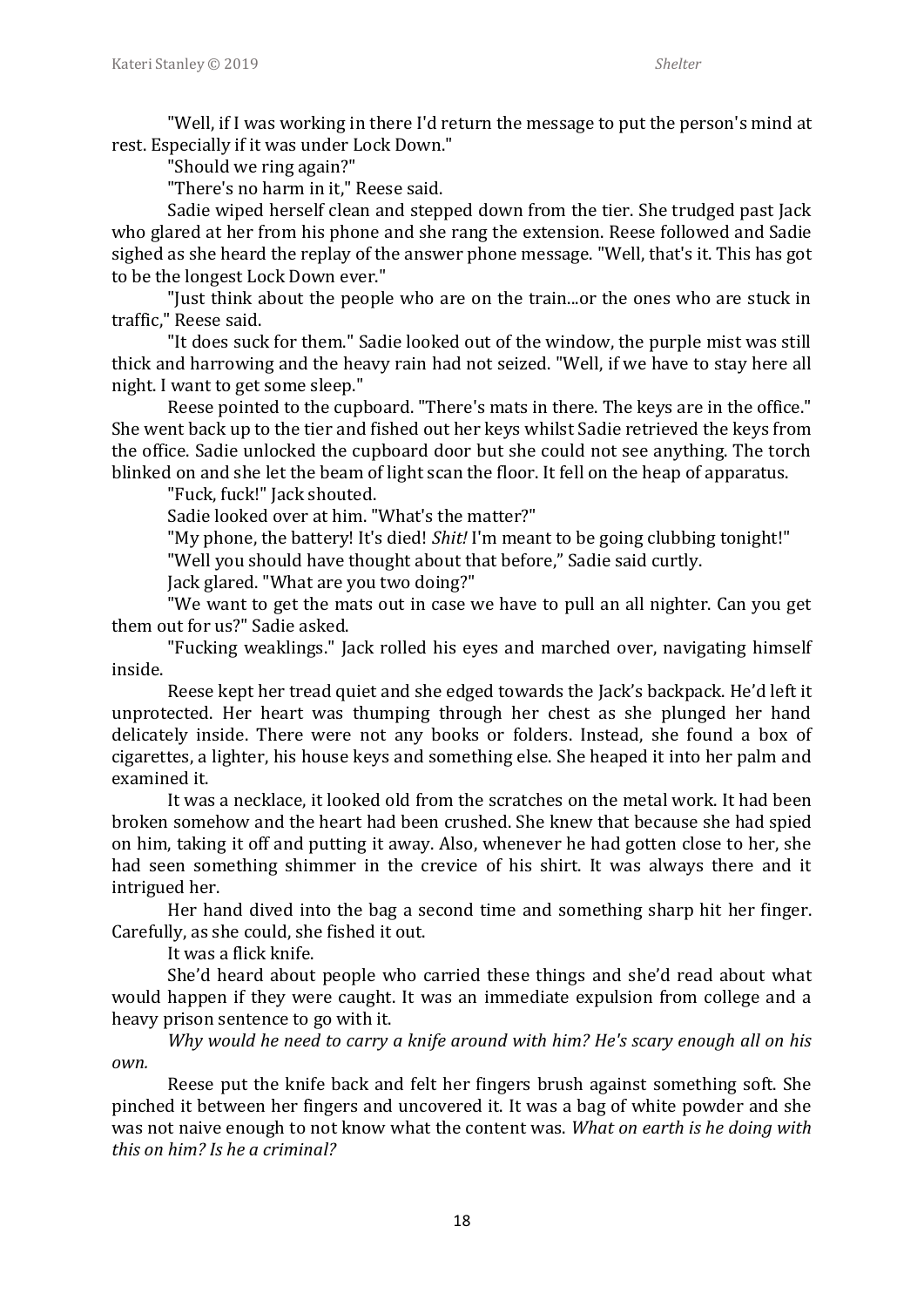Jack's booming voice echoed from the cupboard and her heart was sent into overdrive. She shoved everything back into the bag, except the necklace. She slid it into the pocket of her jeans, a camouflaged place where nobody would find it. She scurried back to wall and watched as Jack and Sadie heaved the mats out from the cupboard. Her hands were shaking.

"Reese?" Sadie asked, projecting her voice. "Where are you?"

"Here," Reese replied and aimed the torch light against the wall, flickering it on and off.

"Where did you get that?" Jack asked forcefully.

"I've always had it," Reese said. "It's a key torch."

"Give it here," Sadie said. "I can find more stuff with it."

Reese rolled it across the floor and the torch tapped against Sadie's shoe.

"Great!" she chirped merrily and tested out the mechanism.

It made Reese laugh, but soon enough she was silenced by the sight of Jack's cold hard gaze. "What's so fucking funny?"

His stare frightened her. "N-Nothing."

"W-Weirdo," he muttered back.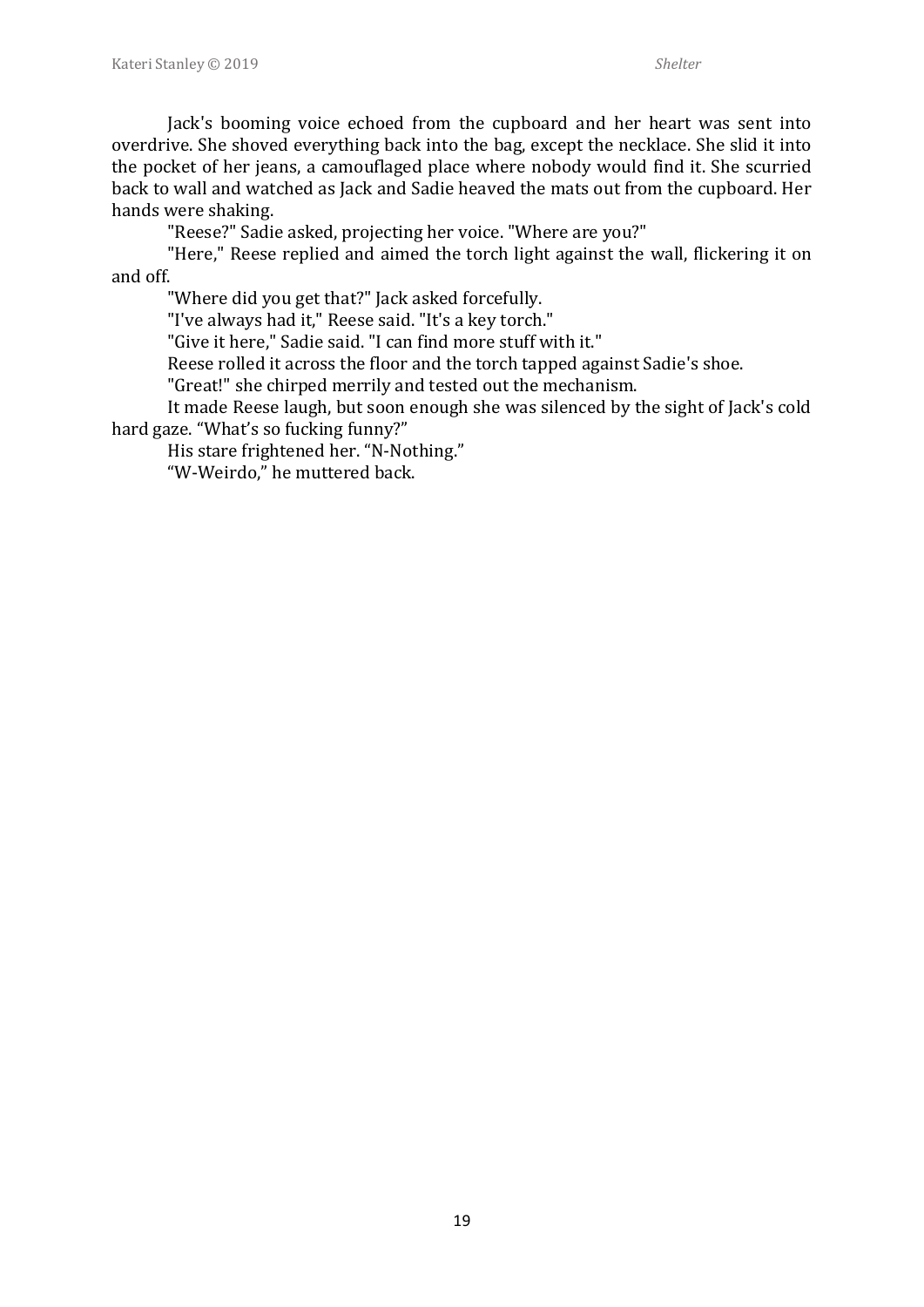#### CHAPTER SIX

Sadie rummaged through the cupboards, shining the torch and pressed her hand against a black box. She pulled it out from the corner and stared at a dusty radio. "Look at what I found," she piped up. "Why is this in here?"

"Does it work?" Reese asked, her eyes flowed over to Jack who limped to his corner with no interest in the discovery.

Sadie pushed at the buttons. "I don't think so."

"Are there any batteries in it?"

Sadie flipped over the radio. "Yeah, it looks it."

"I'll see if I can make it work," Reese said.

Sadie passed it over to her and continued with her quest. Reese studied the radio and noticed the flap to keep the batteries from falling out was missing. She pried the batteries out and rubbed them between her palms.

*Bring me life.*

After a few moments, she fitted them back into the slot. She rolled the belly of the batteries and heard a pitch scratching sound shoot out from the speaker.

Sadie twitched sharply towards the noise and a smile broke out across her face. "You got it working!"

Reese turned the nozzle and the noise screeched out from the speakers. The charming voice of radio host, Damon Archer and his producer, Lozzy Stuart burst from the speakers:

"*Right, thanks Fred. I hope you get yourself sorted out. Take care, buddy*," Damon said. "*If you're just tuning in to Asylum FM ladies and gents, you will all know that it is Lock Down time. Lozzy and myself were about to leave the studio when we heard the siren go off so we got locked in! Isn't it highly ironic?*"

Sadie laughed. "Poor buggers."

"*So instead of turning everything off and waiting for the next siren, Lozzy and I decided to keep on with the show. Of course, if we do go off mid sentence it will because of the storm.*"

"*And we're doing our show the old school way,*" Lozzy chimed in.

"*Exactly!*" Damon chuckled. "*We wanted to do the type of show I remembered when I was younger, people rang up with their problems. Sometimes I'd wake up in the middle of the night feeling pretty lonely, I'd turn on the radio and they'd be someone out there listening. Those shows don't exist anymore. So if you're going through something, if you're stuck in a bad place and you want someone to chat to. Just ring the station.*"

"*You don't have to use your real name. Make something up*," Lozzy added.

"*Have we got any calls?"*

"*We have Pat on the next line*," Lozzy replied.

"*Hello Pat, what can I do for you on this special show? Don't be shy, we're here to help*."

"*Hi Damon, hi Lozzy*," her tiny voice twitched out of the speakers. "*I'm pregnant and I haven't told my boyfriend yet, and I'm worried how he'll react. I haven't told my parents either as I'm scared they'll throw me out of the house. They want me to be financially ready and married before I start a family*."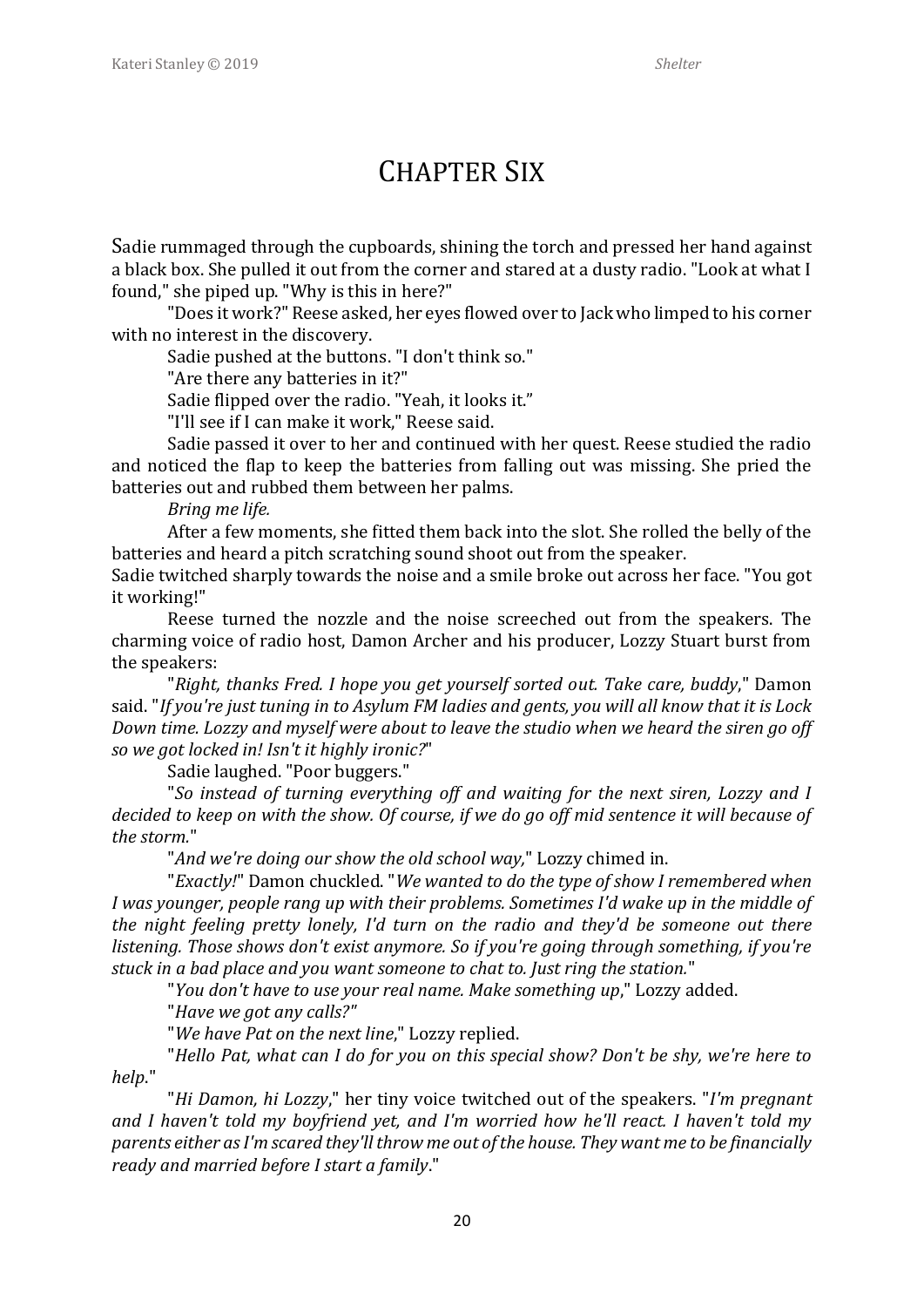"You should've worn a condom," Sadie said to the radio.

"What if it happened to you?" Reese asked.

"I'd tell Joe straight away. I wouldn't be shit scared to tell him."

"*Why haven't you told your boyfriend, Pat?*" Lozzy asked.

"*I'm frightened he'll leave me*. *I don't think he wants kids*."

"Well it sounds like you're dating a pig!" Sadie said to the radio. "If Joe reacted like that, I'd chop his bollocks off before he could walk. It takes *two* to tango."

Reese laughed and the sound from the radio went dead.

"Bugger!" Sadie said. "I wanted to hear what she was going to say."

"Has someone been mooching in my bag?" Jack asked alarmingly and Reese felt her heart drop. "My grandfather's necklace has gone."

*No wonder he always wore it*.

"I haven't taken it," Sadie shrugged.

Jack locked eyes with Reese. "Well it's got to be you, cough it up."

Reese crossed her arms over her chest, hiding her trembling heart. "I didn't take it, either."

"One of you must have."

"Jack, have you ever considered it may have just fallen out of your bag?" Sadie asked casually.

"It was here and now it isn't." He turned to Reese. "You're the culprit."

"I told you," Reese said pressingly. "I didn't take your grandfather's necklace."

Jack sighed and he looked at Sadie for guidance.

She glared at him. "What are you looking at? If you've lost it, that's your issue. It's got nothing to do with me."

Jack didn't answer but a smirk tickled at the corner of his mouth and then his lips curved into a smile. "Get up," he said to Reese.

The shy girl sparingly heaved herself to her feet. Reese stood before him; she couldn't help but stare up at his towering stature.

"Gimme the torch," Jack grunted.

Sadie frowned. "Why?"

"Just fucking throw it over here!"

Sadie did and he snatched it from the air. He clicked it on and shone it in Reese's

eyes.

She squinted as it burned. Then she put her hand up, covering herself from the stinging light. Jack watched her with an animalistic curiosity and lowered the torch. Her hand fell back to her side and resumed focus on his face, especially his dark brown eyes.

"Arms up," he ordered.

Reese did as commanded and she slowly raised them.

Sadie stopped moving the mats and gaped at what was happening before her eyes. "Are you being serious? Jack, stop it."

"Quiet, traitor."

Sadie shook off his insult and grabbed the second mat. "Do whatever the fuck you want then."

Jack smoothed his finger along the bridge of Reese's arm, trying to feel out any bumps or crevices. Using the torch to help him see better, he slowly stroked the light across her chest, almost as if he was ingeniously undressing her, trying to rip out any secrets she kept concealed.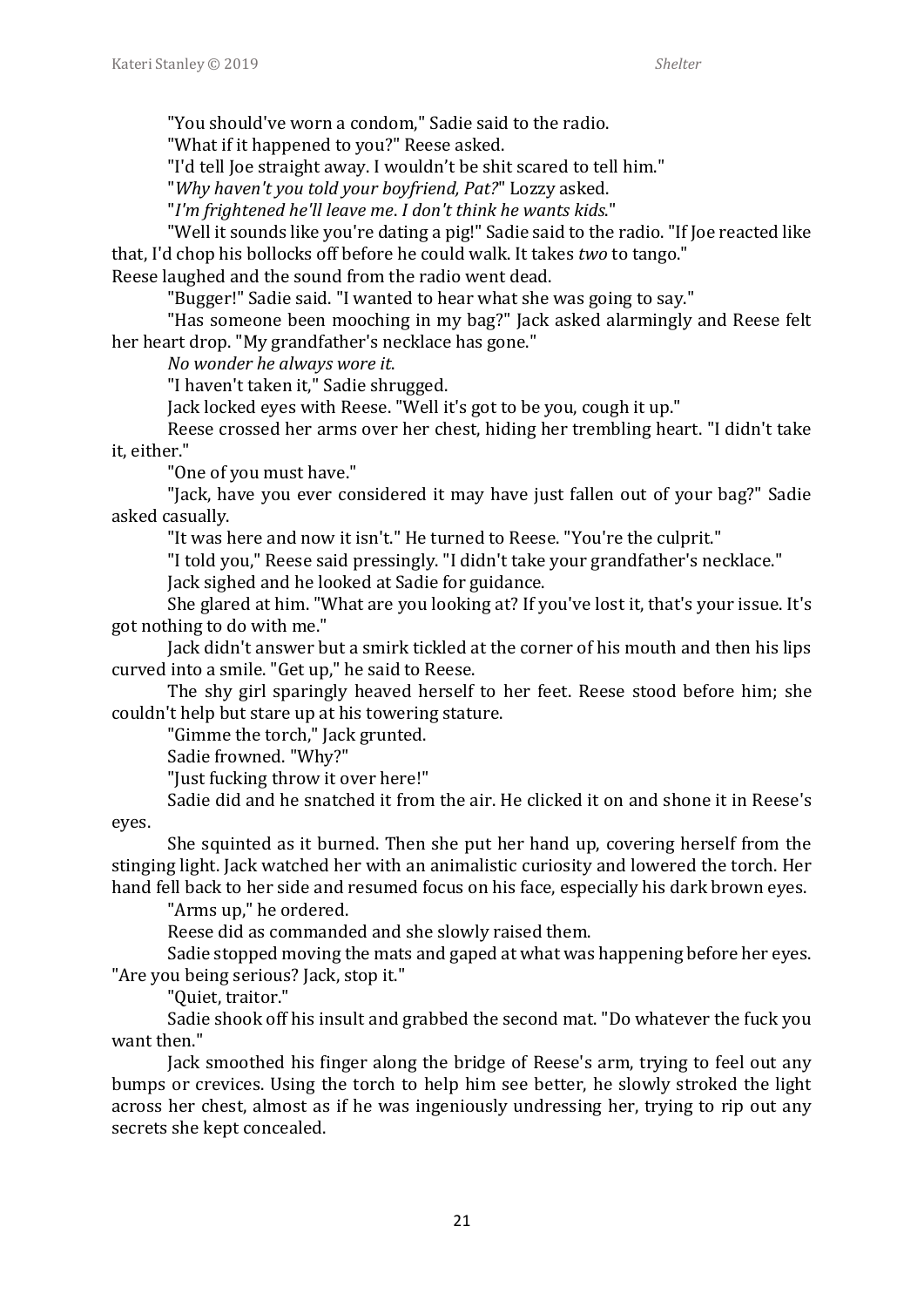Reese made an awkward cough, but she could tell that he didn't care. Jack splayed his hand over her jean pocket, his eyes never leaving her face, until she blushed, a deep blooming shade of rose.

Her mouth twitched uncomfortably and for some reason, she knew a part of him enjoyed it. His gaze wafted over her body. Reese's heart twisted as his palm moved over the crease where his fractured piece of jewellery lay hidden, almost burning into her leg.

"Okay, seriously Jack. I was joking before. Stop it now!" Sadie said.

Jack clicked the torch off and rounded on her. "You ruined the fun."

"You're just teasing her. She hasn't got your flimsy necklace so go and get your kicks elsewhere."

"Ouch," he said playfully and his sardonic expression disappeared. He gave Reese the once over, examining her from head to toe, then back up to stare at her blue grey eyes. "Whatever. I'm having a cig."

A breath escaped Reese's mouth as Jack trudged to the corner of the sports hall. She noticed how he picked up his right leg more than the left when he walked. He had a limp from a trampolining accident that went wrong.

Reese sat down slowly in a tremor and she pressed her back against the wall, smoothing her hand over her jeans. The necklace had not moved an inch and if Jack had found it, there would have been Hell to pay.

*He would have killed me...*

Her attention was drawn back to Jack as he sparked up one of his cigarettes, his eyes closed in a soft tentative manner. A few seconds past and he leaned forward, blowing the smoke out of his mouth into one of the vents. Reese watched him with a quiet fascination.

Jack clocked his head, feeling her prying eyes stare off in his direction. Reese stared quickly towards the ground and abruptly started to mess with her jumper. Jack breathed in another drag, scowling at her.

"You'll set the alarms off if you keep that up," Sadie said.

Jack shrugged, puffing out the smoke. "Who fucking cares? I don't. Nobody's going to stop me."

Sadie marched over to him and plucked the flaring cigarette from his fingers, she took a quick drag and retched on it. "That's not a cigarette, that's a fucking spliff! You're not smoking that shit in here!" She threw it to the ground and stamped on it.

"Hey, you can't do that!"

"Smoke that crap on your own time, preferably when you're not locked in a fucking sports hall. I'm not getting high because of you."

*You'll go mad if he shares the other high he's hiding*, Reese thought.

Jack smirked. "I see you've still got some *fight* in you, Sade." "Oh, bite me."

He looked over towards Reese. "She used to be a right bitch."

*I already know. I've seen it up close.*

"Well I've changed now," Sadie said and she stared up into his face. "The reason I stopped being friends with you is because you were making me into a vile person that I despised."

"That's not strictly true though, is it? You wouldn't have been in detention in the first place if you hadn't done *something* rebellious." He watched her expression and he grinned. "What was it, Sade?"

"It's none of your business."

"Neither is you flushing my cig out."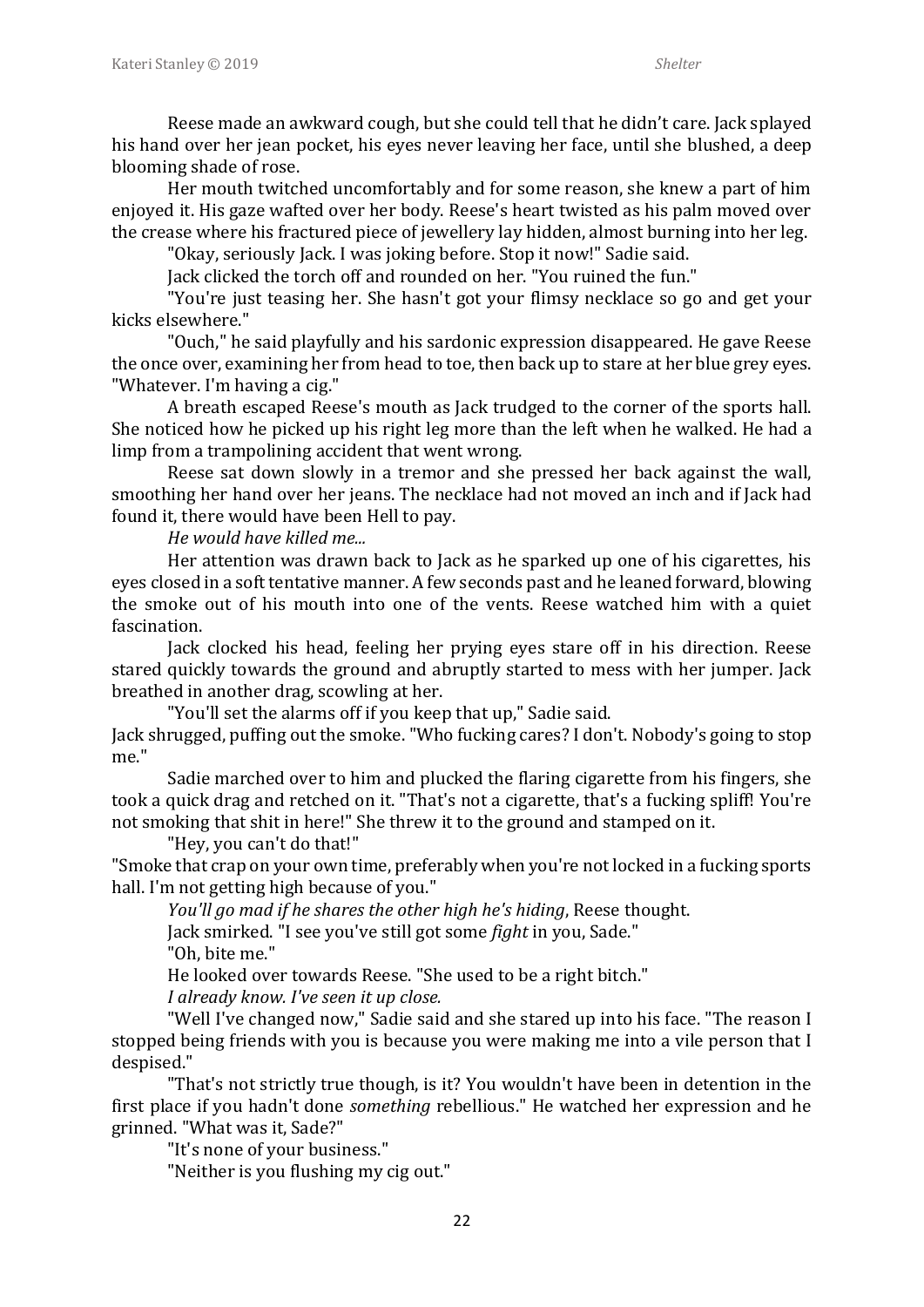Sadie walked away from him.

"Want to hear about how I got into detention?" he asked.

"No," she said and glanced over her shoulder. "Plus you're *always* in detention so who cares. I don't know why they don't just expel your sorry arse."

"I had a free so I went down to the field with Pepper for a cig. Warner caught us, he noticed something I had and smashed it. So I started to push him around."

Sadie stopped. "You attacked a teacher? Is there something wrong with you? Have you finally lost your touch on reality?"

Jack crossed his arms over his chest. "I nearly did, but he started it. If he hadn't broken my necklace, I wouldn't have lost my temper with him."

Reese's heart froze. *No wonder it's so precious to him.*

"Jack you can get suspended for that," Sadie said critically.

He shrugged. "I probably have."

"And how is your Mom going to react when she finds out? She's not going to be happy."

"She won't be home, she never is," he shot back.

"Good, she's the lucky one!"

Jack snatched the bottle of pop from the floor and hurled it across the room. Sadie managed to dodge in time but it smacked and bounced off just from Reese's head. She flinched and crawled on her hands and knees, distancing herself from the imminent danger.

Sadie sighed tiredly. "You didn't need to do that. That was really reckless."

"Ignore him Sadie," Reese said, her voice rising out from the silence. "He's only doing it to rile you up."

Jack stared at her. "Who the hell asked for *your* opinion? And why would someone like *you* be in detention anyway?"

Reese mimicked Sadie. "It's none of your business."

Jack scoffed. "Probably something on the lines like *'Oh miss*, *I forgot my silver encrusted pencil case.*' Or you probably begged to come here so you'd be like the rest of us or nobody would notice who the fuck you are."

"Jack!" Sadie yelled. "Stop it."

"At least I'm not an attention seeker," Reese muttered.

"At least I'm not a weak fucking coward like you. Yeah, I overheard why you're here. You should have smashed Tina Gibbs's fucking head in for shitting on you. I don't let *anyone* fucking walk over me, push over."

Reese felt a surge cloud her eyes, she couldn't control it and the barrier holding her tears back disintegrated. They flowed like a river down her face. Jack started to laugh, at first it was just a titter and then it exploded into hysterics.

Reese was used to this, the embarrassment, the humiliation, it wasn't new to her.

"If I had no morals just like you Jack," Sadie said. "I'd do us all a favour, and push you out into that fucking storm!"

He walked towards her. "Go on then. I dare you."

Sadie's eyes narrowed. "Don't tempt me. Apologise to Reese."

"Why are you sticking up for her anyway?" His voice was full of venom. "I bet you've hardly spoken to her the whole time you've been going to this fucking college."

"I'm the one trying keep the morale up in here, say you're sorry. And if it wasn't for Reese, we'd all be fucking starving!"

Jack smirked, leering forward. "No," he said carelessly. "I won't." "Apologise. Now."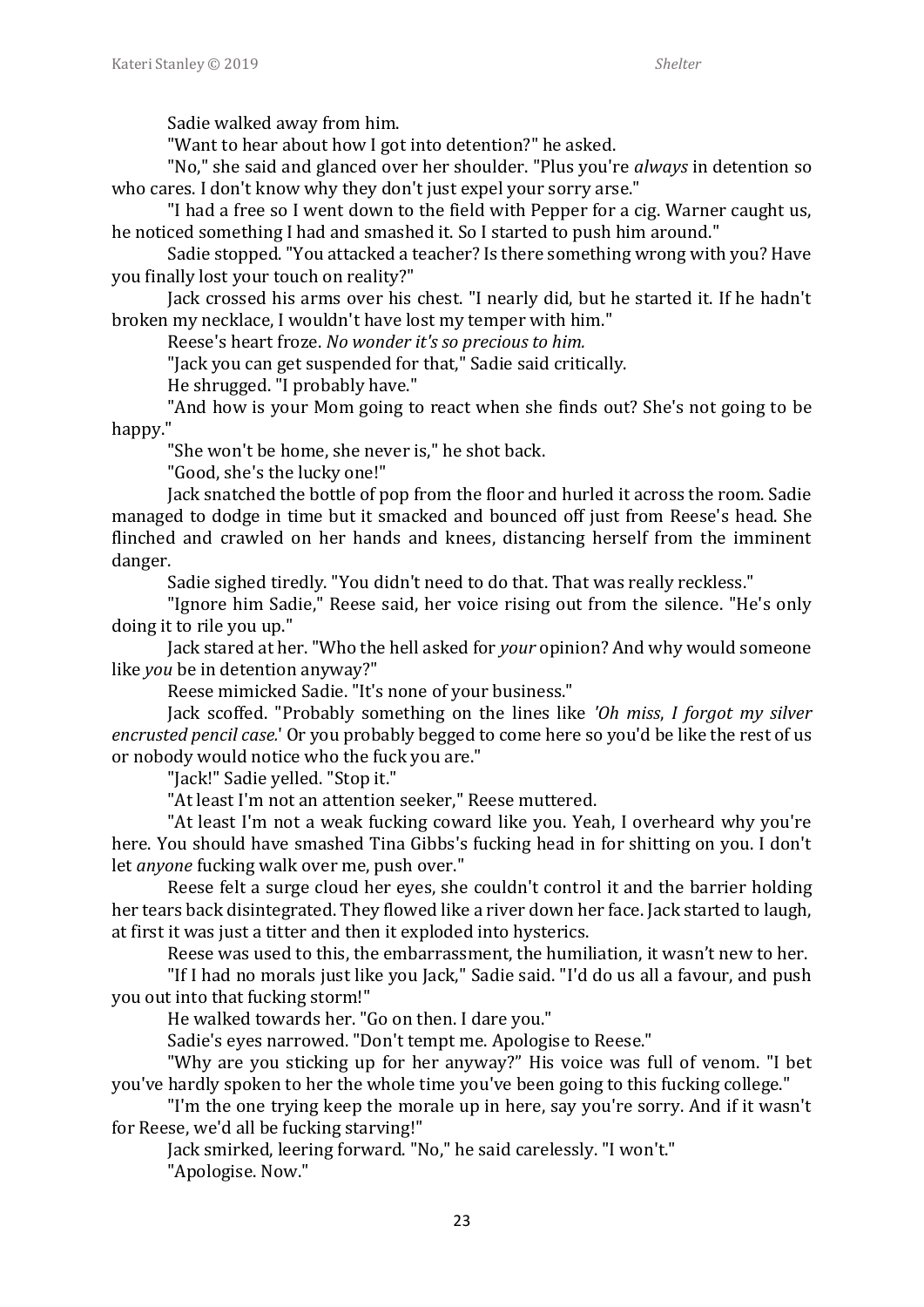"Look at the expression on my face!" he exclaimed. "I...don't...care...about...her." There was a chilled beat of silence.

"*You cunt*," Reese hissed, smearing her tears with the cuff of her jumper.

Sadie's eyes widened in shock and a suppressed giggle escaped her throat. Jack's jaw could have hit the floor. It was like being at a comedy show when the heckler thought they had the final say and then the comedian crushes them with just a couple of funny phrases.

"What did you just call me?" Jack stepped forward, his smile disappeared and his white wolfish teeth shone, ready to bite out. Sadie saw him advancing and she moved between the space separating him from Reese. "*What the fuck did you just call me?*"

Sadie pushed an urgent hand against his chest. "Jack, don't. Please. Not here."

Jack shoved Sadie to the side and Reese felt her palms go sweaty. Her head was going dizzy as his fists curled up. She imagined how much horse power was behind one blow.

#### *He's going to kill me...*

Fear bubbled up in her belly and she scrambled to her feet, darting for the tier, but a pair of thundering feet in black leather Doc Marten boots were quick on her tail.

The air around her grew suddenly cold and Jack's fingers latched onto her jumper. He grabbed her around the shoulders and slammed her up against the wall.

"*Don't you ever call me that!*" Jack pushed his arm up to her chin so her jaw locked. "*Do you fucking hear me?*"

Pain erupted in her back and the tears flooded her eyes. Reese stared at him, his pale arm slicing into her skin and the air in her lungs shrunk as the ache in her ribcage expanded. She tried to fight it but she knew what was looming over her. The hissing in her ears had begun, the white dots clouding her senses were growing and the floor disappeared from under her feet.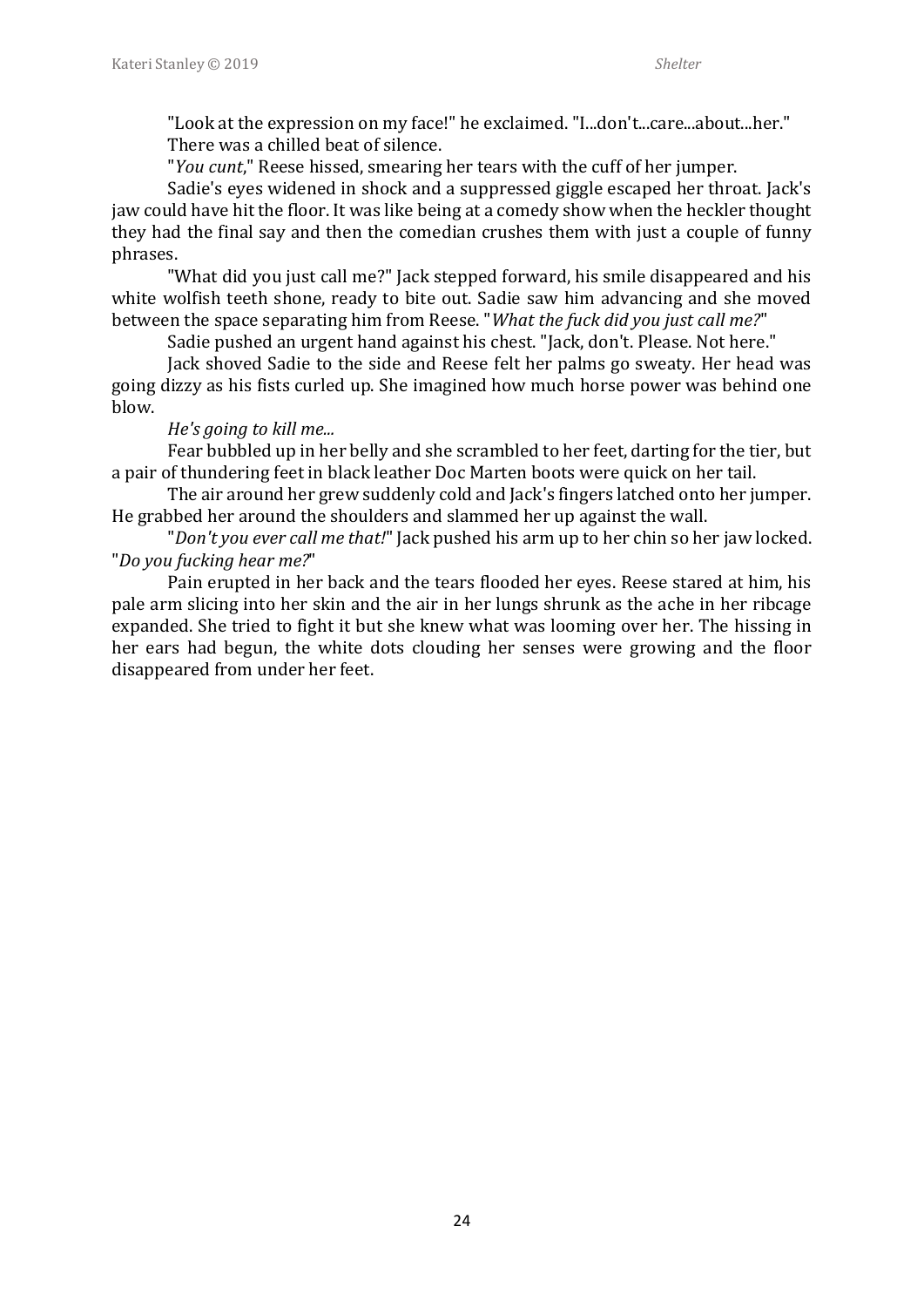#### CHAPTER SEVEN

Jack Keeling had been in plenty of fights and confrontations. But for the first time ever, weakling and resident nobody Reese Talley had called him a word he utterly despised. At the sound it, his temper had risen like a tidal wave.

He had pinned up tons of people before, in fact he'd lost count how many times it happened, even with an injured leg. His opponents or his 'victims' always gave a good fight or reacted in some bizarre way or another. One kid had spat in his face when he'd mentioned his 'slag' mother, one girl who owed him money for spliff threw up and it went all over his boots, one even pissed their trousers and he couldn't remember why he attacked the kid in the first place. But he'd never experienced someone faint on him before.

Reese had fallen into his arms like a rag doll.

Her head hung back like a gymnast striking a pose. She was completely out of it. It was weird and uncomfortable to him. Jack stared at the unconscious girl hanging in his arms. "Reese?"

She wasn't responding and he noticed beads of perspiration had begun to loom on her pale skin. Her black hair was so long it was touching the floor.

"What the hell have you done?" Sadie yelled, running up the steps.

He looked round to find Sadie staring at him with her begrudging x-ray eyes. "I didn't hit her."

"Well, you've done something! Lie her down. Now!"

"She fainted, that's all."

"Put her down, Jack!"

"Fucking hell, calm it," Jack said and he lay her down on the floor.

Sadie knelt by the unconscious Reese. "You must've scared her."

"No, I didn't. I was just pissed off at what she called me."

"Bollocks Jack! I heard everything you were saying. Why do you have to be like that?" Sadie pulled up Reese's sleeve and Jack noticed something twinkle around her wrist.

Jack frowned. "What?"

"Reese forgot to tell us she's a diabetic."

"So? What am I supposed to do? Give her the kiss of life?" he exclaimed. "I had no fucking idea she had that!"

"Shut up, Jack." Sadie listened to Reese's chest. "Thank fuck, she's breathing. I knew she didn't look right." She felt the back of her neck. "She's burning up. There's a sofa in the office, you'll have to carry her in."

Jack sighed.

Sadie glared at him. "For once in your life, will you put somebody else's problem before yourself?"

Jack wanted to scream at her. She was treating him like a kid and it was really pissing him off. To make Sadie shut up, he slotted his hands under Reese. He'd been lifting weights for years so picking up the girl was no dilemma for him.

Had he really scared this girl so much that it triggered her to have a diabetic fit?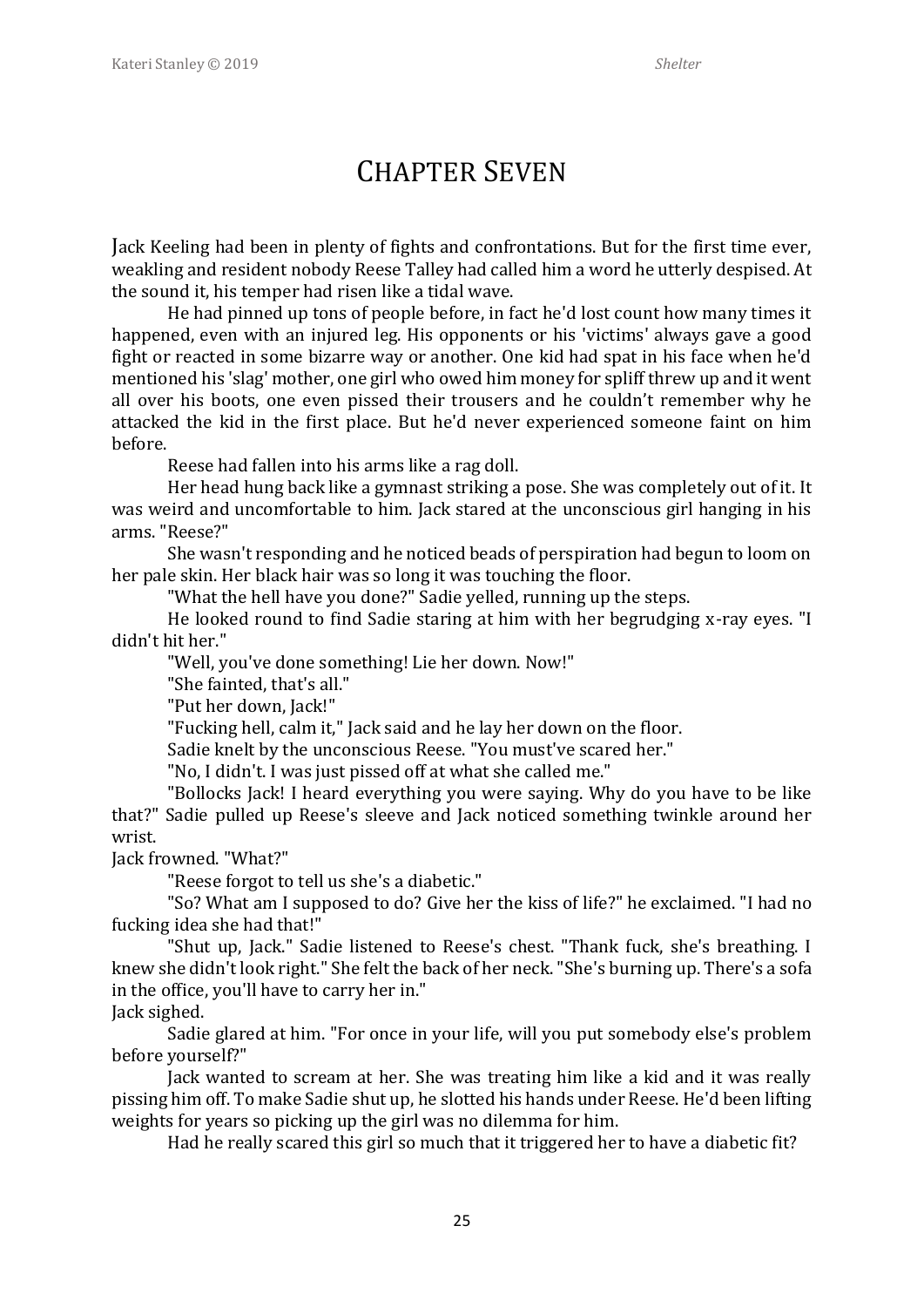The way Sadie was reacting to it bothered him slightly. Could this Reese girl really be in serious trouble?

He just wanted her to back off and not call him by that word again. Jack laid Reese on the sofa in the office and Sadie bunched one of the cushions under her head. "Reese, I want you to flutter your eyes if you can hear me."

Reese did as she was asked.

"Look she can hear you, she's fine," Jack said.

"Are you okay, Reese? Do you need anything?" Sadie asked.

"Water," Reese whispered.

Sadie grabbed a bottle of water from the drawer. "Right I want you to drink this," she said, pushing the bottle against her dry lips.

Reese drank as Sadie navigated the contents into her mouth. The pale girl choked, she sat up spluttering water everywhere and then fell back against the cushions. "I'll be...fine," she uttered.

"See she's gonna be okay," Jack said.

Sadie glanced up. "Do you know what happens when diabetics don't get enough sugar?"

Jack honestly didn't have an answer.

"They'll go into a coma and they can die!" Sadie proceeded and went back to aid Reese. She touched a finger to her temple but her body seemed to be shivering. "Fuck, she's burning up. Just go away Jack, you're no use here."

Her words hurt and it made the fracture in his leg ache. He turned at the door, catching sight of Sadie yanking off Reese's black jumper.

The diabetic weird girl was wearing an incredibly pretty blue laced bra which emphasised her shapely waist and breasts. The moonlight illuminated her pale skin, making her long dark hair shimmer. There was something about the sight of her like that scared him because Jack hadn't felt fear for a very long time.

\*\*\*

*Pepper choked on the spliff and they all laughed at him. He was the quiet one of the gang, the clown they picked on sometimes when boredom rose but he took it like a soldier.*

*"You fucking weed," Craig cackled.*

*Jack took the cig from his mouth. "Do it like this, Pep." The kid watched him as he breathed the smoke in through his mouth and slowly out through his nose. "You'll get more of a hit that way."*

*He liked it when the drug was taking him. It was better than shagging sometimes. Jack noticed Craig and Pepper's eyes were staring to the end of the bridge. No wonder they looked annoyed.*

*It was Reese Talley.*

*She was standing at the end of the bridge which was situated over a railway track. The college campus was on the other side and you had to cross it to get there. Jack and the lads always hung out at the bridge. They could smoke there as it wasn't permitted on the grounds.*

*"Are you just gonna stand there?" Craig asked. Reese looked like she was about to walk through fire. "Yeah, we don't bite," Pepper replied.*

*Reese turned her gaze to Jack and he revelled in the fear on her face. She reminded him of a deer in headlights.*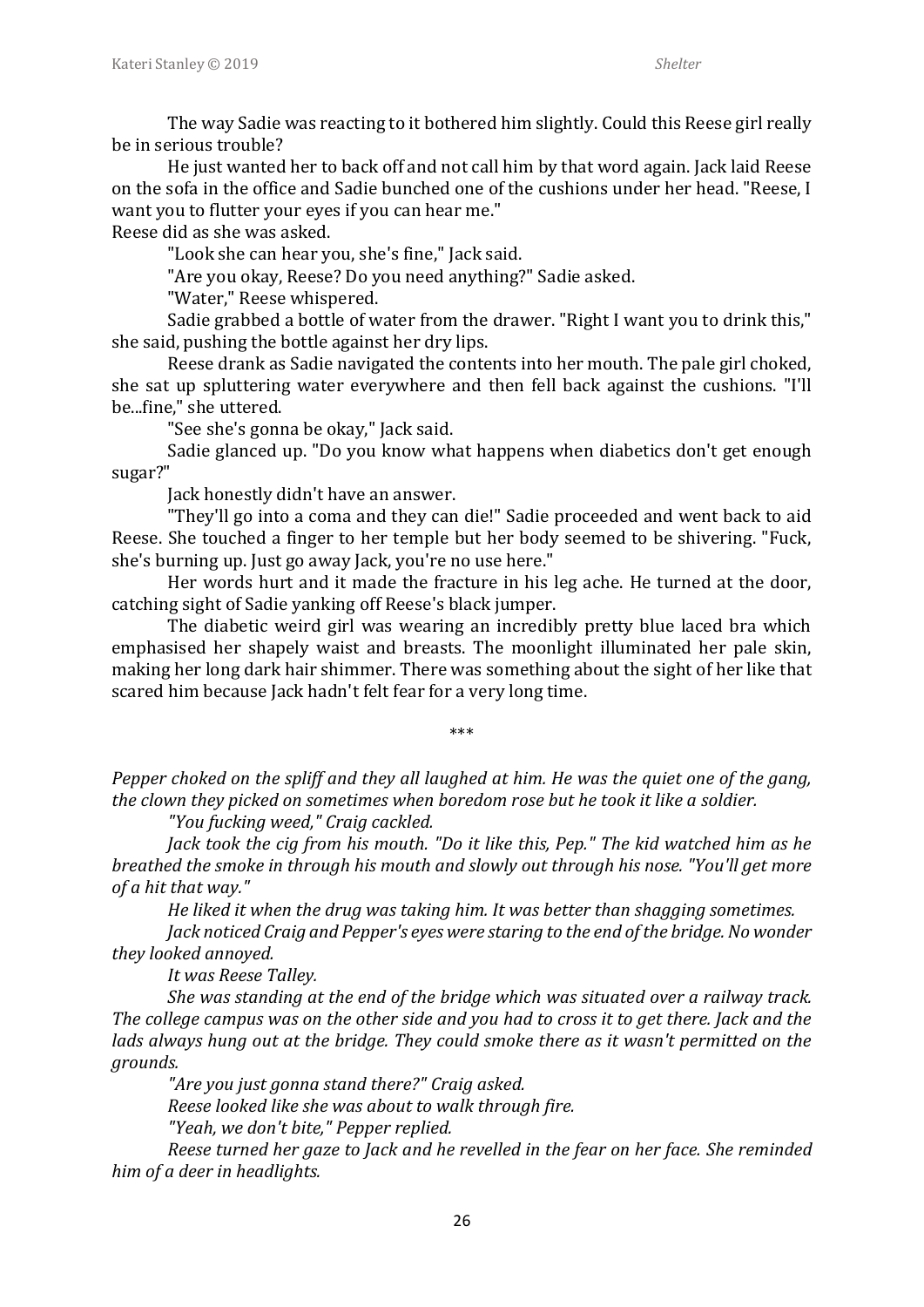*"You'll miss your class," Jack said sarcastically.*

*He loved her petrified expressions, it was the right aphrodisiac before a fight.*

*Reese had a black folder covered in band stickers pressed across her chest and her arms hugged it like a shield. She staggered forward and kept her head down as she walked.*

*The lads laughed. Craig flicked his stubbed cigarette at her, it narrowly missed her hair. Pepper snatched the cig from Jack and blew the smoke into her face.*

*Jack hocked phlegm at the back of his throat. It collected in his mouth and he shot it out between his lips. The yellow spit ball was a critical hit and it dripped down the side the face.*

*Jack smiled as she turned to him, warm tears were clouding her eyes. The laughs grew louder as she wiped the spit away from her face. Jack saw her wiping tears away from her face as she left but he didn't know that was the moment his downfall was going to begin.*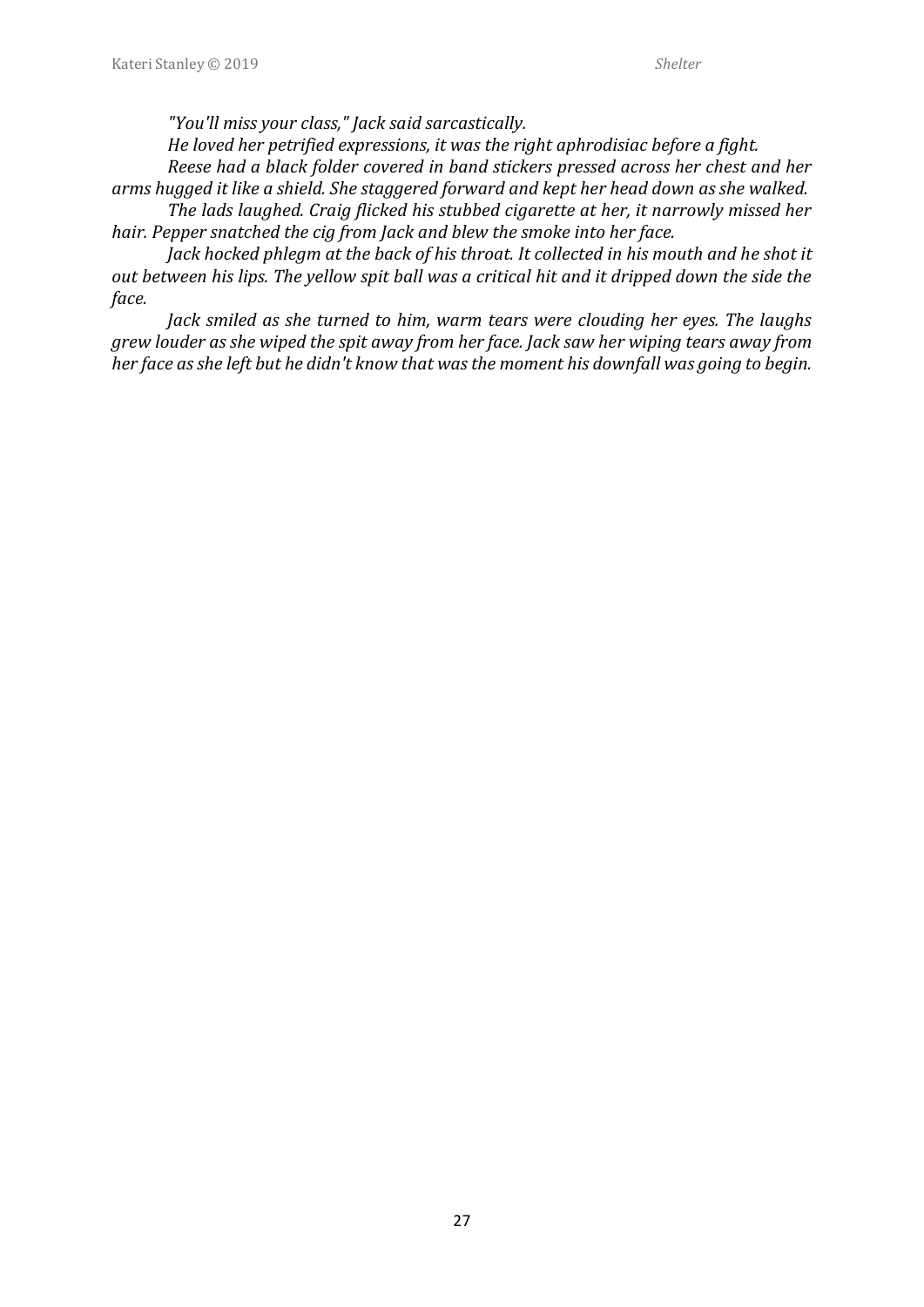#### CHAPTER EIGHT

*The tears were becoming unbearable. The pain in her chest was crushing. Bad luck just seemed to follow her everywhere. The girl sat in toilet, tears falling constantly. It was becoming a common occurrence. Well, she had enough. This had to stop.*

*The first plan had worked* 

*She pulled out a razor from her bag. She'd taken it from her mother's make up table. She slid one of her fingernails under the cap at the bottom, separating it from plastic. The razor fell into her palm as she gazed at it. This would be the end of her problems.* 

*Her Mom wouldn't notice that one of her razors had gone missing. She had so many anyway, she wouldn't know.* 

\*\*\*

An hour passed when Reese's uncontrollable sweating sessions had ceased to be. After Jack had pinned her up against the wall, everything had gone black and then she heard Sadie's soft voice drifting.

She lay on the sofa in the office; Sadie was sitting across from her. It was surprisingly pleasant listening to the natural sounds of the world outside, instead of their own voices.

"I can't believe it's eight o'clock already," Reese said, her voice lowered to a quiet intimate whisper. "Is he asleep?"

Sadie glanced towards Jack, she watched the subtle actions of his shoulders rise and fall. He lay along the length of the window, his bag had become a likely pillow and he faced away from them. She looked back at Reese, nodding softly. "I'm sorry that he scared you. It's not fair and you were cool when he was laying into you."

"Do you think so?"

A smile lit up Sadie's face. "Hell's yeah! He didn't like the fact that you could stand up for yourself."

"But I was bawling my eyes out and he was enjoying it. I probably looked like a right idiot."

"You looked great actually," Sadie said.

"I didn't plan to call him a, you know. It just fell out."

"It was amazing. He hasn't said a word since. I think you floored him. You definitely surprised me."

There was something triumphant about it, especially hearing it from Sadie Richardson. Reese did feel proud of herself and was proud of Sadie. She'd taken control of her restless situation and thought logically. Her hands were still trembling but she didn't feel sick which was a heavenly positive.

"You did great too," Reese uttered.

"Thanks."

"I'll know who to call when I'm in another predicament."

The remark made Sadie laugh. "How long have you had it?"

"I was born with it," Reese replied. "It's a crappy medical condition, but there are worse ones out there."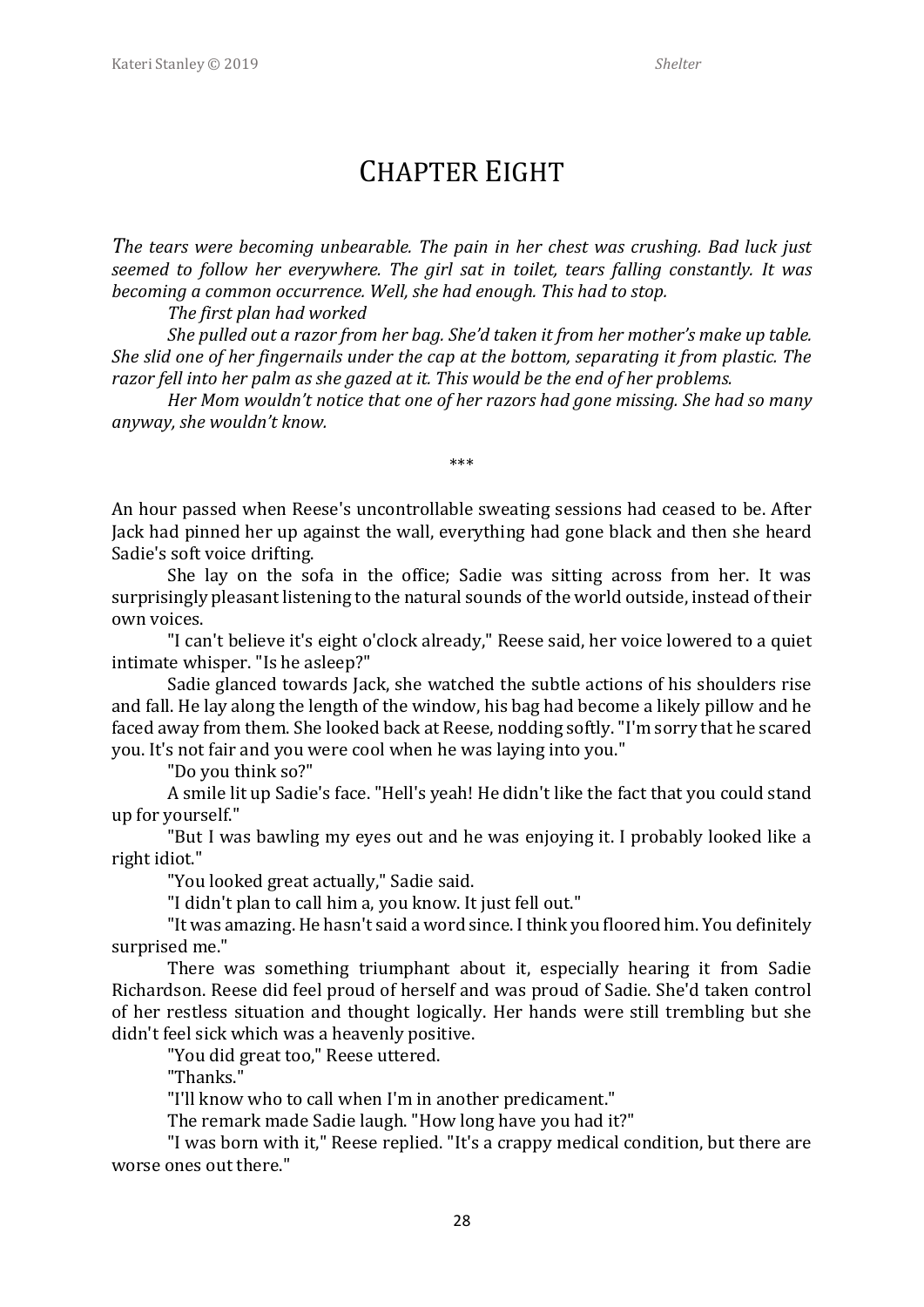"Did you have an attack when Jack...?"

"No, I faint in stressful situations. I have anxiety. My head goes and I collapse when things get really bad." She showed her a special watch on her wrist. "It's not a watch, it tracks the sugar in my blood. It beeps when my sugar level goes down."

Sadie noticed the little silver scar across Reese's neck. "What's that?"

"I...don't want to talk about it." Reese turned on her side, facing the cushioned side of the sofa and wrapped herself in Sadie's shawl like a blanket.

She glanced over to Jack, lying under the moon and rain where the light streaked a blue tint.

\*\*\*

*Beep, beep.* Reese's watch sounded off in the distance.

"I need to do something," Reese replied. "Don't worry about me. Go back to sleep, Sadie."

Jack opened his eyes softly, breathing through the slow burn in his injured leg. He hadn't been asleep at all. He'd heard every word they'd said and tightened his fist through every giggle they dished out. It had taken all of his strength to not go in there and rip their fucking heads off.

He heard Reese rummaging through her bag and she stepped out of the office, her footsteps going towards him. She tiptoed around him similarly to how a deer scurried around a sleeping lion. He could feel the fear rising from her.

*Does that drip realise how much noise she's making?* Jack thought. He mimed the act of sleeping. The silent loner moved to the same window ledge. *What the fuck is she doing?*

The weirdo pulled out a red hand sized case. From inside, she pulled out a long rubber band and wrapped it around her arm. She tightened it with her mouth. Jack saw a flicker of something sharp in her other hand.

It was a needle.

*Fuck me*, Jack thought.

Reese flicked the needle, holding it up to the window. She stretched her arm, tapping her pale skin and he saw the veins rise to the surface. The way a drug addict injected heroin. There was something about it, he was entranced. Her long dark hair against her ivory skin made her look like some of the goth freaks he'd see prancing through town. *Fucking freaks. The whole lot of them.*

He saw her wince from the pain as the needle slid into her skin. Something in his stomach jumped which was weird because he'd seen plenty of sickening things. His heart was beating in his chest and he hated himself as his body reacted the way he didn't want to. He couldn't control it.

*Oh my God. I'm getting hard...*

Thankfully, his growing and aching piece of anatomy was facing the window so she couldn't see. *Fuck off, hard on. Why is this happening? I mean, she's just sitting there in her bra and I can see her tits!*

Reese bit down on her lip. She hissed as she finished the injection*.* The needle was out of her arm and her eyes shot to his. It hit him like a bullet and he clamped his eyes shut.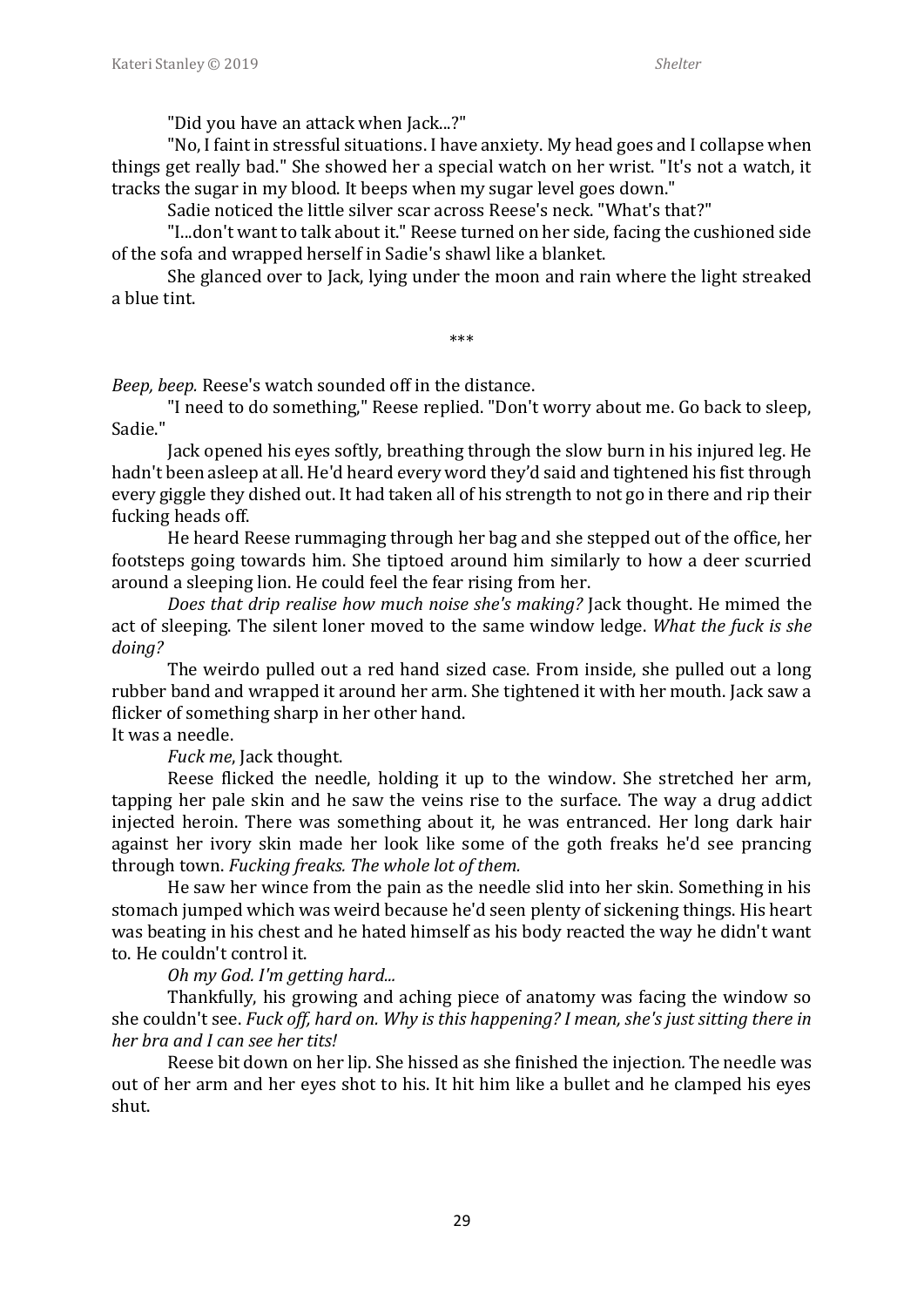#### CHAPTER NINE

*You know when you witness a scene you weren't meant to see, that was how Sadie felt when Mrs Keeling came stumbling in from her night out. Sadie winced when she heard her slurred ranting about how much of a burden he was, how much money he was losing. Sadie looked at her friends, the mutual tension in the room was crushing. They all wanted to flee, as the house descended into silence.* 

*Sadie saw a glimmer of shame in Jack's eyes. He got to his feet and marched outside. They heard their muffled argument; Jack was telling her that she'd had enough alcohol and she should sleep. That his friends were over playing games and she was embarrassing him.* 

*They all flinched when they heard his body being smacked against the wall after he snatched the cider from her trembling hand. Sadie's cheek throbbed after she heard the swipe of Mrs Keeling's palm against Jack's face.* 

*They all stared at each other helplessly, their friend had just been assaulted by his parent in the next room. What should they have done? What do you do in a situation like this?* 

\*\*\*

The office had descended into silence and Sadie watched Reese sleep soundlessly. She heaved herself to her feet and glanced out of the window. The storm was still brewing. This must have been the longest time Lock Down had ever rang out.

Sadie felt a deep sense of guilt when she looked over at Jack. She shouldn't though. With how he messed with people's heads and harmed others - she never heard him once apologise for his behaviour. Only when the teacher made him, then he'd throw it back in his victim's face when the teacher turned their shoulder.

She moved out into the sports hall, Jack looked over at her, glaring and angry. "What the fuck do you want?"

"To see if you're okay," she replied.

"Yeah, I am."

"Jack, I didn't mean to say that about your Mom."

He faced the window. "It doesn't bother me, Sade. I hear it all the time. People always say shit about her."

She sat across from him. "Can you get her any help?"

"She doesn't want it."

"You could take her to AA meetings."

Jack shook his head, shrugging his shoulders. "My aunt pulled that one on her, said she'd rather die."

She'd only met his mother once and it was a very unpleasant experience. She'd never be able to erase it from her memory. Sadie knew there was a reason for the way Jack acted. It wasn't an excuse for his behaviour but his mother played a vital part in why he pushed himself over the edge sometimes.

Sadie could never understand what it was like to live in a house with a drunk mother and a non-existent father. Jack used to joke that she was a prostitute and his immaculate conception was done in the car park behind his local pub. He used to joke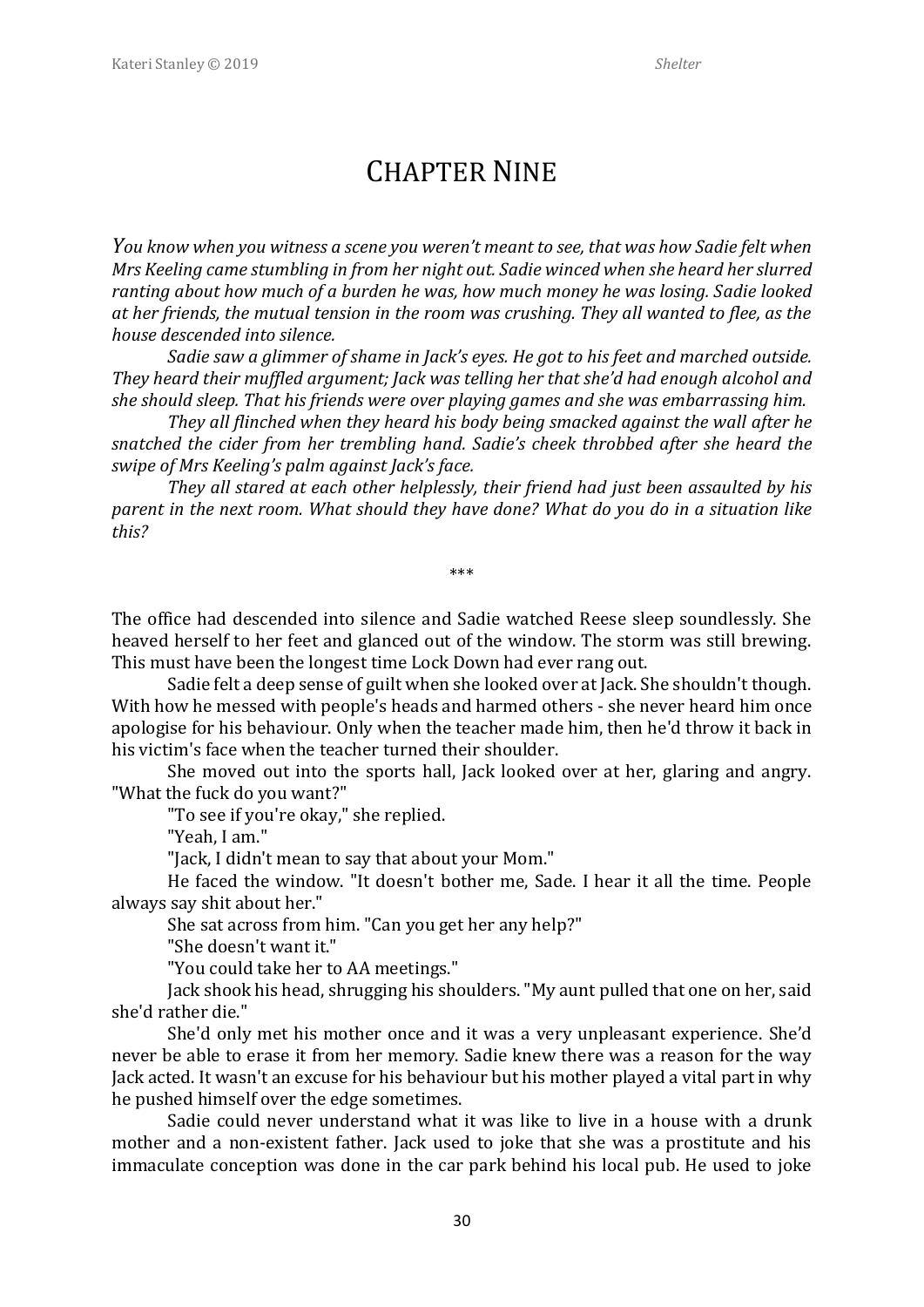that his father was a millionaire on a business trip who owned a lavish villa in Spain. Maybe it was his father that gave him his white complexion and yellow hair. He always joked, he never got serious about it. Maybe, being serious was a sign of weakness.

"I'm sorry Jack," Sadie said. "I'm tired of fighting with you."

He shrugged again. "I don't care..."

"You know, it's not a bad thing to ask for help once in a while. Or to open up? Or just saying sorry."

He laughed. "Fuck am I saying those words, they mean nothing."

"Why?"

"Mum always says it when she's sober then the second she drinks, she turns into something else." Jack stared at her hard in the face. "Why should I say sorry when I'm not?"

Sadie frowned. "So you don't feel bad about Reese fainting?"

The next action shocked her; she was expecting Jack to spit his words back at her. Instead, he pursed his lips pensively.

"She's diabetic and she faints under stressful situations," Sadie said.

"Whoever broke my leg never apologised to me!" Jack snapped. "Plus she's okay, she's not gonna die."

It was like conversing with a brick wall. *God, he's so stubborn. Why can't he just admit when he's wrong? What's the matter with him?*

Sadie stared out towards the sports field; the rain had started to soften. The purple mist was still out there and it made her think about Esmeralda.

"You know the circle isn't the same without you," Jack said.

She turned to him. "I'm not coming back. I'm in a better place now."

"Yeah, fucking Joe Curtis - like that's better."

"Joe makes me better," Sadie said. "It's what you learn about when you're in a relationship with another human being. You'd learn alot about yourself if you stop thinking about number one and letting someone in once in a while."

"Not gonna happen," he murmured.

She was beginning lose it but that's what he did. Jack Keeling got under your skin to rile you up. Sadie decided to think strategically and she brought out the big guns. "Does the name Sam Bridges mean anything to you?"

Jack shrugged sluggishly.

"It does to me. We made his life a living Hell."

Jack waved off her actions. "I don't care, Sade."

"He killed himself, Jack."

He opened his eyes and focused on her.

"Yeah, he did," she said. "Claire told me. It happened after you made that Facebook page about him. He came into school and then you knocked him out. You filmed it, put it online and he downed a load of sleeping pills. They rushed him to hospital but he'd gone before they could do anything." She felt a surge behind her eyes. "We drove him to do that, Jack. That's why I left, okay? I felt sick. We were evil. After I found out about his suicide, I couldn't sleep for months." She covered her mouth momentarily. "I saw his father in town once and you should've seen the way he looked at me..."

She remembered that day. She'd never ran out of a shop so fast before.

Jack stared at her, his jaw clenched and his hand balled up.

In no time, the tears fell and Sadie couldn't stop them. "Why did we do it, Jack? Why did we pick on him so much?"

"He was fat. But we were just joking around," Jack said lazily. "It wasn't serious."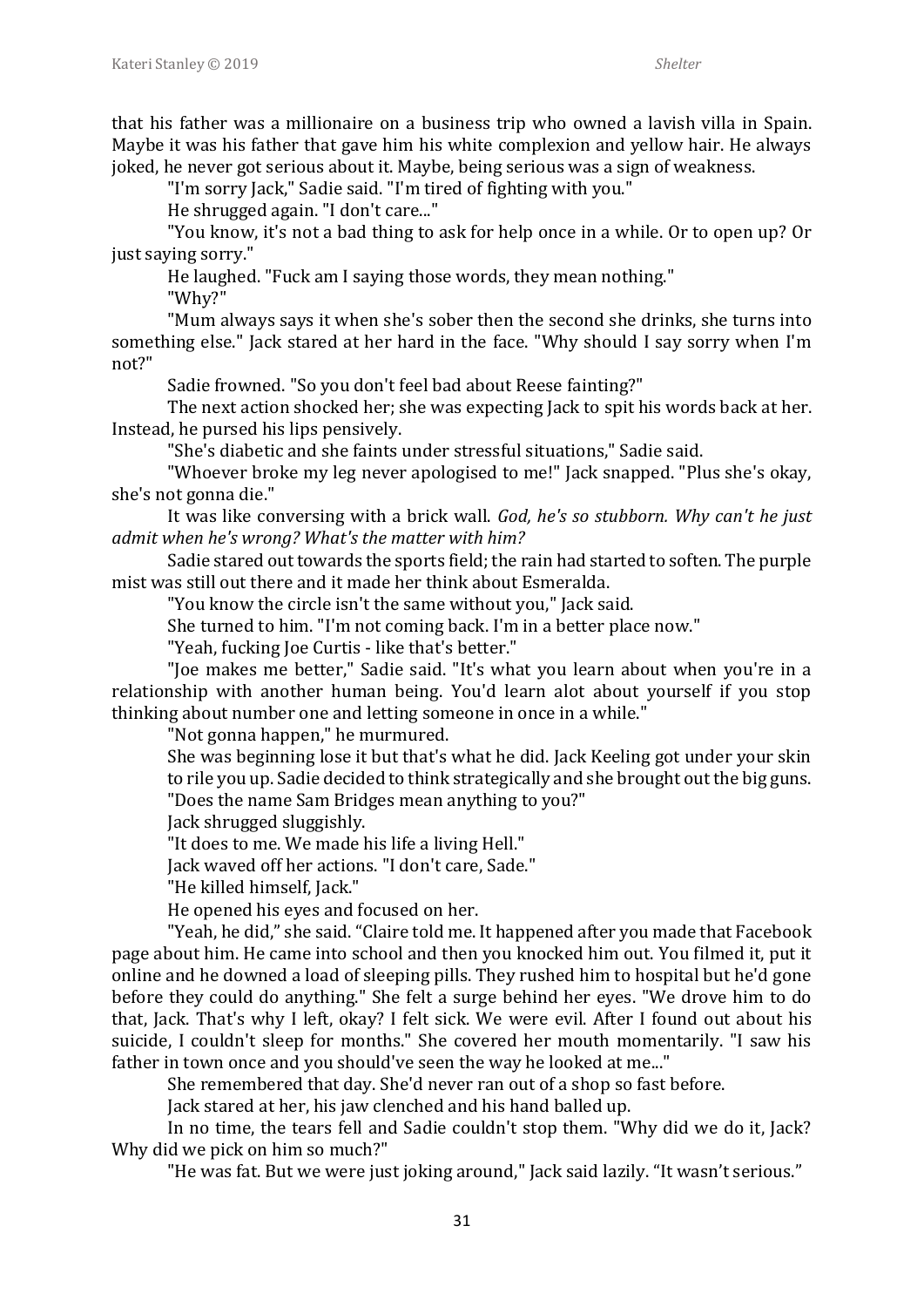"That's not true..." Reese stood in the doorway of the office. "If Sam had been ripped, six foot tall and had a ton of friends, you would have left him alone because he'd have a chance of beating you."

Jack scoffed derogatorily. "Well he wasn't, so fuck off about it."

"Stop it," Sadie said. "The pair of you."

Jack glared at her with irritation.

"I lost my best friend because of your shitty friendship circle. Not a single one of you noticed what you were doing to him. And to me and the others too." Reese looked furious. Sadie had never seen her angry before. "I have nobody to go to lunch with anymore. I've got nobody to speak to. You took him away from me!" She looked at Jack. "You only pick on us because we're outnumbered or we're not as strong as you!"

Jack turned to her, leering forward. His actions reminded Sadie of a wolf on the prowl. "If you don't shut your mouth, I'm gonna shut it for you."

"Do it. I'm not scared of you," Reese replied. "Not anymore. You're nothing but a crippled... *cunt!"*

His pale face flushed scarlet and steam could have poured from his ears. "Remember, what I said before? What did I fucking tell you, huh?" Jack heaved himself to his feet. "What did I say? If you called me that again, I'd kill you!"

Sadie saw him staggering towards Reese and she rushed between them.

The war had started again.

"Don't do this, Jack. Please."

She didn't like the look on his face. His smile was full of pleasure. Reese was a hare and Jack was the dog on the catch. She'd seen him in plenty of fights and he always came up strong. Sadie remembered the fight between him and Sam Bridges, the second his fist collided with Sam's head, he was out cold. Reese had already had one fit already and Sadie didn't want to deal with another casualty.

*You don't let a Rottweiler into a fight when you know who's going to win!*

"Reese go back to sleep," Sadie pleaded. She stood in front of Jack, pressing her hand against his chest. "Don't do it, Jack."

"You always said you'd kill the person who was responsible for your limp," Reese said.

Sadie stared at her and she felt the air change. Then a huge smile illuminated the quiet's girl face. Sadie didn't like her expression at all.

"After Sam died, I was put on the list to put the trampoline up for PE. I knew how much you loved going first, so I made sure one of the hooks wasn't fastened." She started to laugh and it sounded full of thrill and pleasure.

Jack's smile disappeared and Sadie saw how crushed he was. She stared at Reese's cruel fiery eyes. That was how she looked when she was a tormentor. She remembered the sadness in Sam's eyes and the sheer heartbreak on his face when they tortured him.

"And you didn't know that Sam was in love with you, did you Sadie?"

The room was becoming too small and she couldn't breathe. *I don't believe you*. *I'm not gonna help you, Reese. Not this time. You're stronger than me now.* Her body clicked into automatic pilot and she flew away from Jack and found the darkness. Sadie heaved the door of the sports cupboard shut and she let the river of tears fall. *I'm so sorry, Sam.*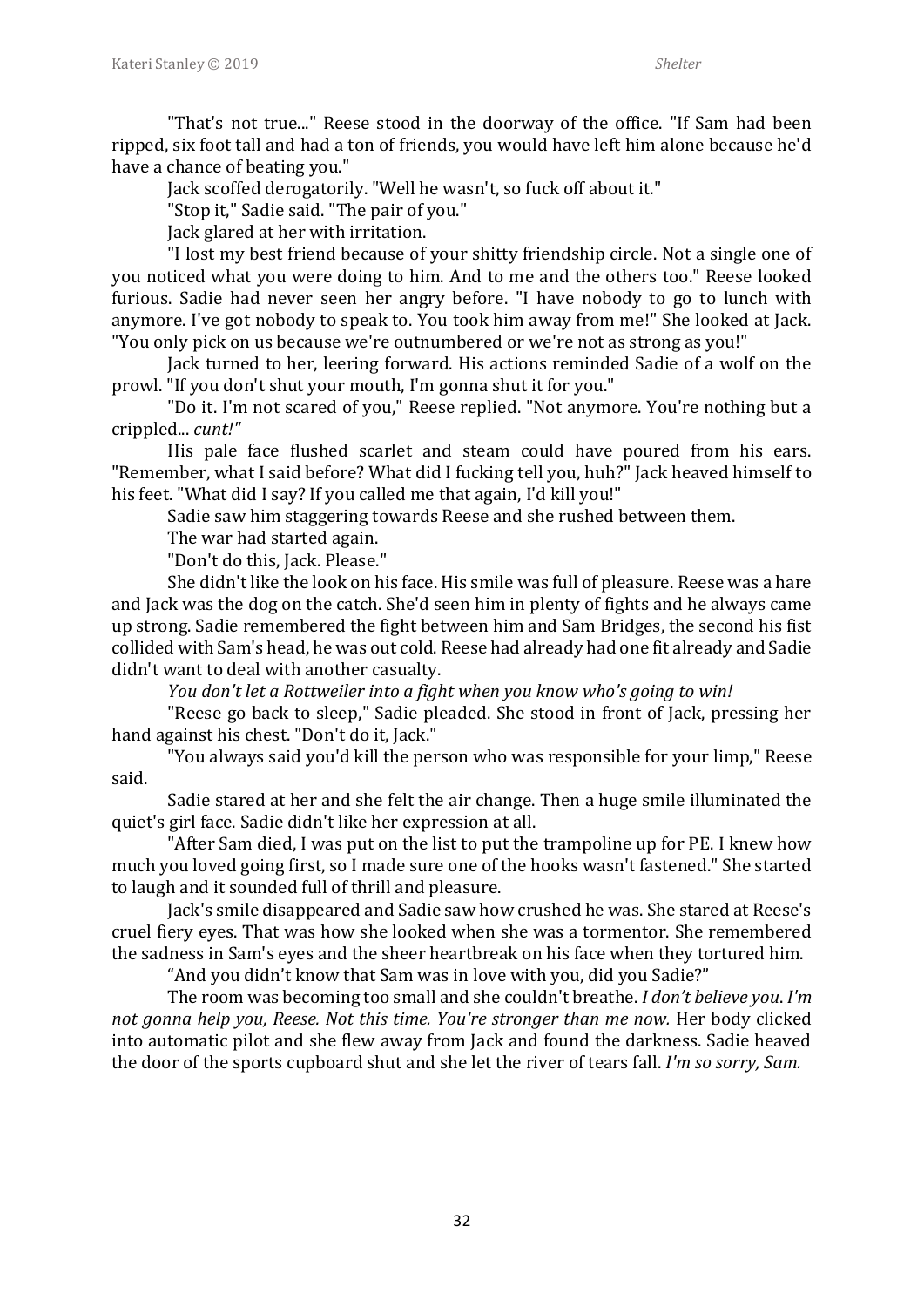#### CHAPTER TEN

It was a mixture of relief and euphoria. Reese had felt it rise from his shoulders as she'd let those secrets and aggressions free. She couldn't bare Jack speak about her best friend like that when he was responsible for his pain. Not when he unable to defend himself. If only he and the rest of the people he'd taunted could've seen her taking out Jack Keeling - the cunt fucking bastard that had ruined their lives, she knew they would've been cheering her on.

Jack stared at her, the pound of his boots on the tier steps made her ears shake. She really didn't mean to upset Sadie but it was like a water fall, she felt she had to let it all out. If she hadn't taken advantage of this situation, it would have eaten her from the inside out. But she did intend to wound Jack, fatally. After everything he'd put her through, he deserved the truth.

Yes, she was the culprit. She was the one who had broken his leg and it was all worth it.

Reese had lavished those heavenly moments when he'd been in hospital. His followers hadn't paid her or anybody else any attention since their alpha was wounded. But the second he returned, their haven was broken and the followers resumed their worship of him... and torment of them.

They'd showered him with concern and love, that type of humanity nobody in school had ever shown to Reese.

Her painkiller had come in the form of Sam Bridges and since he was gone, she felt like she'd been shoved into a stampede naked and alone. Only her parents showed that type of affection. From this resentment, the hate and loathing she'd felt for Jack and his sheep he flocked around school swelled within her until one day it drove her over the edge. The act had caused her mother to become over protective - and if Reese could have taken it back, she would have.

But Jack was too near now, his fists were clenched and his jaw was locked. *He's coming for blood. Here he is, that bastard is back. Do it. I dare you.*

"So you're responsible for this?" Jack hissed, indicating to the limp in his stride. "You're the reason why I had to stop playing football?"

"Yes," she whispered and she smiled right in his face. "It was me and I don't regret doing what I did." She pulled her hair to one side, revealing the scar on her neck. "And you made me do this..." She pressed her finger against the scar. "You came back, taunting me, calling me a frigid ugly cow. So I got a razor from home, came to school the next day, went to the bathroom... One of the teachers found me, got my neck stitched up, nobody noticed I was gone. Then when I came back, you made a jibe - then you spat in my hair. I had a bandage on my neck, I don't think you even saw it. I got loads of questions, they were never with concern, it was always 'what happened to your neck? Have you got a spot on there or something? Are you covering up a love bite? Are you frigid or something?' I said yes to all of them because I know they would rather believe their own ideas than listen to me." Her gaze never left his. "I never told anyone that I tried to die..."

He was staring back at her, but something wasn't quite right about him. Why hadn't he attacked her by yet?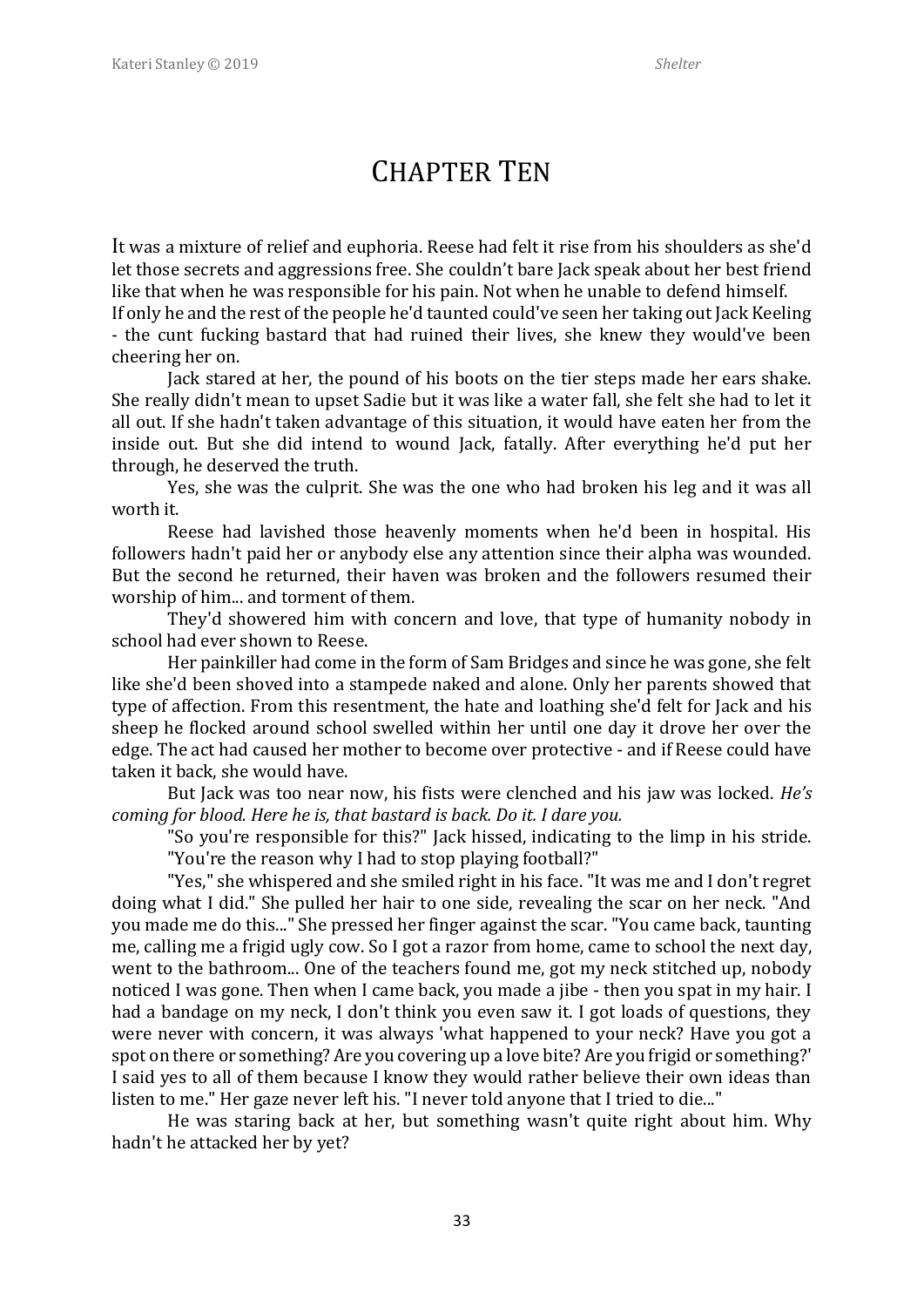"Hit me if you're going to do it," she said. "You-you nearly did once, so get on with it. End all of this for me."

Why wasn't he shouting and swearing at her?

Her hand whipped out in frustration and she slapped him clean across the face. Jack took it, after a couple of beats; he turned his eyes back to her. He always acted on impulse but not this time, he was thinking, calculating what to do next...

A laugh escaped from Reese's throat, she used it as camouflage because now she was scared. He wasn't acting like Jack Keeling. The bully she knew would have thrashed her to a pulp, just like he did to Sam. She should be out cold on the floor of the sports hall with a broken nose.

Jack seized her shoulders. His large pale hands clamped down and his face hovered before hers. Jack stared at her for a couple of moments, then she couldn't see anything. He was so close she could taste him. His lips stroked across her mouth briefly and she gasped in shock. The feel of his lips on hers was surprisingly soft.

Jack pushed her away; the force was so violent Reese hit the wall. Jack turned quietly and marched back up to the office, the walls shook as he slammed the door.

Pain erupted into Reese's chest and she stared up at the ceiling. What on earth had just happened?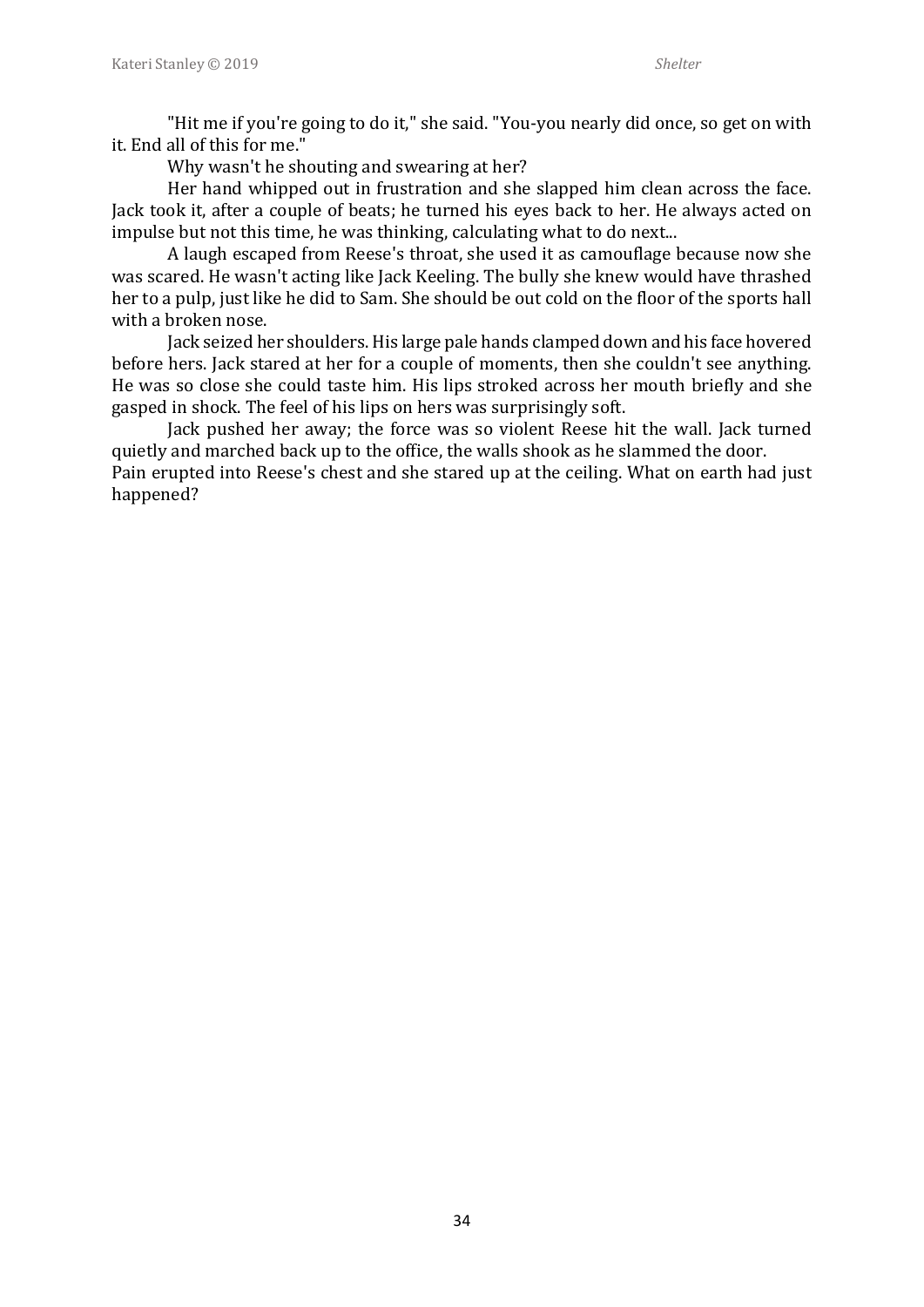### CHAPTER ELEVEN

He'd never felt emotion like it.

Jack remembered when he used to take pleasure in planning his revenge for the culprit who had broken his leg. His ideas consisted of torturing them, breaking each of their limbs very very slowly so they could feel the pain and the ability they would rely on.

He'd always predicted it would have been one of his rivals - maybe Charlie Callow from around where he lived. They'd been in plenty of rough discrepancies, he had friends at the same school, he could've easily asked one of them to injure him. But it had been the voiceless Reese Talley.

The one girl that he used to spit on, jeer at and rob. She never fought back. He didn't know what to do when she was telling him all of these things he'd done and how he'd done them. Jack knew he couldn't get out of it. He hated the tone of her voice, speaking down to him like he was a piece of shit.

Pain pulsed down his injured leg and he felt the anger rise within him. So he deserved this, did he?

Reese Talley had broken his dream of wanting to become a professional footballer. He'd fucked all of his classes and now he'd have to pay and suffer for it. Thanks to her.

*I should've killed her.*

Fighting his body's impulses to smash Reese's head against the wall was a challenge in itself. But he had to fight another urge, after seeing her in that blue lace bra, injecting herself by the window, the pleasurable pain when the needle slid into her skin, he couldn't stop thinking about it. When he grabbed her shoulders, one part wanted to hurt her - the other wanted her up against the wall, biting his lips into her flesh, making her scream.

*I wanted to hurt her.*

That was why he'd barely kissed her.

*I wanted to fuck her.*

That was why he pushed her away.

*You sick bastard.* 

He had to rack his brain when she mentioned Sam Bridges, but there had been so many of these people he'd 'taunted'. It was impossible to keep a tab on all of them. Maybe he should have been ashamed that he had to back track through all the people he'd bullied...

Then eventually he remembered Sam - the podgy pig eyed boy.

Why go to school looking the way he did? It was his fault because he made himself a target. He should've hit the gym, pulled some weights and stopped eating McDonalds. Maybe if he'd done that, people would've treated him differently. Jack wouldn't have knocked him out. Maybe Sam would've fought back.

*I was doing him a favour! He would've spent his money on chips and chocolate, the fat fuck.*

Jack never understood the sympathy for victims. They were that way because they chose to be. Why didn't they stand up? Why didn't Sam block his punch?

His thoughts raced back to Reese and the knife story. *But that wasn't my fault, neither was Sam's death. She said, 'You made me do this.' I wasn't the one who slashed her*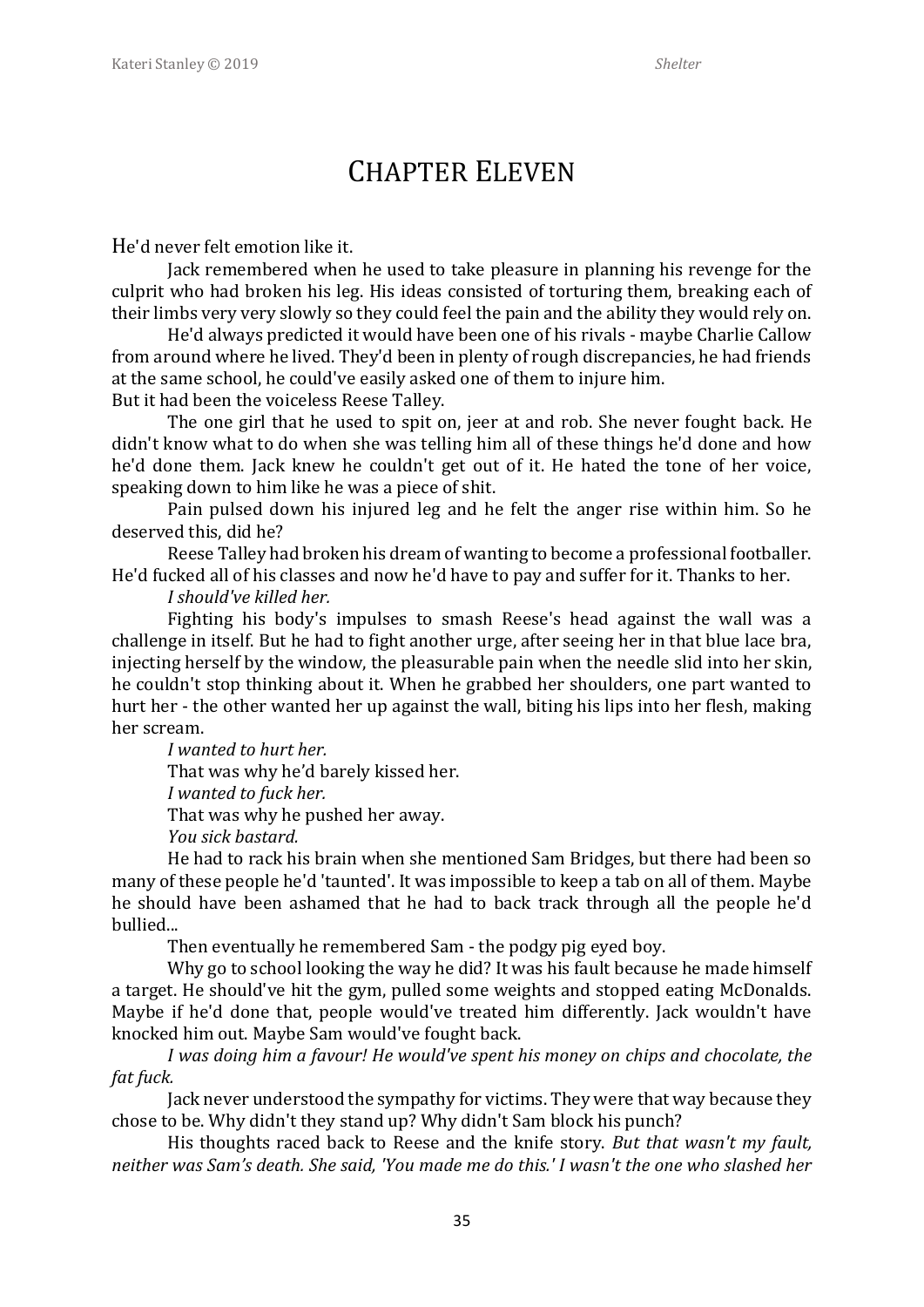*neck, she did that. I'm not the one who shoved pills down Sam's throat, he did that all on his own.*

He broke her words apart, was this going to happen anyway? Had she planned to come to school with another idea?

*She could have attacked me that day if she'd wanted to... She could have killed me...*

Feeling cornered by it all, Jack grabbed the leg of the chair before him and hurled it against the office window. And then he screamed, letting the air disappear so much it made the ledges of his ribs burn.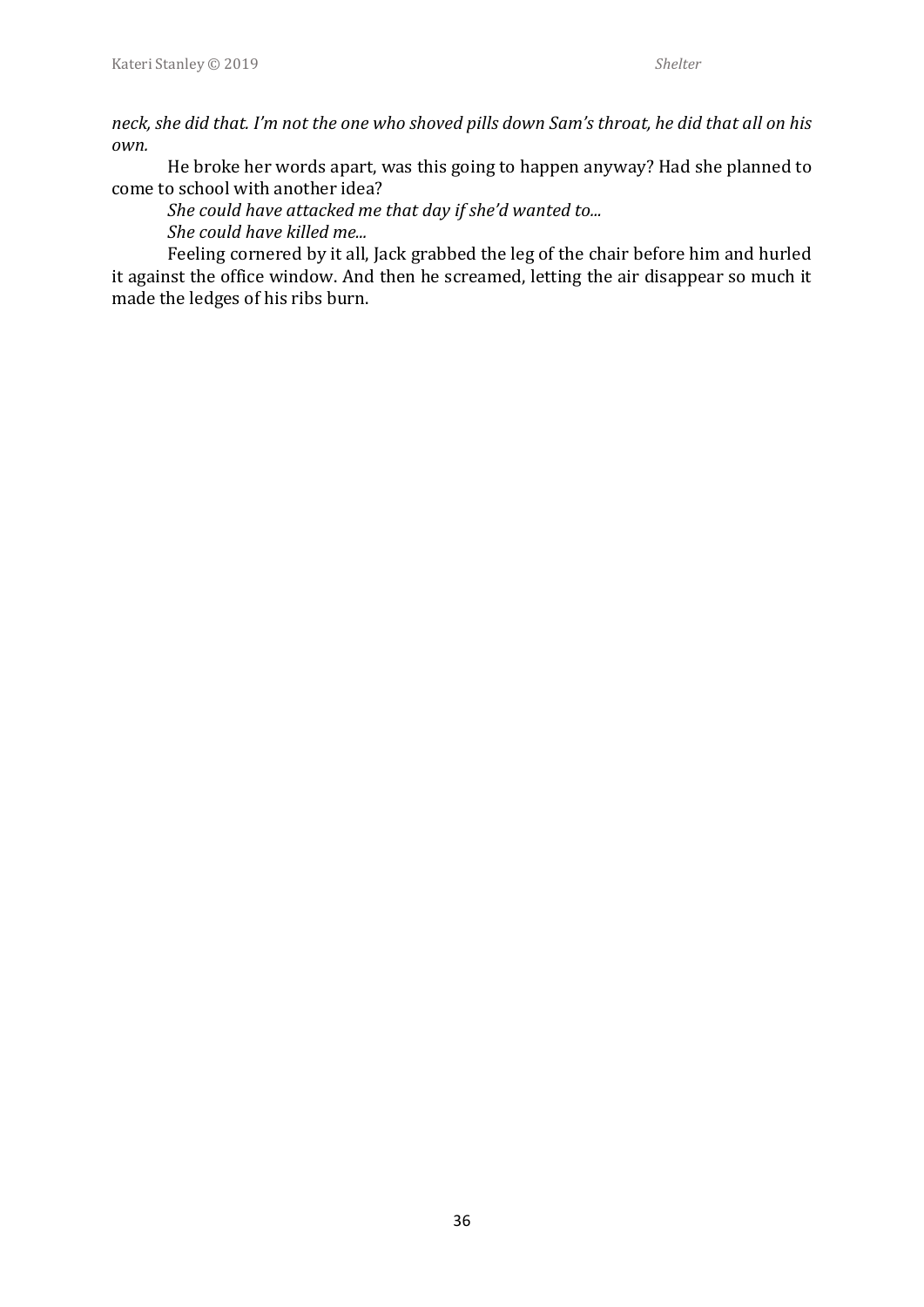### CHAPTER TWELVE

Looking back at her life, Sadie knew she had turned over a new leaf. But just like the way Reese had done with Jack - Sam Bridges was reciprocating his vengeful hatred of her ten times worse.

The tears were falling down her face as she pleaded for him to stop. Sam bowed his head, lashing the rope around her wrists and ankles. Ironically it was to the netball post where she used to taunt him and snatch the ball from Reese's hands.

Sadie pulled on the restraints but there was no way she could break free. Then she looked up into the sky and she could see it coming for her. The thick purple clouds and the swirls of black mist...

"Sam, please!" she shouted.

He stood to his feet and she didn't realise how tall he actually was.

"Please. Don't do this. You're not a bad person, Sam."

He stared at her, his eyes void and pale.

"Why are you doing this?" Sadie sobbed softly.

Sam stroked her cheek, the back of his knuckles were surprisingly silky. "Why were you so mean to me?"

"Because...you were an easy target for us. And you never fought or spoke back." She watched him, her lips trembling and aching. "You never told on us. We could walk over you..."

Sam nodded with an understanding that frightened her. He turned to the imminent chaos, surveying the calm before the storm. "Don't cry, Sadie. It'll soon be over now."

\*\*\*

It was two o'clock on the Saturday morning and the Lock Down siren had not rang out. Sadie lay across one of the mats fast asleep, she kept twitching now and then. Reese shivered as she watched her and she wondered what she was dreaming about. She didn't mean to upset her before but her anger and spite spilled out of her like a waterfall. She missed Sam Bridges terribly, the bullying towards him was ten times worse than she endured. If she'd known what he was going to do, she would have tried with her might to stop him.

But, that was the thing when you're drowning, you're doing it in the dark. Nobody can see you and the overwhelming shame you feel is worth it to drown it.

The weather had lightened over the silent hours and after that bizarre encounter with Jack, she'd begun to sweat like crazy. She lay back against the mat. She ran her fingers over the veins of the necklace.

One of the joints had been crunched down from probably a football or running shoe that had a spiked sole. Reese's hand danced across the necklace, moulding it, trying to piece it together, just like Jack. She twirled the last loop, renewing it.

*He'll kill you once he knows you took it.* She looked up at the office. *True, but he's got to have it back.*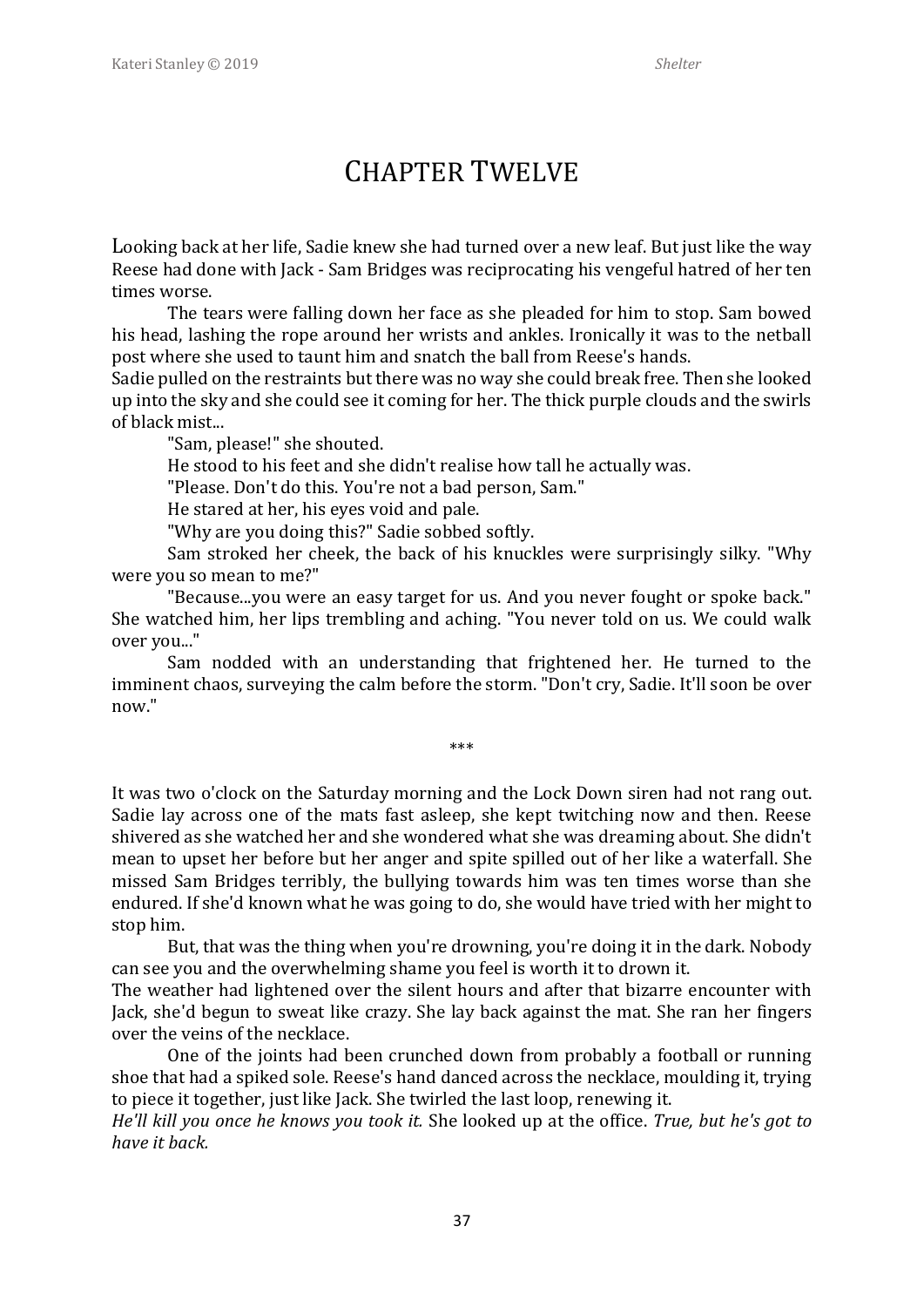She reached the office with her heartbeat pulsing through her body. She pressed her hand to the door and pushed it open.

A trail of falling tears was a bizarre experience especially when coming in contact with the improbable beholder. Reese stared at the miraculous sight of the office; he'd ripped it right through. Sheets and sheets of paper were dispersed across the floor, chairs were upturned and the mini sofa was discarded from its original place.

His fingers tightened painfully into his white hair and his cheeks were stained with tears. Was she the first person to ever see Jack Keeling weep?

Jack clocked Reese straight away. "Oh look. It's the leg breaker. I know it was you who went through my bag. I bet you're loving seeing me like this. You can quit fucking staring at me."

With his command, Reese stepped forward and edged towards him as if she was walking on broken glass. "I-I f-fixed your necklace," she said softly and held it out for him to take. It was like heading towards a lion with a treat.

Jack stared at her like she had some sort of revolting disease. "How did you...?" "If-if you'd taken the time to know me, my parents own a jewellery shop in town. They mend this stuff. Your necklace was an easy job for me to do. I've-I've saved you some money."

"Why would you do that after I've been so mean to you?" Jack squinted at her. "Are you crazy?"

"No, I'm not. Well, I'm not sure."

Jack frowned at her. "You are weird. Is it true you went to a mental hospital?"

"Yes, after the suicide attempt. The only rumour about me that's true."

Jack blinked uncomfortably.

"Mom sent me there." She held up her wrist. "It's how I learned the rubber hand theory back in therapy. Anyway, I just wanted to help you." Reese dropped it into his open palm and she watched him stare at it. "Just appreciate it."

Jack didn't listen to her. "And I know it was you who was messing around with my knife."

Her heart froze. "Why would you need to carry one around with you?"

He shrugged. "Protection."

"From who?"

"Everyone."

Reese didn't know how to respond to that. "And the drugs?"

Jack wiped his nose with the back of his hand, the red of his eyes ached. "It's my income. I don't live off Mommy and Daddy."

She hadn't known a thing about his upbringing, she'd been far too concerned about getting away from his taunts. She'd learnt so much about him when she eavesdropped on his conversation with Sadie. But for the first time, she realised Jack was just as emotionally vulnerable as her, as Sadie, as anyone. He'd built a wall high up in his psyche for people, so nobody could see or know what Reese had seen.

"I'm sorry about your leg," Reese finally said.

"So what else could you have done? Poison me? Break my arm instead?"

Reese thought about his questions. *Maybe...maybe I would've done all of those things...but at that time, you deserved it.*

"I just...wanted to give the necklace back to you." Reese swept her black hair away from her pale face. "I'm going back to sleep."

Jack's hand grabbed her wrist and her heart rose rapidly. "What are you doing?" she asked, fear bubbling up from her core.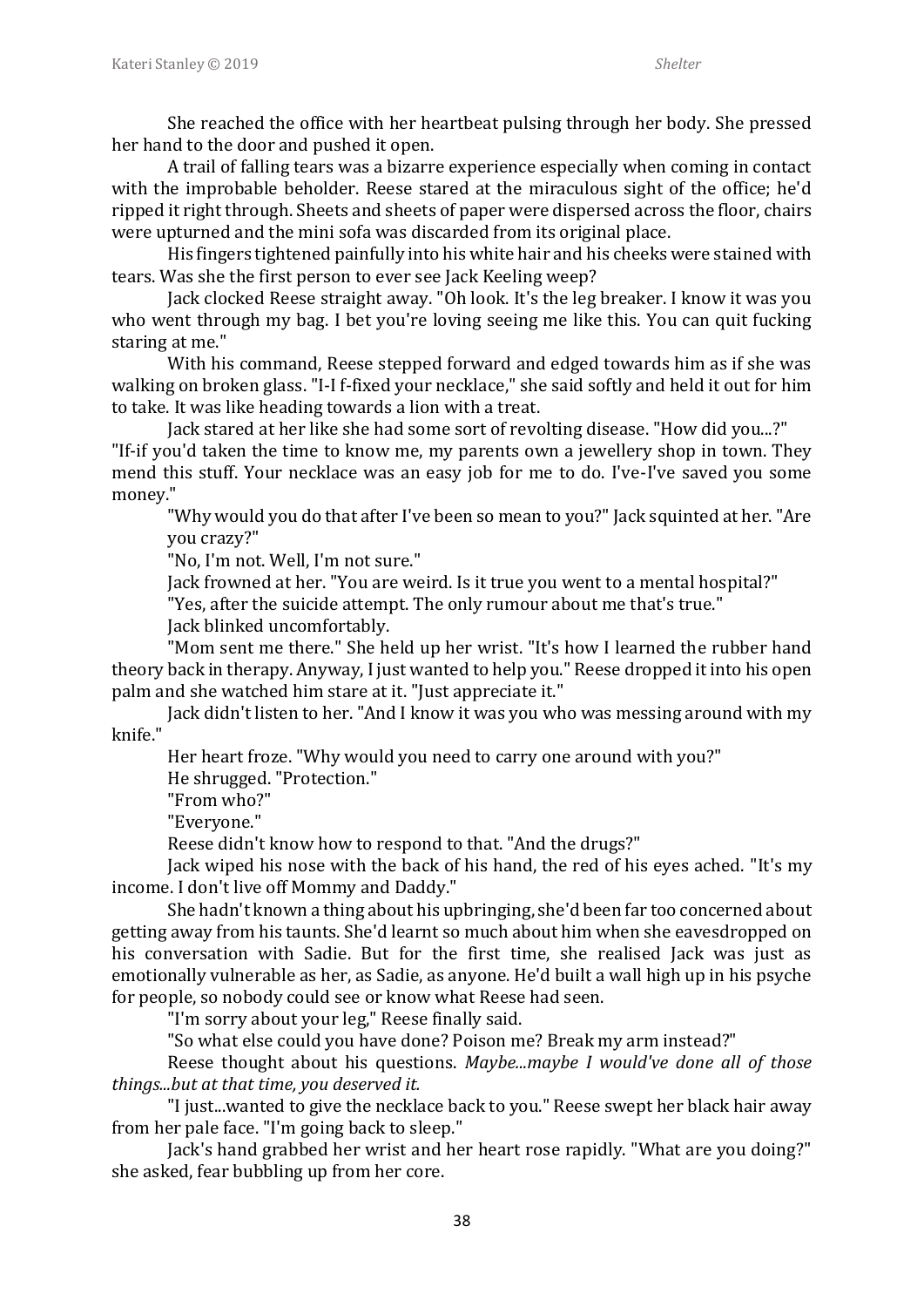*Solution four: If you see danger... Run.*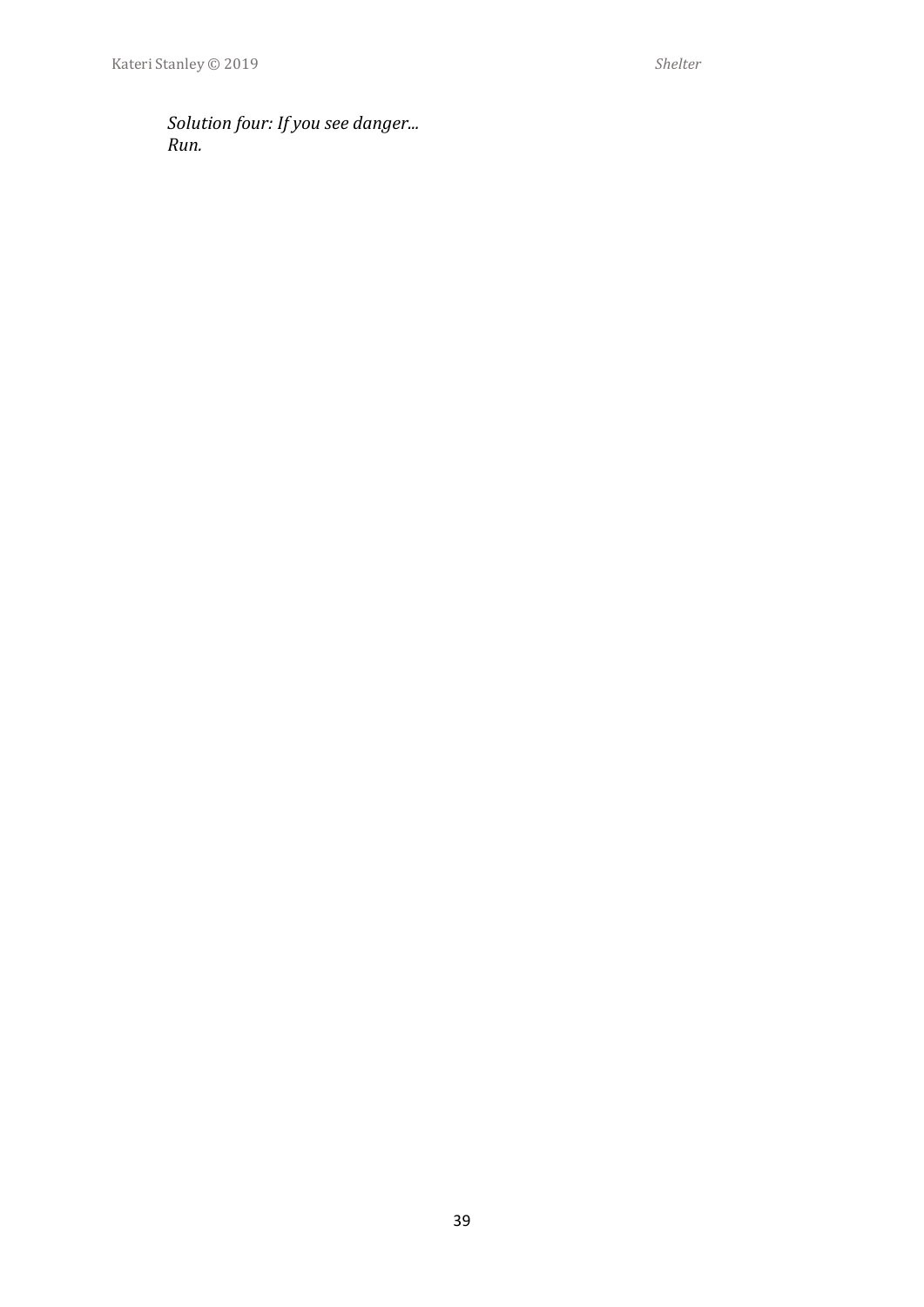#### CHAPTER THIRTEEN

At ten past two on the Saturday morning, many things had happened during Lock Down. Ivan Arnold had been locked in with his new born daughter whilst his wife had gone out to the shops. Being a father was one of the most frightening things he'd ever encountered yet one of the most rewarding. He'd sat nursing his little girl whilst he watched Poppy sleep wonders as the rain hammered down outside. He'd finally got her to rest, the sounds outside frightened her and she'd been yearning for her mother.

Damon Archer and Lozzy Stuart saw this lock down event as one of their best shows of their career. They'd made their radio show into a make shift bedroom feeling like they were kids at a camping site. It was nice for a change to get up and close with their listeners, rather than just interviewing people desperate for PR. They had some laughs with their callers and it was sad sweetness to hear that people wanted their advice on their problems, even though they weren't qualified therapists.

It was at this time that another turn cut the rising tension, at ten past two on the Saturday morning, Jack Keeling and Reese Talley succumbed to the fine line between love and hate.

There wasn't much thought, well there was from Jack's mind. Reese on the other hand did not think, her mind was completely blown the second his mouth touched hers. She thought Jack was going to hit her but instead he yanked her to his chest, one of strong arms slinked around her waist, his mouth clamping down on hers.

This was her first sexual experience, and it was with her enemy, the pale faced demon. There was no need for words, or arguments. Maybe this was the right way to make things right.

Reese shivered as Jack shifted her out of her clothes, she felt pleasantly numb when her clothes fell away from her skin.

She looked up at Jack as he removed his clothes and she felt breathless when she saw him in all his nakedness. And what he had below. It really was… something. He should have modelled for life classes. She felt dizzy when she saw it.

Jack planted kisses on her body, trailing them down her chest and her legs. The glow in her body bloomed in her belly, and there was persistent ache between her legs. His lips gave her little jolts. He laid her down on the floor and he moved over to his jeans where she saw a condom packet between his fingers. Her breathing changed, it was happening, it was becoming real.

Jack turned back to her, ripping the packet out. He noticed her eyes scouring over his body. "Is the first time you've seen a man naked?"

She looked at him, her mind turning into automatic pilot expecting some sort of insult. She gave a timid nod, her eyes falling to the carpet, she wanted to hide.

"Hey," Jack whispered, her eyes snapping back to his. "Do you want to do this?"

There was no thought for her answer, it was a simple nod.

"I just… want to do something first," she said.

Jack frowned as she leaned down and kissed the scar on his leg. She looked up at Jack, his eyes had changed, there was anguish in his eyes. Filling with painful tears.

"I'm sorry about your leg," she whispered back. "I…shouldn't've done it."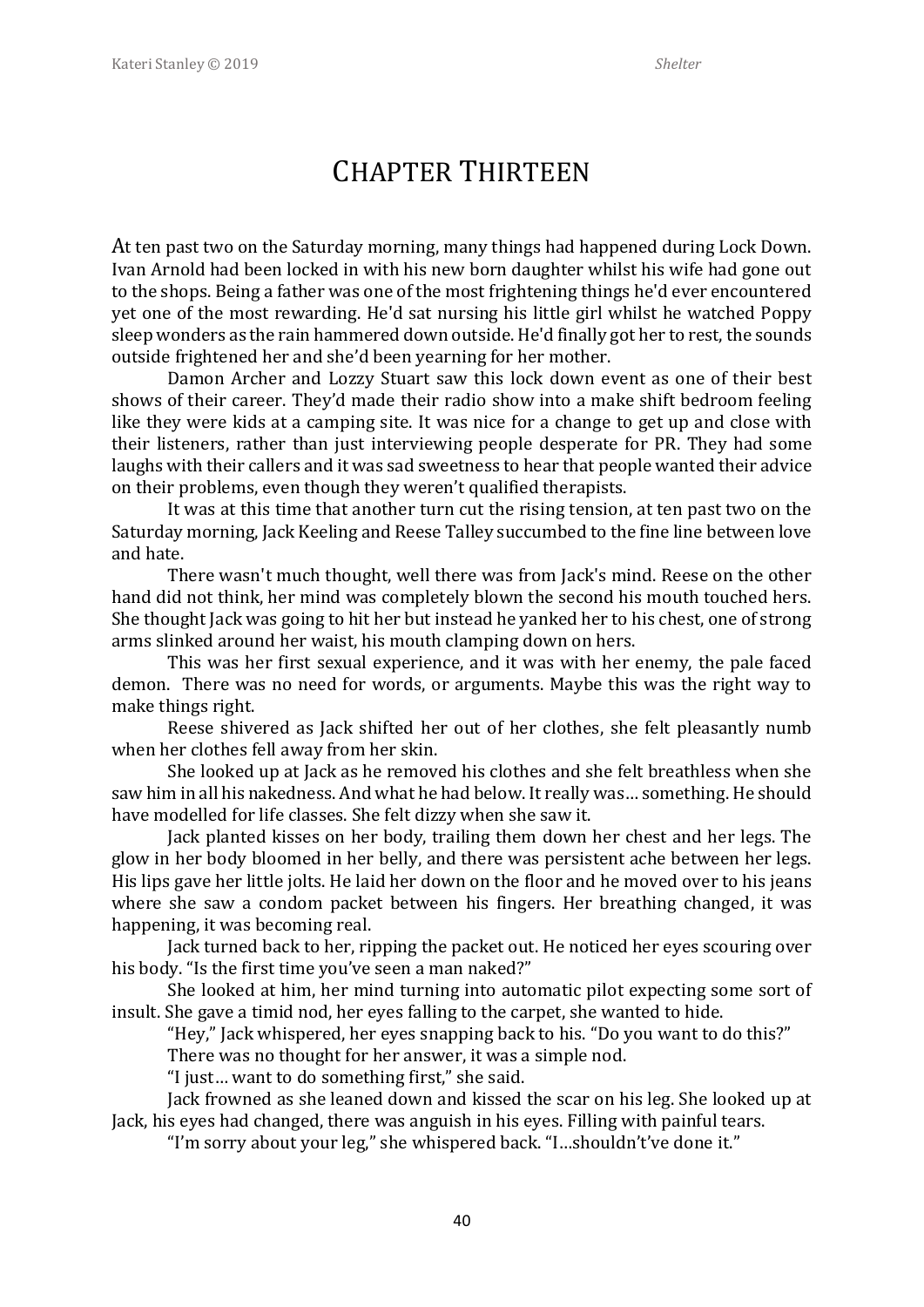He stared back at her, his eyes racing trying to make sense of what was going on. A smile twitched at the corner of her mouth as she leaned forward and touched his face. He stared back at her, her hand caressing his face.

She was engulfed by his kiss, his lips clamping down on hers, as his hands supported her head. He pushed her down on the floor and they made out passionately. Jack's hands fondled her body sending jolts zipping across her mind.

Jack moved away from her and he rolled on the condom. He moved between her legs and Reese braced herself. It hurt when he slid into her, gasps escaped from her throat. Jack nuzzled his head in the crook of her neck, as he began to shift back and forth.

His breath shuddered against her skin and the way he was panting in her ear, it excited her so much. She breathed through the pain and stared up at the ceiling, letting her body open to the new sensations and pleasure, it was better than fighting with Jack.

This particular lock down gave everyone time to think, to replay their lives and focus on what was crucial. If their domains were ruptured, the barriers were broken through and the toxins slithered in, had they lived their lives properly? Had they been good? Did they deserve it?

In that instant unison of thought, Sadie Richardson awoke, as did Poppy Arnold, and Damon and Lozzy, and Jack and Reese broke from their...bonding.

The second siren of Lock Down rang out powerfully.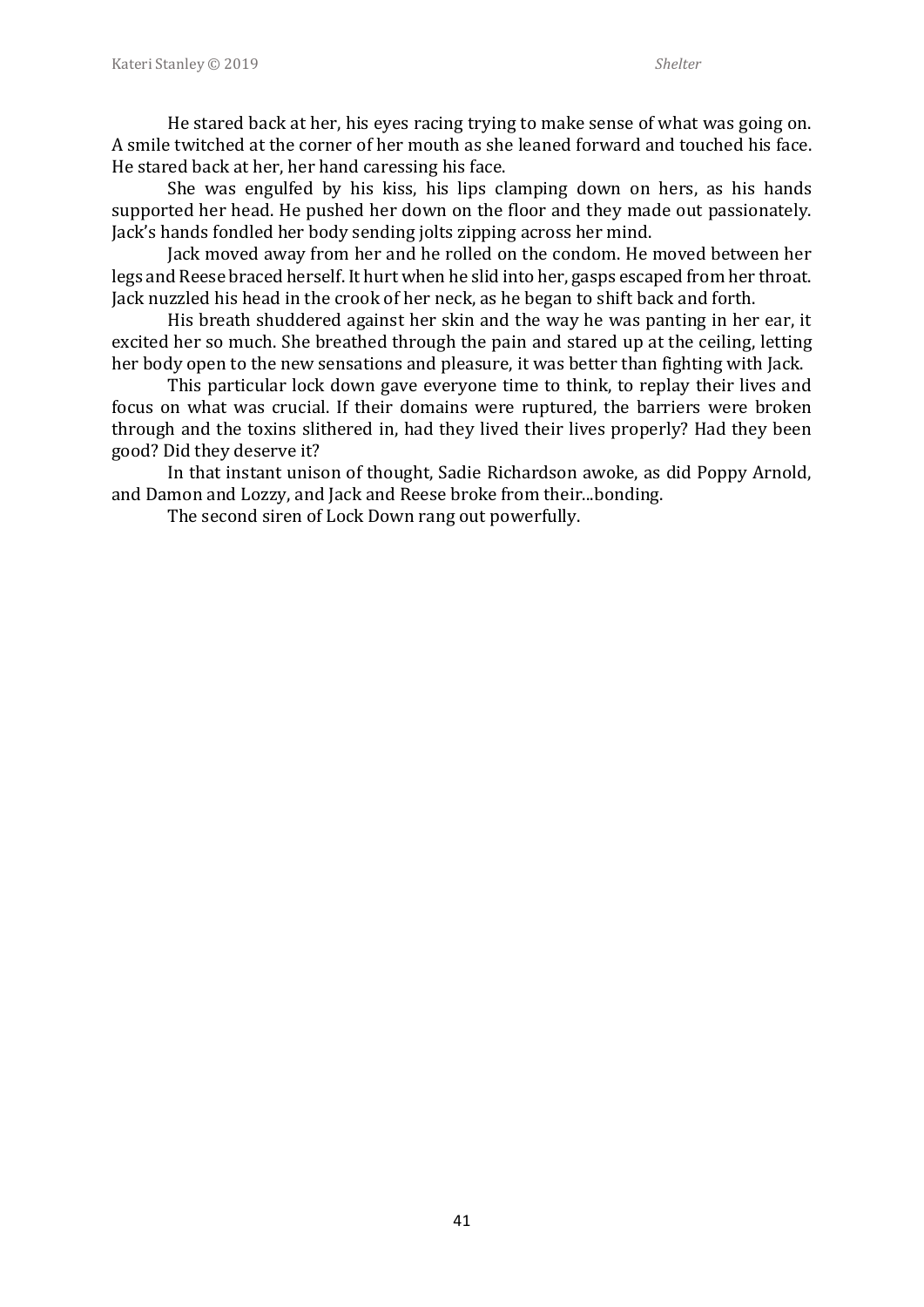#### CHAPTER FOURTEEN

Even though she hated the sound, Sadie could have danced around the sports hall. She looked around, there was no Reese or Jack and it puzzled her. Then she felt a pang of worry for her friend.

She rushed to the office in a fit of delight and then she stopped when she heard something. It was bizarre and it didn't make sense. *No no no*, Sadie thought. *Now that is ridiculous.*

She pushed the office door open and scowled at what she saw. "What are you two doing...? Didn't you hear the siren?"

Reese looked slightly flustered. The paleness of her cheeks was as red as Sadie's scarf. "We did, we're just tidying - that's all," the shy girl stammered, picking up a jumble of papers from the office floor.

Reese moved past Sadie and grabbed the food they'd eaten and placed it back in the drawers. Sadie noticed the way Jack was watching Reese, he was staring at her with intention, never taking his eyes off the girl.

Sadie moved into his eye view, breaking his gaze from Reese. "What did you two get up to after I fell asleep?" she asked sceptically.

Jack shrugged at her answer. "Nothing. We just talked. Why? What the fuck do you think we got up to, Sade?"

Sadie watched him. "*Something* happened..."

"We talked, end of." He frowned. "What? Do you think we were shagging or something? You've got one dirty mind Richardson!"

Sadie's heart leaped, then she felt embarrassed, slightly freaked out and a bit little sick. The idea of Jack naked to her was repulsive. "Okay, maybe I jumped too high with that question. I mean, how do you feel about her breaking your leg?"

"Not happy really..." his voice trailed off and he shrugged his shoulders. "Any more fucking questions?"

"No, I'm done. *Wow.* Honestly, there's no more. Promise." She turned around and moved back out into the sports hall unaware of the smile he was concealing.

\*\*\*

"Fuck me Richardson," Jack muttered. "You always fall for the truth."

Within half an hour, the caretaker rushed over to the sports hall. As soon as he unlocked the doors, Jack ran out into the open air. The air was clear after all of that chaos and even though it was the middle of the night, everything looked sublimely calm. It had been a strange turn of events.

"I'm really sorry this ever happened Mrs Hanley," the caretaker said, speaking through steady streams on the phone to the head teacher. "The students? Yes, they seem fine. They didn't leave a mess from what I can see."

Sadie laughed and stared out outside towards the outer car park, staring at Esmerelda.

"Yes Mrs Hanley, believe me they are okay. They've all sorted out how they are getting home and they are just about to leave now. There's no problem at all. Alright, sleep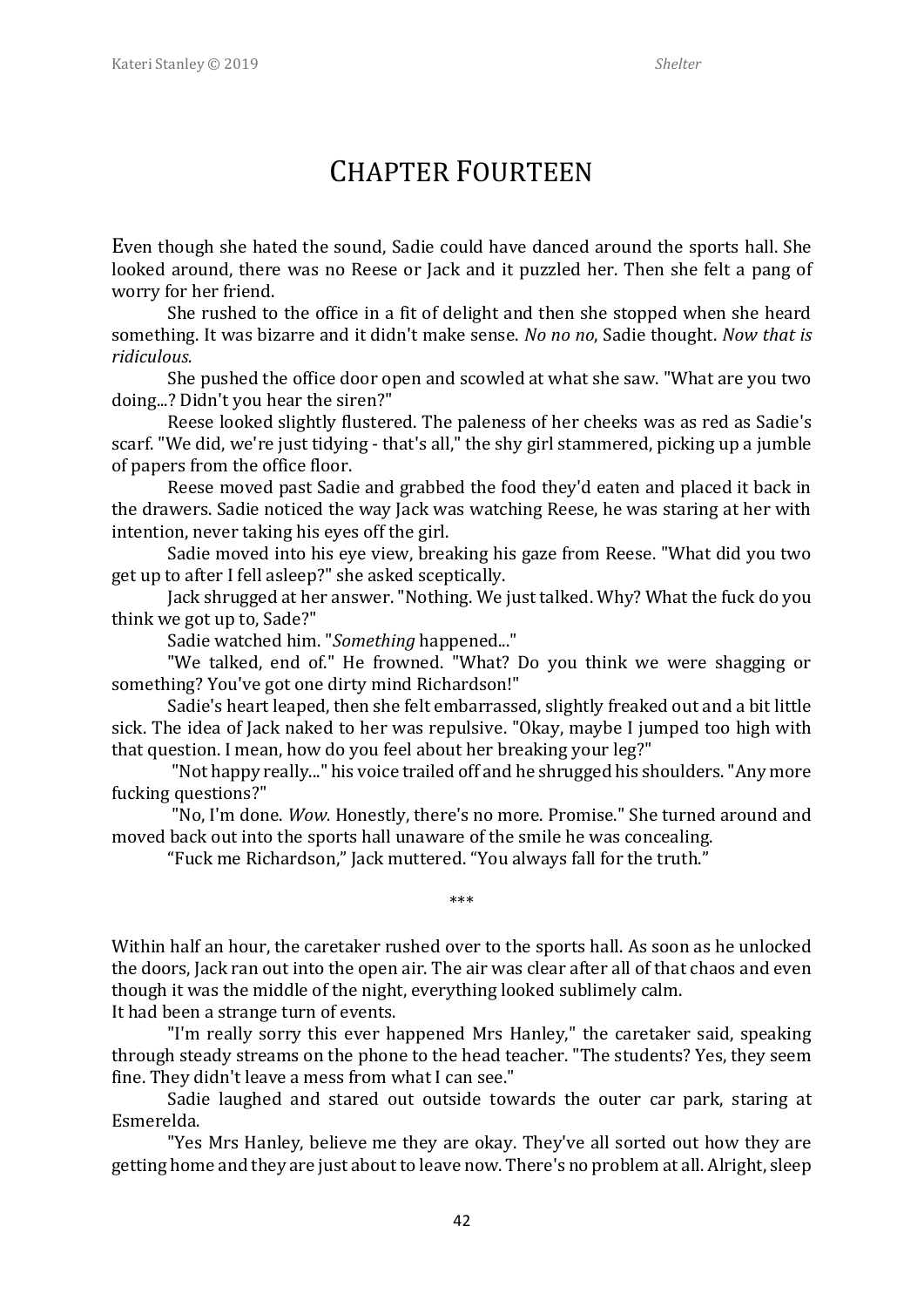well." The caretaker placed the phone back on the cradle and turned back to the three students. "I haven't told her about the food raiding in the office. Your secret's safe with me."

"Thanks," Sadie said.

"Yep, don't mention it. Well there's no point in you lot hanging around this place any longer."

"How come you didn't know we had detention? Sadie asked.

"Nobody informed me that there were any students staying behind, usually I get a notification. I did my usual routine and locked up at five."

Reese giggled and covered her mouth with her palm.

Carl frowned. "What's so funny?"

"It's nothing," Reese said.

"Well clear off you lot," Carl said. "This story will be good to tell to at any future parties."

The three students made their way to the front of the school, Jack glanced at Reese's solemn expression and a smile washed across his face. Reese enjoyed feeling the sweep of the wind caress her skin and Sadie stumbled deliriously towards her car.

"Bye Sadie," Reese whispered.

Sadie turned and pulled her new shy friend into a hug. "I really enjoyed your company. We'll have to go to Starbucks or the pub on Monday or something."

Reese smiled. "I'd like that. Look, I'm sorry about before. I lost my temper, I didn't mean to upset you about Sam. I should have been more aware."

"Don't worry about it, Reese. I think we all needed to address some things back there. Is it true about Sam? Was he in love with me?"

Reese's eyes grew sad. "Yes, he was."

"I wouldn't've been good enough for him anyway." She smiled uncomfortably, she had to or she would've cried. "Sam was out of my league. He deserved better."

"Sam would have been proud of you, we always said that out of the group you were the one that was the most hesitant. He would have been happy that you walked away from it." They stared at each other. "I'm so sorry, Sadie."

She waved off her words. "No, it's okay. I need to hear it. I have to. And you," Sadie looked over at Jack. "If you clean your act up, I might invite you along on Monday too."

He smirked at her words, an honest plan.

She held her hand out. "Water under the bridge?"

Jack grinned and shook it.

Sadie smiled and ran to her car. If people weren't watching, she would have hugged and kissed the bonnet if she could.

Reese watched Sadie and Esmeralda zoom up the road and disperse into the horizon. She felt something pull at her stomach, like a flicker of warmth. She peered up into his deep brown eyes, remembering the anger shooting from them only a few hours ago and now they shined with something she'd never seen before. She felt embarrassed. "You-you don't have to wait with me."

Jack didn't respond.

*Is he going to be mean again after what we did?*

"W-Why do you keep looking at me?" Reese asked.

Jack laughed under his breath and touched his fingers to her chin. His thumb slowly caressed the porcelain surface of her neck and his lips danced across her skin. Maybe words weren't a good idea in this situation. His mouth found the scar and she closed her eyes. He leaned forward and gently kissed her lips. "That's why I keep looking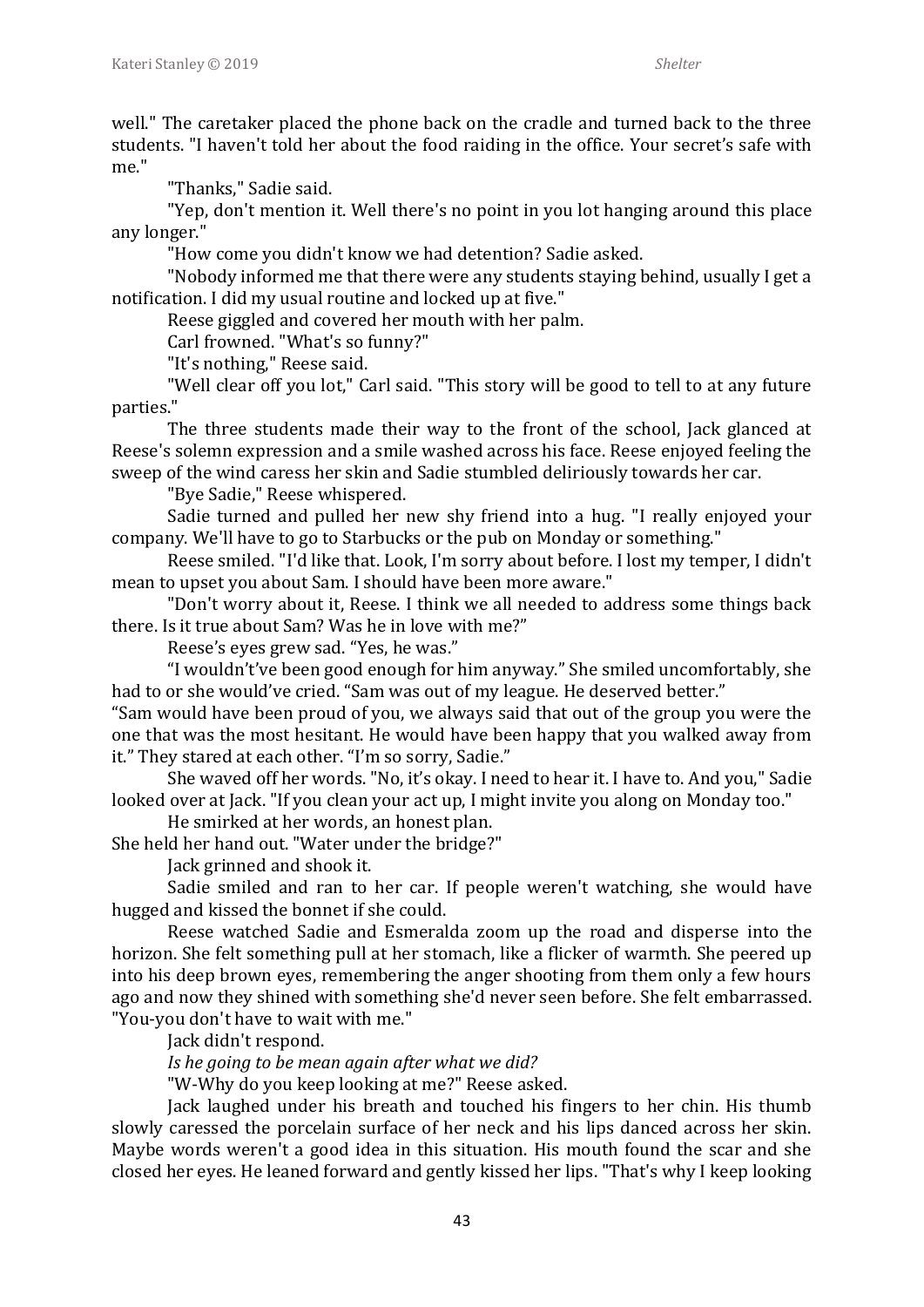at you, Reese. Sorry, about all of that shit you know, that I did. I'm more fucked up than you." He pressed his finger to his temple. "Keep that in mind when you feel like shit. It'll make you feel better. Okay?" He looked into her eyes pensively. "Anyway, I'll see you later."

"Wait, Jack. What does this mean? I mean...back in the office?" She stared at his pale skin and white blonde hair. "What happens now?"

He thought about it then he shrugged. "Haven't got a fucking clue."

"Oh okay, just thought I'd...ask."

"Talley, I know you don't like me but take some advice from me." He breathed in and out. "Don't over think things. Just enjoy the moments for what they are. But if you ever want to do something one night perhaps." He coughed and cleared his throat. "If you ever want to talk things out, you know where to find me."

"What do you mean?"

"Don't over think it, remember. Just come and see me at some point and we'll see."

Reese nodded and watched him leave. Jack never had a ride, he never got the bus, Jack always walked. She did think about offering him a lift but she knew her mother would have never let him in the car. A couple of hours ago, Reese would have been perfectly fine ordering her mother to drive over him, crunching every healthy limb he had left. *It's funny how things can change like a light switch.* 

After a ten-minute wait, her mother picked her up, hugging her like crazy when she got out of the car. Reese told her that she was fine and gave an edited version of her evening. She never mentioned Sadie or Jack in her story or she'd never have made it upstairs.

Reese went to sleep with a sense of accomplishment, relief and overwhelming discovery. Her mind was whirling with thoughts and exhaustion. For the first time in her existence, she was actually excited for class on Monday.